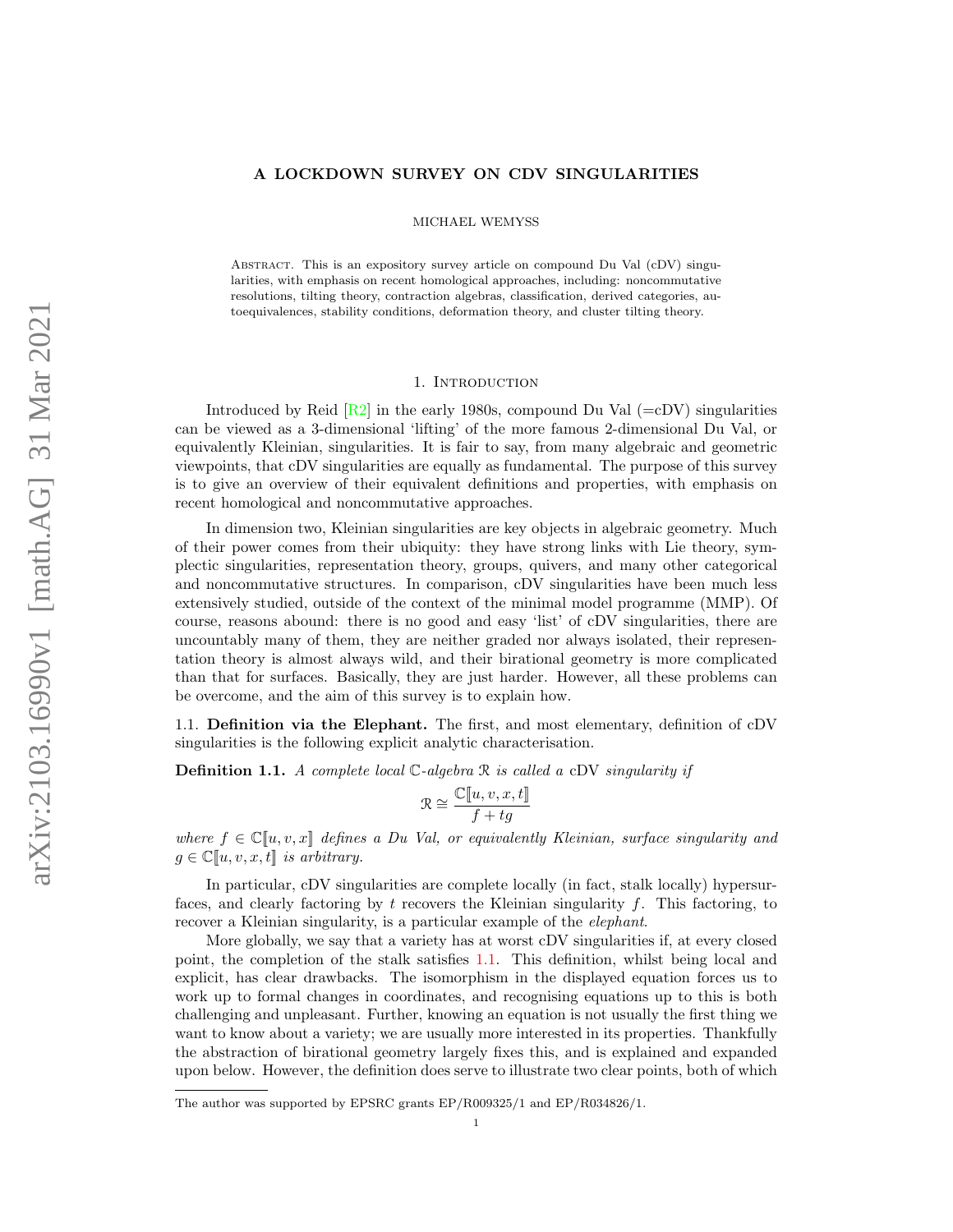are a consequence of the arbitrary choice of  $g$ , namely  $(1)$  cDV singularities, unlike their surfaces counterparts, have moduli, and (2) case-by-case checks will not cut the mustard here. There are, however, still some special cases that give a reasonable intuition for the general case. One such family is explained in §[6.](#page-22-0)

There are some normal forms for the equations of cDV singularities provided by Markushevich  $[M1]$ , however these often turn out to have limited value, given most of the information of a cDV singularity takes place in its birational geometry, and this cannot be read directly from its equations. Indeed, the best way to understand cDV singularities is through their role in the MMP, which is where they were first discovered.

<span id="page-1-1"></span>1.2. Geometric Overview. We outline some of the key features of the birational geometry here, delaying some of the more technical aspects, such as the characterisation of Gorenstein terminal singularities, until §[2.](#page-8-0)

Kleinian singularities are surfaces, and as such admit a minimal (or, crepant) resolution. The fibre above the origin is a tree of curves, in ADE formation. Moving up to 3-folds, the world of cDV singularities is significantly more complicated. In brief: (1) crepant resolutions are no longer the aim, as the 'best answer' are minimal models, which are often singular, (2) these minimal models are no longer unique, as they are related by surgeries called flops, and (3) the fibre above the origin is still a collection of curves, but it is neither ADE nor even a tree in general, and the formation of the curves can vary between the different minimal models. Still, the upshot in crude terms is that we input a cDV singularity R, and output a finite number of minimal models  $\mathcal{X}_i \to \text{Spec } \mathcal{R}$ .

All minimal models of cDV singularities (which always exist), and more generally all crepant partial resolutions have fibres of dimension at most one. Hence necessarily  $\mathcal{X} \to \text{Spec } \mathcal{R}$  is one of two types: either a curve-to-point, or a divisor-to-curve contraction. As a cartoon, the simplest case is when there is a single curve above the origin, and the difference between the two cases is roughly sketched below:

<span id="page-1-0"></span>

In general, the fibres can have an arbitrary number of components, and  $\mathfrak X$  need not be smooth. Some other pictures, which are also very misleading but for wildly different reasons, are provided in  $\S2.1$ ,  $\S6$  $\S6$  and [\[IW2,](#page-28-0) 5.5].

The combinatorics of the birational geometry of cDV singularities is controlled not by Lie theory, but by intersection arrangements inside ADE root systems, and we explain this in §[3.](#page-12-0) These hyperplane arrangements need not even be Coxeter in general, and so the language describing them becomes more clunky, and less elegant. An example of such an intersection arrangement is the following, with 192 chambers in  $\mathbb{R}^3$ .

<span id="page-1-2"></span>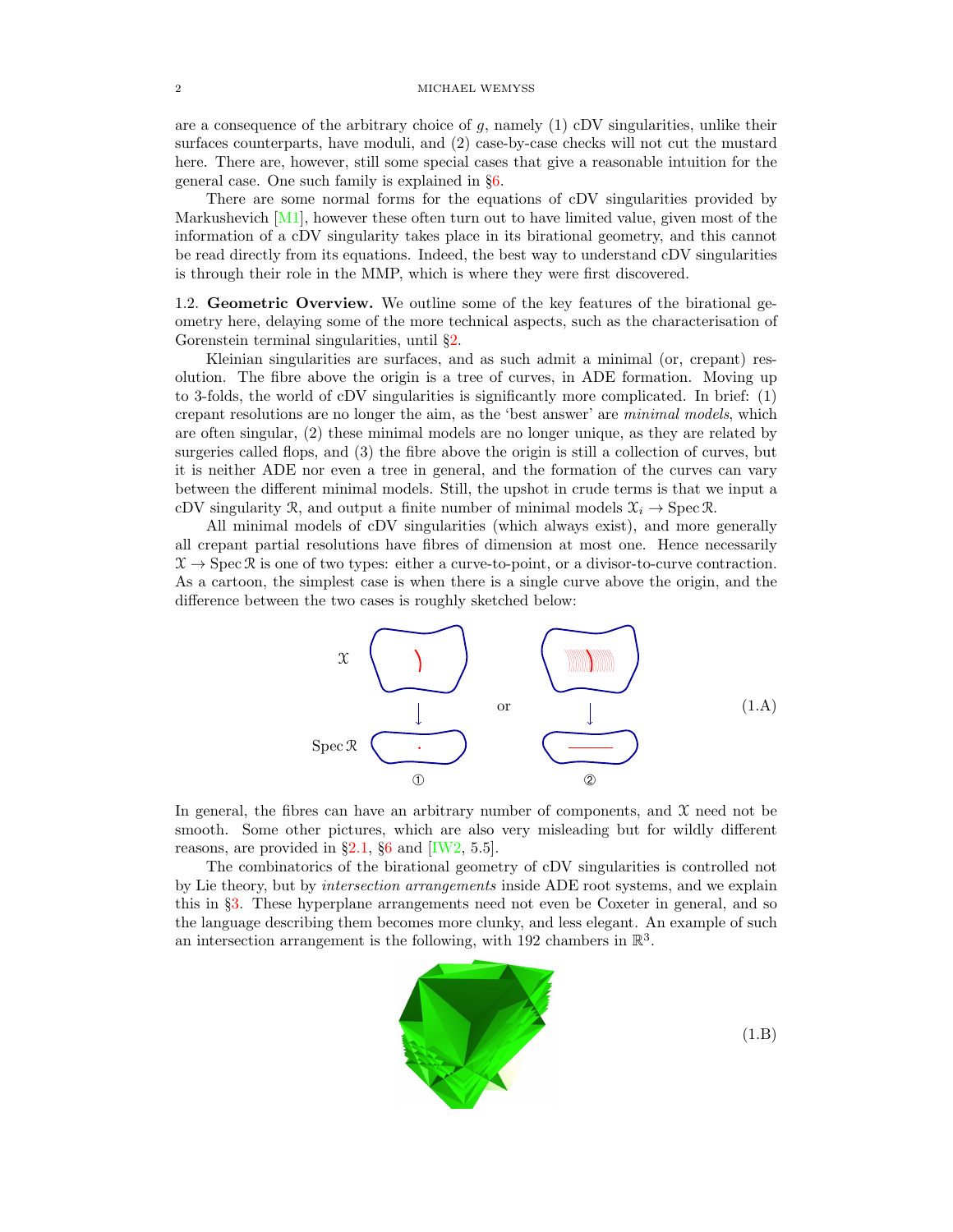In fact, there are two hyperplane arrangements: one finite arrangement  $H$ , and the other  $\mathcal{H}^{\text{aff}}$  is infinite. When R has only isolated singularities there is a very elegant description of the number of minimal models due to Pinkham  $[P]$ , whereby  $H$  is the movable cone. When R has non-isolated singularities the situation is similar, but mildly more complicated. This is all recalled in §[3.](#page-12-0)

As opined by Reid  $\left[\frac{R}{2}\right]$ , the geometric distinction between isolated and non-isolated cDV singularities is completely artificial. I am pleased to report that this is as true homologically and noncommutatively as it is geometrically. With the correct language and concepts, there is little to no distinction between the two cases: all cDV singularities should and can be treated as one.

<span id="page-2-0"></span>1.3. Noncommutative Resolutions and Variants. One feature of any cDV singularity R is that all of its birational geometry, which sits 'above' Spec R, can be recovered from the category of maximal Cohen–Macaulay modules CM R, in various different ways. It is worth pausing to explain why this is at least plausible. Given any minimal model, or more generally any crepant partial resolution  $\mathcal{X} \to \text{Spec } \mathcal{R}$ , Van den Bergh [\[V2\]](#page-29-3) constructs a tilting bundle  $0 \oplus N$ , which after setting  $N := H^0(N)$  induces a derived equivalence

<span id="page-2-1"></span>
$$
D^{b}(\operatorname{coh} \mathfrak{X}) \xrightarrow{\sim} D^{b}(\operatorname{mod} \operatorname{End}_{\mathfrak{X}}(\mathfrak{X} \oplus N))
$$
 (1.C)

The key fact is that the crepancy of the morphism is equivalent to the homological condition  $\text{End}_{\mathcal{R}}(\mathcal{R} \oplus N) \in \text{CM } \mathcal{R}$ . Thus crepancy, a property of the birational geometry 'above' Spec R, can be checked on the base ring R.

Running the logic backwards, optimistically all N for which  $\text{End}_{\mathcal{R}}(\mathcal{R} \oplus N) \in \text{CM } \mathcal{R}$ should be 'shadows' of birational geometry. Remarkably, for cDV singularities this turns out to be true in a very precise way, detailed in §[1.5](#page-3-0) below. To set language, we say that  $M \in \text{CM } \mathcal{R}$  is modifying if  $\text{End}_{\mathcal{R}}(R \oplus M) \in \text{CM } \mathcal{R}$ , and we say it is maximal modifying if it is maximal with respect to this property; see §[4.](#page-15-0) In that situation, the endomorphism ring  $\text{End}_{\mathcal{R}}(R \oplus M) \in \text{CM } \mathcal{R}$  is called a maximal modification algebra (MMA).

On the other hand a noncommutative crepant resolution (NCCR) is a smooth version of this, which for the sake of this introduction we will take to mean  $N \in \mathbb{C} \mathbb{M} \mathcal{R}$  which is modifying, for which  $\text{End}_{\mathcal{R}}(\mathcal{R} \oplus N)$  has finite global dimension. In this cDV setting, just as if one minimal model is smooth they all are, if one MMA has finite global dimension, they all do. The terse, and rough, summary is the following:

> crepant resolutions  $\langle \cdots \cdots \cdots \cdots \cdots \rangle$ NCCRs minimal models MMAs crepant partial resolutions modifying algebras  $\longrightarrow$  -  $\longrightarrow$

where if the top line exists, then the first line is equal to the second line. The point of course is that NCCRs (like crepant resolutions) do not in general exist, and so the objects we aim for are MMAs (like minimal models). We view the case when minimal models are smooth, respectively MMAs have finite global dimension, as nothing more than a happy coincidence. In this way, all cDV singularities get treated at once, avoiding arbitrary dividing lines. In fact, restricting to minimal models in itself a touch artificial: most, if not all, results for minimal models below have counterparts for the more general crepant partial resolutions.

The dotted lines above are still a bit vague, since in order to obtain more precise relationships, and bijections, we need to specify how we count, and restrict the generality on the noncommutative side.

1.4. Viewpoint from Cluster Theory. At the level of functors and derived categories, it turns out that Bridgeland's flop functor  $[B_2]$  is, suitably interpreted, a 'cluster' mutation [\[IW1,](#page-28-2) [W2\]](#page-29-4). Thus the above birational geometry can be achieved, and is indeed modelled on, various concepts that arise from the (additive) categorification of cluster algebras.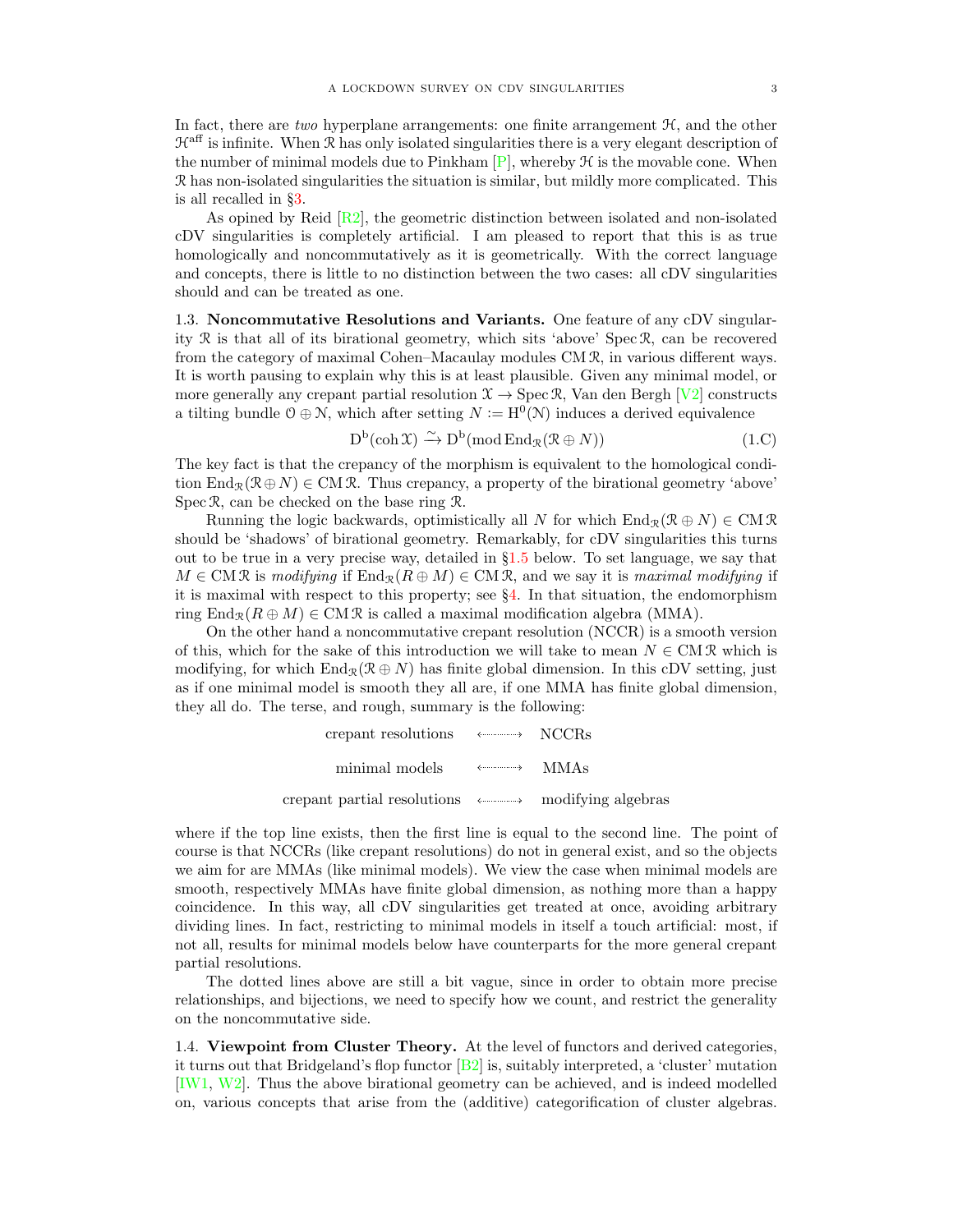One of the reasons this is beneficial is that cluster theory is good at iterating; another is that it gives rise to the idea that the cluster tilted algebra (aka the contraction algebra, below) should be the classifying object.

Consider, as in §[1.3,](#page-2-0) the category of maximal Cohen–Macaulay modules CM R where R is cDV. When R is isolated the *stable* category  $CMR$  is both Hom-finite and 2-CY, two of the key properties shared with categories that arise in cluster theory. Alas, when R is not isolated, both properties fail, but they can be recovered after some suitable reinterpretation. In either case, being Krull–Schmidt and appropriately 2-CY, the category  $\underline{CM} \mathcal{R}$  serves as a 'model' of various versions of cluster theory.

Again, there is a plethora of related concepts, rigorously introduced in §[4,](#page-15-0) but for now are roughly summarised by the following diagram

| R isolated                                           |                                                  | $\mathcal{R}$ general                           |
|------------------------------------------------------|--------------------------------------------------|-------------------------------------------------|
| cluster tilting objects $\longrightarrow$ CT objects |                                                  |                                                 |
|                                                      |                                                  | maximal rigid objects maximal modifying objects |
| rigid objects                                        | $\cdots \cdots \cdots \cdots \rightarrow \cdots$ | modifying objects                               |

Again, there are two main points: (1) the left/right dichotomy is artificial, we should always work generally and so in the right hand column, and (2) the top line need not exist, but if it does, the top line equals the middle line. Regardless, we *aim* for the middle line, and view the occasions when the top line exists as a happy coincidence.

The analogy between birational geometry and cluster theory turns out to be very useful, and this will be expanded upon in later sections. Analogies, however, only take you so far, and there are several key distinguishing features of this geometric cDV setting. The easiest, namely that cluster tilting objects need not exist, is solved by instead studying maximal rigid (actually, maximal modifying) objects. Algebraically, that is now a fairly standard viewpoint. However, more fundamentally, the quivers of our endomorphism algebras usually have loops, and always have 2-cycles, a fact which still seems to stir up remarkably strong emotions. Really, loops and 2-cycles are not a big deal. Their existence just means that the theory is not entirely combinatorial. It would be much more perverse if a huge chunk of the birational geometry of 3-folds was controlled by extremely elementary combinatorial rules. Birational geometry is just more complicated than that.

In addition to contraction algebras, sketched below, one additional benefit of the cluster viewpoint is that 'finite type' should always admit a good characterisation. For Gorenstein surfaces, 'finite type' means an additive generator of CM R, and this characterises Kleinian singularities via a result of Auslander  $[A5]$ . For 3-folds, 'finite type' means finitely many maximal modifying objects in CM R. This is expected to be the homological characterisation of cDV singularities.

Conjecture 1.2. Let R be a Gorenstein 3-fold with only rational singularities. Then  $CM R$  has only finitely many (basic) maximal modifying objects if and only if R is cDV.

The  $(\Leftarrow)$  direction follows from the three dimensional Auslander–McKay Correspon-dence sketched in [1.3](#page-4-0) below. Whilst  $(\Rightarrow)$  is still open, it is known that finite type, plus the existence of an NCCR, implies that  $R$  is a hypersurface.

<span id="page-3-0"></span>1.5. Auslander–McKay Correspondence. For Kleinian singularities, the McKay correspondence  $[M2]$ , as reformulated by Auslander  $[A4, A5]$  $[A4, A5]$ , gives a bijection between indecomposable non-free Cohen–Macaulay modules and exceptional curves in the minimal resolution. It turns out that this can be lifted to cDV singularities, at the cost of introducing two bijections, needed to incorporate the added complexities of 3-fold geometry.

First, there is a bijection between maximal modifying  $(=\text{MM})$  R-module generators and minimal models, and then for each such pair there is a further bijection (in parts  $(1)$ )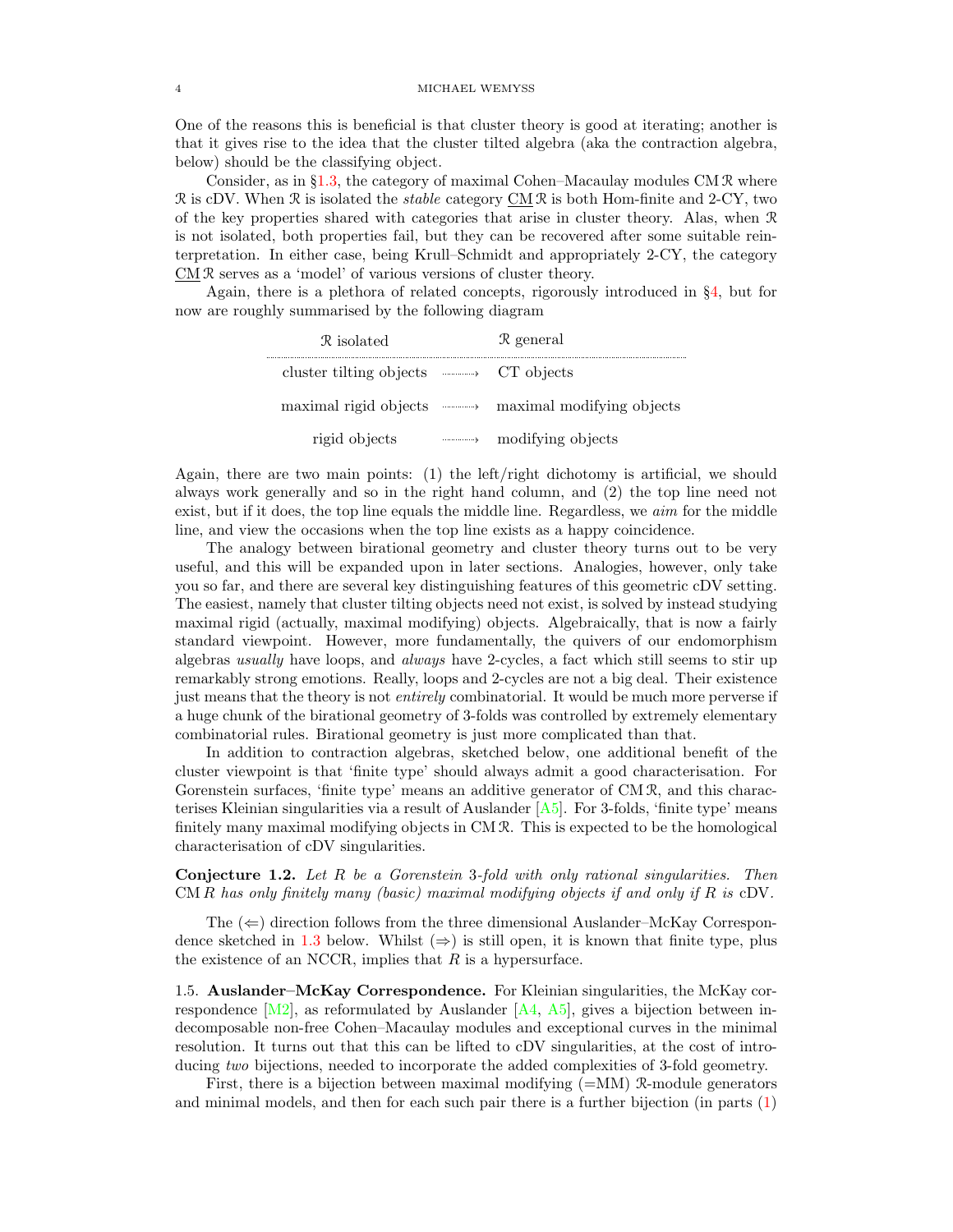and [\(2\)](#page-4-2) below) which is very similar to the classical Auslander–McKay Correspondence for surfaces. Part [\(3\)](#page-4-3) describes how these two bijections relate.

<span id="page-4-0"></span>Theorem 1.3 (Auslander–McKay Correspondence in Dimension 3). There is a bijection

{basic MM R-module generators}  $\longleftrightarrow$  {minimal models  $f_i: \mathfrak{X}_i \to \text{Spec } \mathbb{R}$ }

where the left-hand side is taken up to isomorphism, and the right-hand side is taken up to isomorphism of the  $\mathfrak{X}_i$  compatible with the morphisms  $f_i$ . Under this bijection:

- <span id="page-4-1"></span>(1) For any MM generator, its non-free indecomposable summands are in one-to-one correspondence with the exceptional curves in the corresponding minimal model.
- <span id="page-4-2"></span>(2) For any fixed MM generator N, the quiver of  $\text{End}_{\mathcal{P}}(N)$  encodes the dual graph of the corresponding minimal model.
- <span id="page-4-3"></span>(3) The mutation graph of the MM generators coincides with the flops graph of the minimal models.

All undefined terminology, and detailed descriptions of the bijections, are given in §[4.](#page-15-0) Most of the above does not require the restriction to minimal models, and indeed this is needed for the applications to autoequivalences and more general terminal singularities.

The graphs in [\(3\)](#page-4-3) are simply the framework to express the relationship between flops and mutation on a combinatorial level. The real power comes from lifting this to the level of functors, as this then impacts on autoequivalences, group actions and stability conditions. All these rely on an understanding of the tilting theory of the associated MMAs, which we sketch in §[1.8.](#page-5-0) The second piece of extra homological information comes from the left hand side of the bijection: relaxing that to include all MM modules (not just the generators) gives rise to the affine action on the derived category sketched in §[1.9,](#page-6-0) and unveils t-structures that the birational geometry does not 'see'.

1.6. Contraction Algebras. Before proceeding to categorical and functorial considerations, we briefly outline the role of the conjectural classifying object, namely the contraction algebra, and how it is constructed.

First, for an arbitrary crepant partial resolution  $f: \mathcal{X} \to \text{Spec } \mathcal{R}$  with  $\mathcal{R}$  cDV, on one hand the Van den Bergh equivalence [\(1.C\)](#page-2-1) equips us with  $N \in CM\mathcal{R}$ , and so we may form the stable endomorphism algebra  $\underline{End}_{\mathcal{R}}(N)$ . On the other hand, over the unique closed point p of Spec R, consider  $C := f^{-1}(p)$  equipped with its reduced scheme structure, namely C<sup>red</sup>. The idea is to construct, using noncommutative deformation theory,

$$
C^{\rm red} \text{ in } \mathfrak{X} \xrightarrow{\hspace{0.5cm} \text{(pro)representing object}} \text{an algebra } A_{\rm con}.
$$

The *contraction algebra*  $A_{con}$  is an analytic invariant of the point p, but in the algebraic setting it is satisfyingly possible to glue all the above local constructions together, and so obtain a sheaf of algebras  $\mathcal{D}$ , such that  $\mathcal{D}_p$  is morita equivalent to  $A_{con}$ , for each point p. Locally, it turns out that  $A_{con} \cong \underline{End}_{\mathcal{R}}(N)$ , and so the algebra constructed using deformation theory is the same as that from cluster theory. This has many consequences.

The details of the construction, using NC deformation theory, are given in §[5.1.](#page-17-0) Perhaps the key point is commutative deformation theory can be recovered from this, by losing information, which is why Acon recovers all known curve invariants, whilst containing extra information in the form of an algebra structure. As a rough rule of thumb, noncommutative deformations of the fixed sheaf  $O_{C^{red}}$  detects how the curve C<sup>red</sup> moves, and all of its multiples. Thus, the contraction algebra bundles all this numerical information into one local object, together with an algebra structure.

The basic philosophy is that the contraction algebra controls all the birational geometry locally around p, and classifies in the situation when  $\mathfrak X$  is smooth. Indeed, the Contraction Theorem, stated in [5.5,](#page-20-0) asserts that the difference between the cases  $\mathcal D$  and  $\mathcal{D}$  in  $(1.A)$  can be detected by the finite dimensionality (or otherwise) of the contraction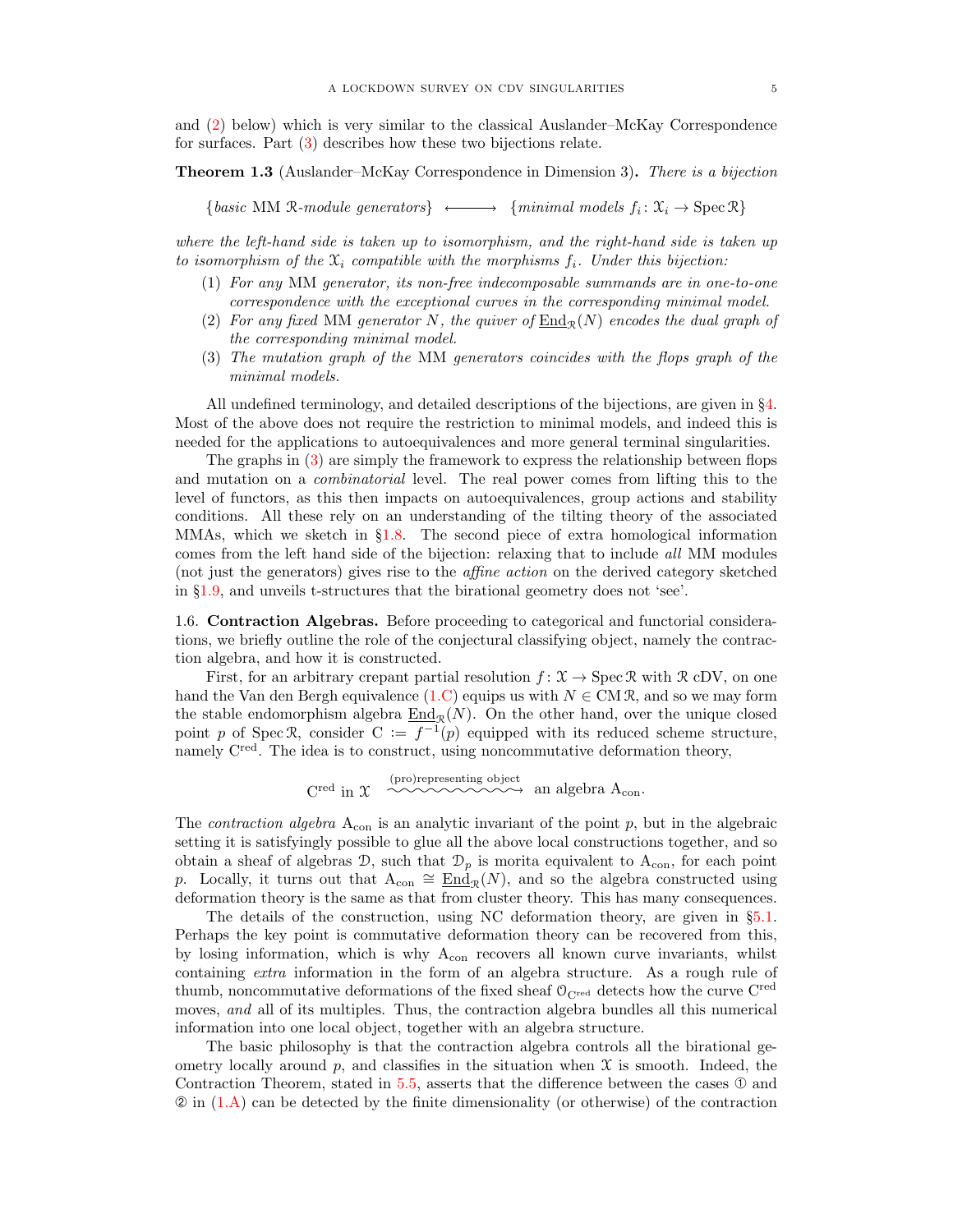algebra. The Classification Conjecture, on the other hand, asserts that the isomorphism class of the contraction algebra of a smooth minimal model analytically locally classifies the cDV singularity. The precise statement (see [5.6\)](#page-20-1) is mildly more involved, given minimal models are not unique, but it can still be reduced to an isomorphism problem.

It is worth pausing to unpack the above paragraph. A particular special case is that smooth, irreducible, 3-fold flopping contractions are conjecturally classified by finite dimensional data, in the form of  $A_{con}$  and its algebra structure. Via various translations through superpotential algebras, this means that smooth irreducible flops are conjecturally classified by certain elements in the noncommutative formal power series ring  $\mathbb{C}\langle x, y \rangle$ .

1.7. Curve Counting. Much of the power of contraction algebras comes from the fact that they admit three distinct but compatible structures, explained in  $\S5.3$ . In short,  $A_{\rm con}$ can be viewed as a sheaf of  $\mathfrak X$  (via  $(1.C)$ ), as a module on  $\mathfrak R$ , or as an algebra.

When the support of  $A_{con}$ , as an  $\mathcal{R}\text{-module}$ , is finite, in particular  $A_{con}$  is finite dimensional as a vector space. Through this, we can thus associate a new finite-dimensional invariant to every flopping (and more generally flipping!) contraction. It is possible to then loose information in various ways, by taking the dimension of  $A_{con}$ , or by considering its abelianisation, or its quiver, and from this recover known invariants. One such example of this is Toda's dimension formula  $[T2]$ , which in the case of an smooth irreducible flopping contraction states that

$$
\dim_{\mathbb{C}} A_{\text{con}} = \underbrace{\dim_{\mathbb{C}} A_{\text{con}}^{\text{ab}}} _{n_1} + \sum_{i=2}^{\ell} n_i \cdot i^2,
$$

where  $\ell$  is the length, which is determined by the elephant, and all  $n_i > 0$ . The  $n_i$  are called the Gopakumar–Vafa (GV) invariants, and are defined via deforming the flopping curve into Atiyah flops (see §[5.4\)](#page-21-0). We remark that the GV invariants are a property of the isomorphism class of  $A_{con}$ , but it is still an open problem to extract them intrinsically. That said, in practice, in every known example, the explicit GV invariants are determined.

<span id="page-5-0"></span>1.8. **Tilting.** Whilst the stable endomorphism ring  $\underline{End}_{\mathcal{R}}(N)$ , in the guise of the contraction algebra, controls and conjecturally classifies the local geometry, the technical backbone of the homological algebra is obtained through studying the more standard endomorphism ring  $\text{End}_{\mathcal{R}}(N)$ , and in particular its tilting theory.

To ease notation set  $\Lambda = \text{End}_{\mathcal{R}}(N)$ . Recall that by a classical tilting module we mean  $T \in \text{mod }\Lambda$  such that (1)  $\text{pd}_{\Lambda} T \leq 1$ , (2)  $\text{Ext}^1_{\Lambda}(T,T) = 0$ , and (3) there exists an exact sequence  $0 \to \Lambda \to T_0 \to T_1 \to 0$  with each  $T_i \in \text{add } T$ . This last condition is really just a generation condition. Our motivation for studying such objects arises from the fact each such T induces a derived equivalence

$$
D^b(\operatorname{mod} \operatorname{End}_R(N)) \to D^b(\operatorname{mod} \operatorname{End}_\Lambda(T))
$$

and furthermore  $\text{End}_{\Lambda}(T) \cong \text{End}_{\mathcal{R}}(L)$  for some modifying R-module L. Thus, first controlling and varying these  $T$ , then composing the resulting equivalences gives derived autoequivalences of any fixed  $\text{End}_{\mathcal{R}}(N)$ . Hence, via [\(1.C\)](#page-2-1), this generates autoequivalences of  $D^b(\operatorname{coh} \mathfrak{X}).$ 

Recall from §[1.2](#page-1-1) that associated to  $\mathcal{X} \to \text{Spec } \mathcal{R}$  is a finite hyperplane arrangement  $\mathcal{H}$ and an infinite version  $\mathcal{H}^{\text{aff}}$ . Perhaps the key technical result, which we only sketch here, is that there are a series of maps

$$
\operatorname{MM}\mathcal{R} \xrightarrow{\operatorname{Hom}_{\mathcal{R}}(N,-)} \operatorname{reftilt} \operatorname{End}_{\mathcal{R}}(N) \xrightarrow{(\mathcal{R}/g)\otimes_{\mathcal{R}} -} \operatorname{tilt} \operatorname{g}\nolimits \operatorname{H} e_{\mathcal{J}} \xrightarrow{\sim} \operatorname{cham}\nolimits \mathcal{H}^{\operatorname{aff}}
$$

where the outers are always bijections, and the middle is an injection. When  $\mathcal R$  is isolated, all are bijections. In the above notation,  $MM \mathcal{R}$  is the set of maximal modifying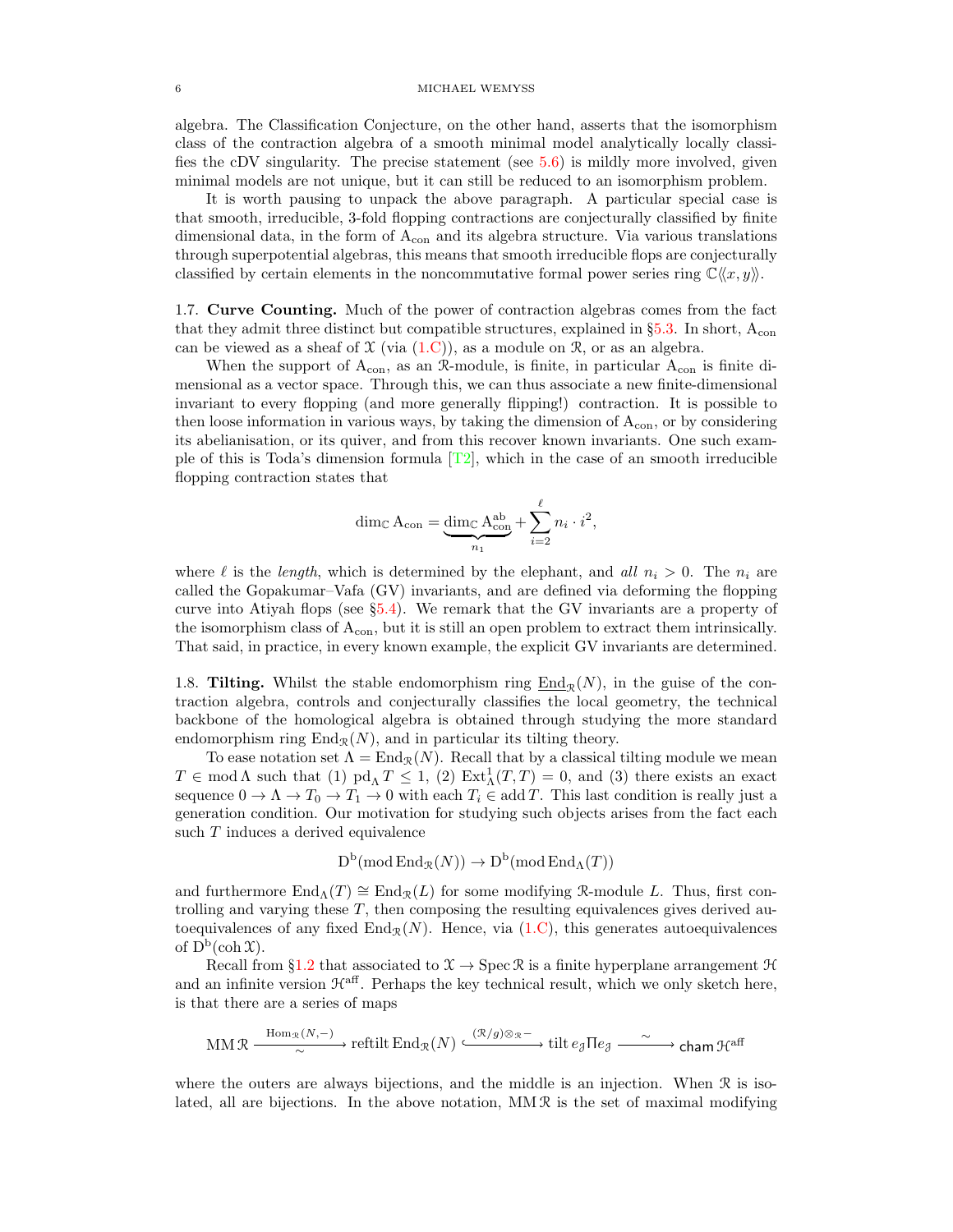R-modules, reftilt End<sub>R</sub>(N) is a certain subset of tilting modules, and  $e_4\text{Te}_4$  is a contracted preprojective algebra, which is 'surfaces data'. Thus the above maps link commutative 3-fold objects with noncommutative 3-dimensional algebras, with noncommutative 2-dimensional algebras, and lastly with the combinatorics of  $H<sup>aff</sup>$ .

There is a similar series of bijections for the finite arrangement  $H$ , if we restrict each set appropriately, and there are versions of the above bijections for arbitrary (nonmaximal) modifying modules too. This generality is needed for applications to flopping contractions  $\mathfrak{X} \to \operatorname{Spec} \mathfrak{X}$  where  $\mathfrak{X}$  is mildly singular, but can otherwise be ignored.

Ultimately, there are two key points. First, there is an operation of mutation on the first three sets, and wall-crossing on the last, and the maps intertwine all these actions. This means that usually complicated mutation behaviour is modelled on unusally simple wall crossing combinatorics. Second, the main point is that the maps (which are all bijections when R is isolated) exist for the infinite arrangement  $\mathcal{H}^{\text{aff}}$ , and not just the finite movable cone H. Hence, we obtain not just the 'birational geometry' action by the flop functors below, we obtain a much larger action, one that does not yet have a birational geometry interpretation.

<span id="page-6-0"></span>1.9. Autoequivalences and Stability Conditions. Given any flopping contraction  $\mathcal{Y} \to \mathcal{Y}_{con}$  between quasi-projective (e.g. projective!) 3-folds, where  $\mathcal{Y}$  has at worst isolated cDV singularities, then the above complete-local contraction algebra technology has global consequences.

Firstly, there exists a functorial triangle

<span id="page-6-1"></span>
$$
\mathbf{R}\mathrm{Hom}_{\mathcal{Y}}(\mathcal{E},-) \otimes_{\mathcal{A}_{con}}^{\mathbf{L}} \mathcal{E} \to \mathrm{Id} \to \mathsf{Twist} \to \tag{1.D}
$$

where  $\mathcal E$  is the universal bundle of the NC deformation theory, viewed as a sheaf on  $\mathcal Y$ . The third term Twist is the twist functor, and should be interpreted as a spherical functor, with base  $D^b(\text{mod }A_{con})$ . Variations of the above are possible, and indeed desirable: choosing only a subset  $J$  of the flopping curves (which need not contract algebraically), we obtain a different twist functor  $Twist_{\mathcal{J}}$ , this time with base given by noncommutative deformations of the chosen subset of the curves. More details are given in §[7.](#page-24-0)

We remark here that autoequivalences are one situation where the difference between isolated and non-isolated cDV singularities becomes stark. Flopping contractions, to isolated singular points, always give rise to global autoequivalences. In contrast, divisorto-curve contractions sometimes do, and sometimes do not  $[DW4, §6]$ . On the positive side, at least this latter fact is consistent across mirror symmetry (see  $\S1.10$ ).

Returning to the global flopping contraction  $\mathcal{Y} \to \mathcal{Y}_{con}$ , the twist autoequivalences described above *don't* braid, they satisfy the relations of the *pure* braid group. The presentation of such groups is ghastly, and so we are forced to rely on their description as fundamental groups of complexified complements  $H$  and  $\mathcal{H}^{\text{aff}}$  from §[1.2;](#page-1-1) this is recapped in §[7.](#page-24-0) Writing  $\mathfrak X$  for the complexified complement of  $\mathfrak H$ , and  $\mathfrak X_{\text{aff}}$  for the  $\mathfrak H^{\text{aff}}$  version, the upshot is that the above autoequivalences knit together, at least for local flops  $\mathcal{X} \to \text{Spec } \mathcal{R}$ , to form the following group homomorphisms



There are versions of the above in the global  $\mathcal{Y} \to \mathcal{Y}_{con}$  case, and also versions for arbitrary cDV singularities. However, for non-isolated cDV singularities there are repeats in the chambers, and this repetition creates difficulties in stating things elegantly. The same problem arises for derived categories of contraction algebras even in the isolated case, and this is explained in detail in  $[A3, 7.3]$ .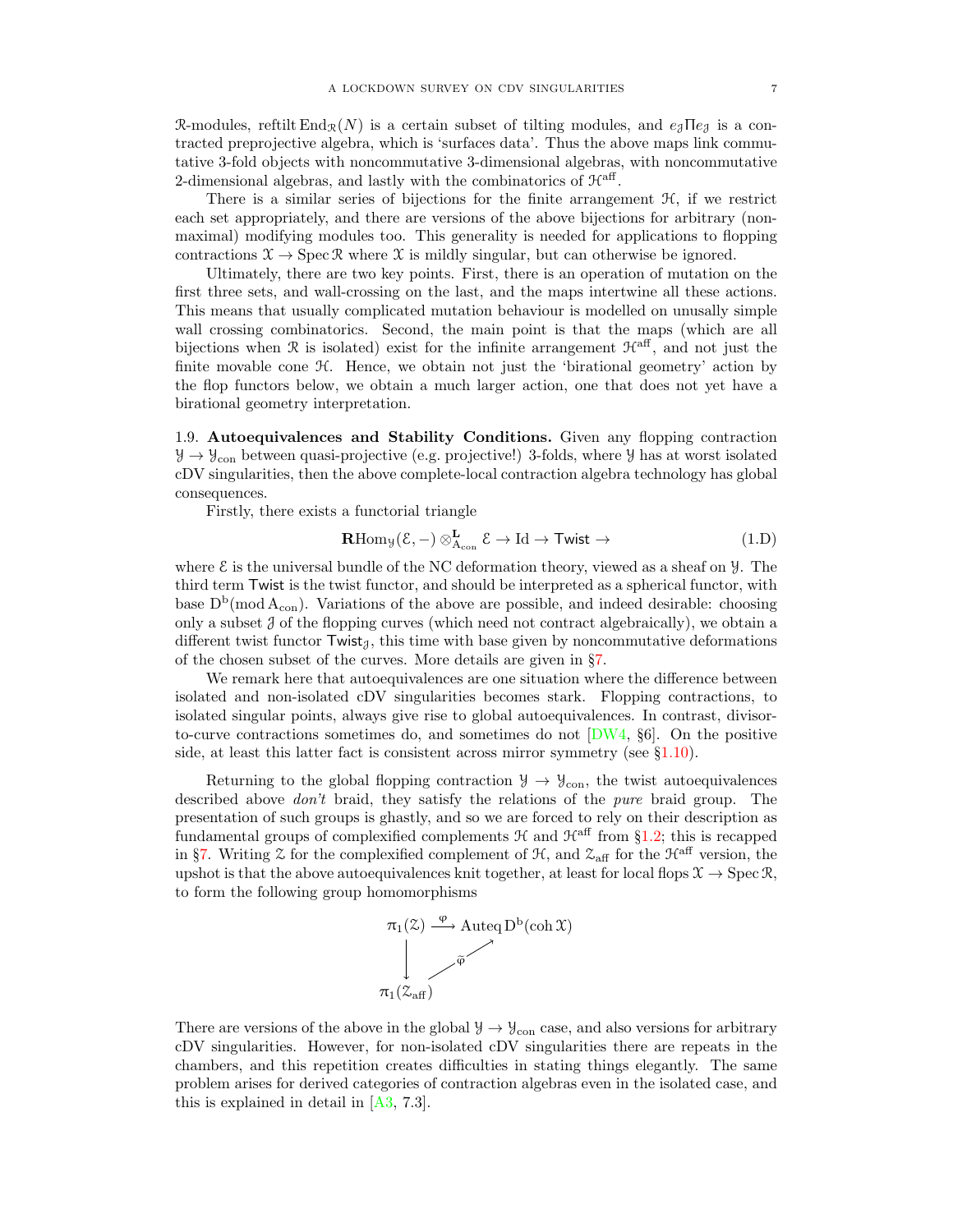### 8 MICHAEL WEMYSS

In the easiest case, when  $\mathcal H$  is a Type A root system,  $\pi_1(\mathcal Z)$  is the classical pure braid group, and  $\pi_1(\mathcal{Z}_{\text{aff}})$  is its affine version. Hence we lazily refer to the above as the 'pure braid action' and the 'affine pure braid action', regardless of whether  $H$  is Coxeter.

It is known that the homomorphism  $\varphi$  is injective, whilst  $\widetilde{\varphi}$  is only conjectured to be so. The image of  $\varphi$  is important from a birational geometry viewpoint, being the group generated by all flop functors and their inverses. On the other hand, the images of both  $\varphi$ and  $\tilde{\varphi}$  play a key role in the description of Bridgeland stability conditions in this setting, namely as the Galois groups of regular covering maps explained in §[7.](#page-24-0)

<span id="page-7-0"></span>1.10. Viewpoint from Mirror Symmetry. Given a crepant resolution  $\mathfrak{X} \to \text{Spec } \mathfrak{R}$ , where  $\Re$  is cDV, it is of value to both sides of mirror symmetry to understand and construct the symplectic mirror X to the smooth CY 3-fold  $\mathfrak{X}$ . Aside from some embarrassingly easy cases, which includes the Atiyah flop, some toric examples, and not much else besides, this problem is wide open.

It is instructive to take one step back, and explain first the key behaviour that is required to be mirrored. In the case of the Atiyah flop, which is the only example of a flopping  $(-1, -1)$ -curve in birational geometry, the structure sheaf  $\mathsf{E} = \mathcal{O}_{\mathsf{C}^{\text{red}}}$  is a spherical object, namely

$$
\operatorname{Ext}^i_{\mathfrak{X}}(\mathsf{E}, \mathsf{E}) = \begin{cases} \mathbb{C} & \text{if } i = 0, 3 \\ 0 & \text{else.} \end{cases}
$$

Basically, E mirrors the cohomology of a sphere. The functorial triangle [\(1.D\)](#page-6-1) in this case dramatically reduces in complexity: here  $A_{con} = \mathbb{C}, \mathcal{E} = \mathsf{E}$ , and so the autoequivalence obtained is just the standard spherical twist, which should be viewed as the analogue of the more classical Dehn version.

It is somewhat inconvenient that the Atiyah flop is the *only* example for which  $E =$  $\mathcal{O}_{\mathbf{C}^{\text{red}}}$  is spherical. For all other single-curve flops, either

<span id="page-7-1"></span>
$$
Ext_{\mathcal{X}}^{i}(\mathsf{E}, \mathsf{E}) = \begin{cases} \mathbb{C} & \text{if } i = 0, 3 \\ \mathbb{C} & \text{if } i = 1, 2 \\ 0 & \text{else} \end{cases} \quad \text{or} \quad = \begin{cases} \mathbb{C} & \text{if } i = 0, 3 \\ \mathbb{C}^{2} & \text{if } i = 1, 2 \\ 0 & \text{else.} \end{cases}
$$
 (1.E)

Again, don't be fooled: there is only one family of single-curve flops, the so-called Pagoda family, which satisfy the left hand conditions in  $(1.E)$ . All other flops are hidden under the umbrella of the right hand conditions. These are the flopping curves with normal bundle  $(-3, 1)$ .

What were previously spheres now behave more like  $S^1 \times S^2$ , Lens spaces or Seifert fibre spaces. The upshot of  $\S1.9$  $\S1.9$  is that the behaviour of these objects, and the symmetries that they generate, are *not* governed just by their cohomology: the higher  $A_{\infty}$ -operations now play a much more central role. Indeed, the associated autoequivalences are controlled by the noncommutative deformations  $\epsilon$  of E, which in turn are determined by the A<sub>∞</sub>algebra  $\text{Ext}^*_{\mathfrak{X}}(\mathsf{E},\mathsf{E})$ ; see §[5.2](#page-18-0) for full details.

Thus, at a bare minimum, to mirror a single-curve flop requires the existence of a Lagrangian E inside X whose Floer cohomology satisfies one of the cases in  $(1.E)$ . The difficultly, exactly as in the algebraic geometric setting, is not cooking up such objects. The difficulty is finding such objects, particularly ones satisfying the right hand conditions in [\(1.E\)](#page-7-1), whose  $A_{\infty}$ -operations

$$
m_i\colon \operatorname{Ext}^1_{\mathfrak{X}}(\mathsf{E},\mathsf{E})^{\otimes i}\to \operatorname{Ext}^2_{\mathfrak{X}}(\mathsf{E},\mathsf{E})
$$

after dualizing furthermore present an algebra

$$
A_{\mathrm{con}} \cong \frac{\mathbb{C}\langle\!\langle \, \mathrm{Ext}^1_{\mathfrak{X}}(\mathsf{E},\mathsf{E})^* \rangle\!\rangle}{m^\vee(\mathrm{Ext}^2_{\mathfrak{X}}(\mathsf{E},\mathsf{E})^*)}
$$

which is *finite dimensional* as a vector space. In the case of the right hand conditions in [\(1.E\)](#page-7-1), this is asking us to realise various finite dimensional quotients of  $\mathbb{C}\langle x, y \rangle$  as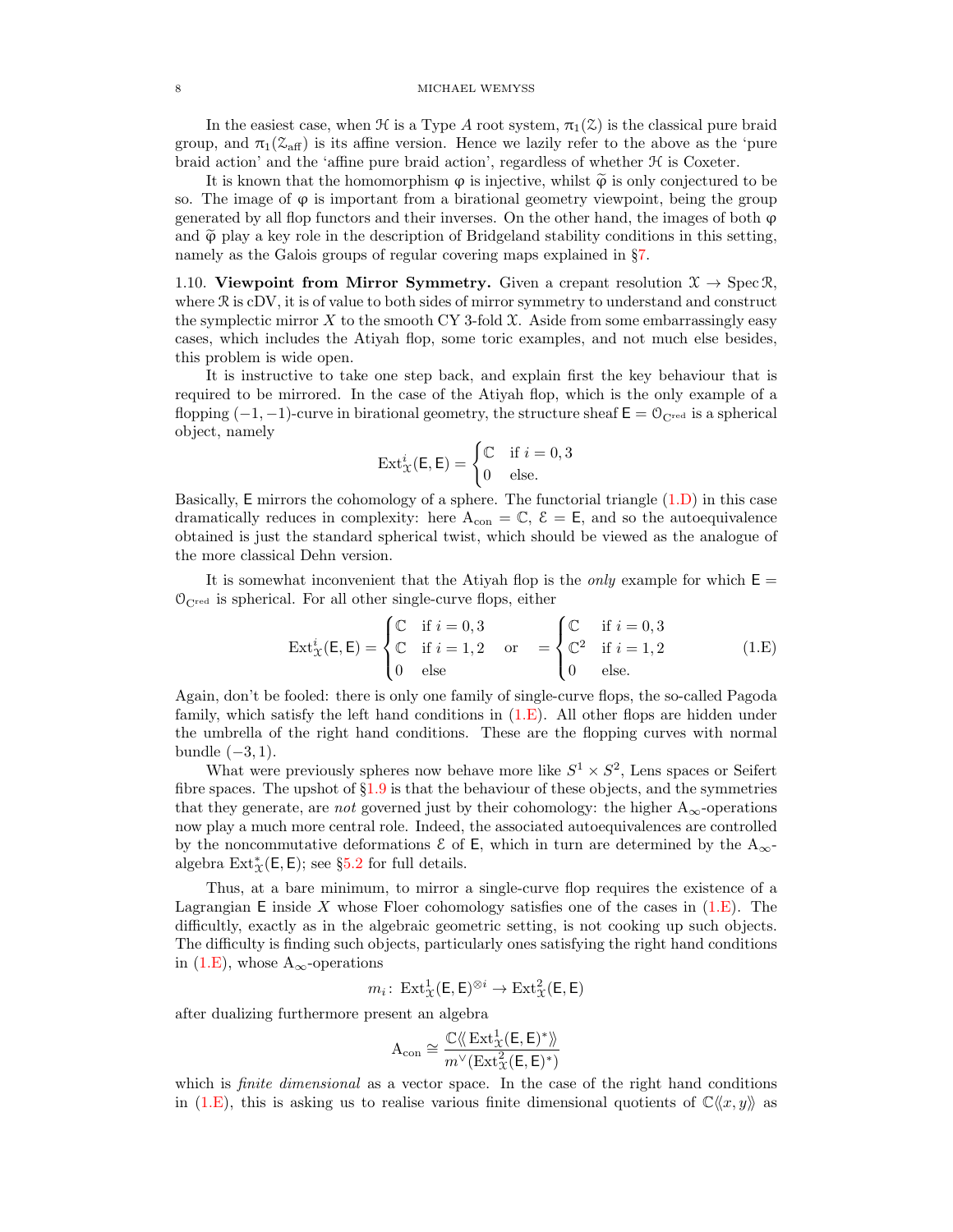examples in both algebraic and symplectic geometry. The case of the left hand conditions in [\(1.E\)](#page-7-1) is described in [\[MW\]](#page-29-7).

If we remove the requirement of a flopping contraction from the above discussion, and instead ask to mirror an arbitrary crepant resolution  $\mathcal{X} \to \text{Spec } \mathcal{R}$  with  $\mathcal{R}$  cDV, things become more complicated. One property exhibited even by  $S^1 \times S^2$ -type objects, which precisely mirrors one of the problems described in §[1.9,](#page-6-0) is that it is sometimes not possible to extend symmetries (or autoequivalences) associated to such objects globally. Indeed, if  $L = S^1 \times S^2 \subset X$  is a Lagrangian, then there is a non-compactly-supported symplectomorphism id  $\times \tau_{S^2} \in \text{Symp}(T^*S^1 \times T^*S^2)$  which, alas, need not extend to a global symplectomorphism of  $X$ . Sometimes it does, sometimes it does not.

1.11. Algebraic vs Complete Local. Much of the frustration levelled at the theory of cDV singularities stems from results being stated in the complete local setting, when ultimately most people want to work algebraically. Kleinian singularities are global! Give us good old algebra! Here, we really do have to be careful what we wish for.

The main issue is that cDV singularities do not admit a grading, in general. They are just fundamentally more complicated than Kleinian singularities. By all means, working Zariski locally is possible, and all statements in this survey have an algebraic counterpart. But you have to question whether you want to be the person who counts things up to additive equivalence, defines mutation up to Morita equivalence, and who revels in the use of lifting numbers to skirt round issues involving the failure of Krull–Schmidt.

Consequently, this survey restricts exclusively to the complete local setting. The technical advantages this affords means that results can be stated much more simply. The Zariski-local statements often mask otherwise simple concepts, and have a cumulative draining effect: the curious and the brave are invited to read  $|I W1, §2|$  to witness first hand this draining phenomenon.

**Conventions.** We work over the field  $\mathbb C$  throughout, and at various points this is very important. When composing arrows, functors or morphisms, any product not containing the  $\circ$  symbol, such as ab, will mean a followed by b.

Acknowledgements. I place on record my thanks to all my collaborators and PhD students who have contributed to the mathematics from which this survey has sprung. Particularly Osamu Iyama for entertaining the idea, over 10 years ago now, that birational geometry is controlled by generalisations of maximal rigid objects, and Will Donovan for relentlessly, but patiently, explaining that mathematical communication might actually be improved if we purge all passively aggressive remarks from our papers. Who knew! Thanks are also due to Jenny August, Gavin Brown, Yuki Hirano and Ivan Smith for collaborations and comments, and to Ali Craw, Okke van Garderen, Ben Davison, Miles Reid for various and wider discussions over the years.

Other Surveys. A more algebraic introduction to some of the ideas presented here can be found in the PhD thesis of August  $[A1, \S1-3]$ , which focuses on the derived category, cluster theory and contraction algebra viewpoints for isolated cDV singularities. More general surveys on noncommutative resolutions include  $[L2, W1]$  $[L2, W1]$ , but both are somewhat out of date. The best geometric introduction to cDV singularities remains the original work of Reid [\[R2,](#page-29-0) [R3,](#page-29-10) [R1\]](#page-29-11), to which much intellectual debt is owed.

## 2. Birational Geometry

<span id="page-8-0"></span>It is impossible to convey the role of cDV singularities without the language of the MMP. The reader is referred to  $\left[\text{R2, KM}\right]$  for a general overview; we maintain a specific focus on the aspects most relevant to cDV singularities here. As in the introduction, let  $\mathcal R$  denote a complete local cDV singularity. Automatically  $\mathcal R$  is a normal domain.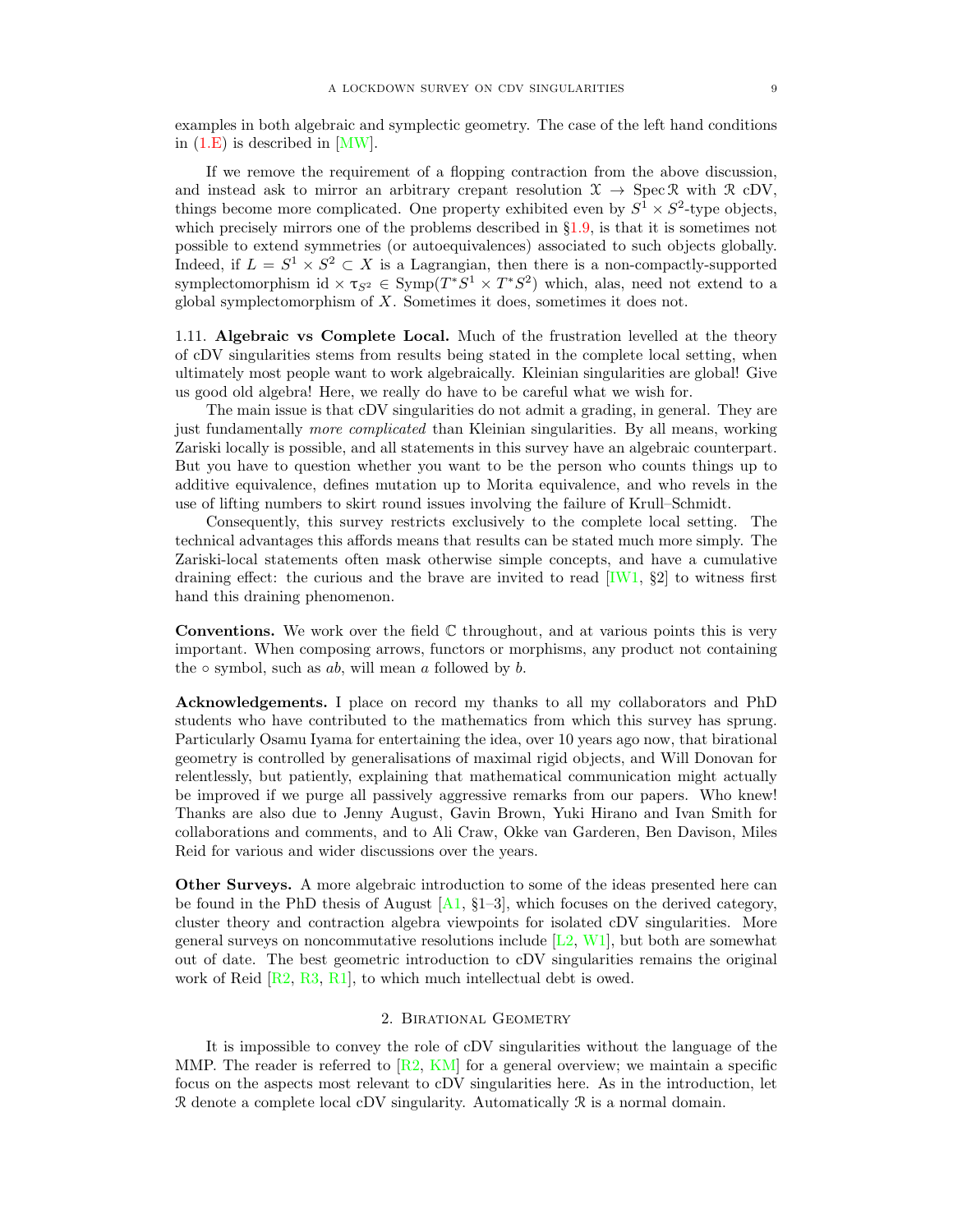<span id="page-9-0"></span>2.1. Generalities and Minimal Models. Recall that a normal scheme  $\mathfrak X$  is said to be Q-factorial if for every Weil divisor D, there exists  $n \in \mathbb{N}$  for which  $nD$  is Cartier. Further, a projective birational morphism  $f: \mathfrak{X} \to \operatorname{Spec} \mathfrak{R}$  is called crepant if  $f^* \omega_{\mathfrak{X}} = \omega_{\mathfrak{X}}$ . A Qfactorial terminalisation, or minimal model, of  $\text{Spec } \mathcal{R}$  is a crepant projective birational morphism  $f: \mathcal{X} \to \operatorname{Spec} \mathcal{R}$  such that X has only Q-factorial terminal singularities (see §[2.2\)](#page-10-0). When  $\mathfrak X$  is furthermore smooth, we call f a crepant resolution.

<span id="page-9-2"></span><span id="page-9-1"></span>Example 2.1. We give two easy, toric, examples.

- (1) The conifold, or Atiyah flop, given by  $\mathcal{R} = \mathbb{C}[u, v, x, y]/(uv xy)$ . Blowing up the ideal  $(u, x)$  gives rise to  $\mathfrak{X} \to \text{Spec } \mathfrak{R}$ , and blowing up  $(u, y)$  gives rise to  $\mathfrak{X}^+ \to$ Spec R. Both  $\mathfrak X$  and  $\mathfrak X^+$  are smooth, and the normal bundle of the exceptional curves in both cases is  $\mathcal{O}_{\mathbb{P}^1}(-1)^{\oplus 2}$ .
- <span id="page-9-6"></span>(2) The suspended pinch point, given by  $\mathcal{R} = \mathbb{C}[u, v, x, y]/(uv - x^2y)$ . This is singular along the x-axis. There are precisely three crepant resolutions, sketched below.



<span id="page-9-4"></span><span id="page-9-3"></span>**Example 2.2.** We give three less easy examples. More are given in  $2.5(2)$  $2.5(2)$  and §[6.](#page-22-0)

(1) The cA<sub>2</sub> singularity given by  $\mathcal{R} = \mathbb{C}[u, v, x, y]/(uv - (x^2 + y^3)x)$ . Blowing up  $(u, x)$  gives  $\mathfrak{X} \to \operatorname{Spec} \mathfrak{R}$ , and blowing up  $(u, x^2 + y^3)$  gives  $\mathfrak{X}^+ \to \operatorname{Spec} \mathfrak{R}$ . Neither  $X$  or  $X^+$  is smooth, they both have a unique singular point. Pictorially:



where the dots on the exceptional curves are, complete locally, the singular point  $uv = x^2 + y^3$ , which is factorial. Hence X and  $\mathcal{X}^+$  are minimal models of Spec R.

- (2) The cA<sub>3</sub> singularity given by  $\mathcal{R}_{\lambda} = \mathbb{C}[u, v, x, y]/(uv xy(x + y)(x + \lambda y))$ , where  $\lambda \in \mathbb{C}$  with  $\lambda \neq 0, 1$ . There are infinitely many non-isomorphic  $\mathcal{R}_{\lambda}$ , which demonstrates that cDV singularities have moduli. Regardless, each  $\mathcal{R}_{\lambda}$  has 24 crepant resolutions, described in §[6.2.](#page-23-0)
- <span id="page-9-5"></span>(3) The singularity  $\mathcal{R} = \mathbb{C}[[x, y, z, t]]/(x^3 - xyt - y^3 + z^2)$ , which is singular along the t-axis. This is  $cD_4$  at the origin. Blowing up the singular locus  $(x, y, z)$  gives rise to a crepant resolution, which pictorially is  $\mathcal{D}$  in  $(1.A)$ .

We next describe flops and flopping curves, but this first requires a brief discussion on contracting curves generally. One of the benefits of the complete local setting, over the algebraic setting, is that we can contract curves at will. If  $f: \mathcal{X} \to \text{Spec } \mathcal{R}$  is a projective birational morphism with  $\mathbf{R}f_*\mathcal{O}_\mathfrak{X}=\mathcal{O}_\mathfrak{X}$  and at most one-dimensional fibres, write  $\bigcup_{i=1}^n C_i$ for the fibre above the origin, with reduced scheme structure, so that each  $C_i \cong \mathbb{P}^1$ . For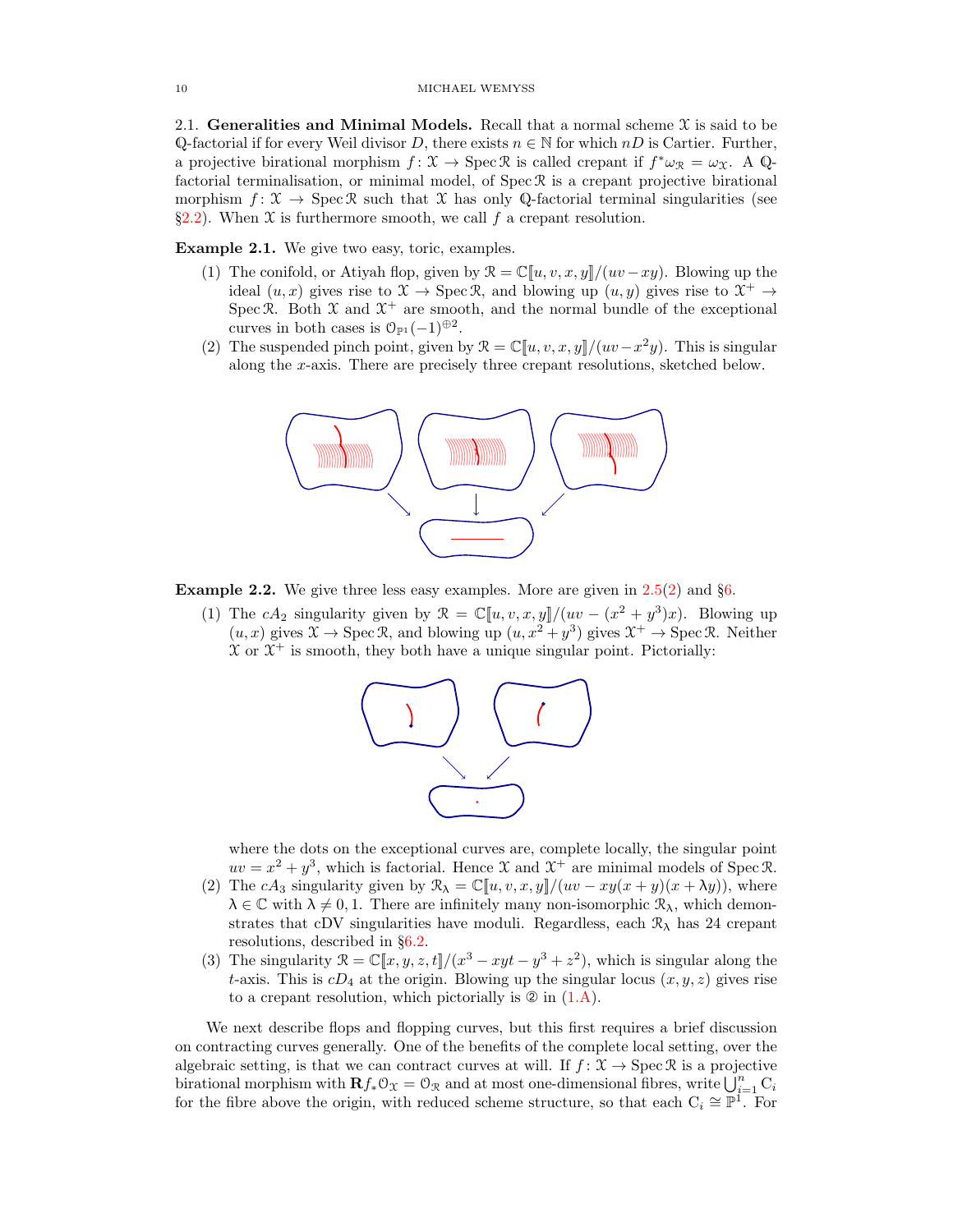any subset I of these curves, since  $\Re$  is complete local we may factorise f as

$$
\mathfrak{X} \xrightarrow{g} \mathfrak{X}_{\mathrm{con}} \xrightarrow{h} \mathrm{Spec} \, \mathfrak{R}
$$

where g contracts C<sub>i</sub> to a closed point if and only if  $i \in I$ , and further both  $\mathbf{R}g_*\mathcal{O}_X = \mathcal{O}_{X_{\text{con}}}$ and  $\mathbf{R}h_*\mathcal{O}_{\mathfrak{X}_{con}}=\mathcal{O}_{\mathfrak{X}}.$ 

In the contracting morphism g, more than just  $\bigcup_{i\in I} C_i$  in X may be contracted. The situation when *only* this is contracted, namely g is an isomorphism away from  $\bigcup_{i \in I} C_i$ , is of particular interest. To set language, recall that a Q-Cartier divisor  $D$  is called g-nef if  $D \cdot C \ge 0$  for all curves contracted by g, and D is called g-ample if  $D \cdot C > 0$  for all curves contracted by g.

<span id="page-10-1"></span>**Definition 2.3.** With  $f: \mathfrak{X} \to \text{Spec } \mathfrak{R}$  as above, choose  $\bigcup_{i \in I} C_i$  in  $\mathfrak{X}$ , contract them to give  $g: \mathfrak{X} \to \mathfrak{X}_{\text{con}}$ , and suppose that g is an isomorphism away from  $\bigcup_{i \in I} C_i$ . Then we say that  $g^+$ :  $\mathfrak{X}^+$   $\rightarrow$   $\mathfrak{X}_{\text{con}}$  is the flop of g if for every line bundle  $\mathcal{L} = \mathfrak{O}(D)$  on X such that  $-D$  is g-nef, then the proper transform of D is Q-Cartier, and g<sup>+</sup>-nef.

Pictorially, the result after the flop also gives rise to a morphism to Spec R, as follows.



The idea in [2.3](#page-10-1) is, roughly speaking, to use intersection theory to ensure that the same curve has not just been inserted straight back in, hence avoiding the identity operation. There are many other equivalent definitions of flops in the literature, see e.g. [\[K6\]](#page-28-5).

**Example 2.4.** Examples [2.1\(](#page-9-1)[1\)](#page-9-4) and [2.2\(](#page-9-3)1) are examples of flops. Example [2.2](#page-9-3)[\(3\)](#page-9-5) is not: it is a divisor-to-curve contraction, as are the three morphisms in Example [2.1\(](#page-9-1)[2\)](#page-9-6). However, there, the top curve in the left hand picture flops into the surface, giving the middle resolution. Similarly, by symmetry the bottom curve in the right picture also flops into the surface. These contractions, and flops, are is summarised as follows.



<span id="page-10-0"></span>2.2. Terminal singularities and all that. In the wider perspective of the MMP, cDV singularities play various roles. From the viewpoint of this survey, the two key concepts are that of Gorenstein canonical and Gorenstein terminal singularities.

Both concepts have definitions, found in  $[R3]$ , and we do not seek to repeat them here. It turns out, via Grothendieck duality, that Gorenstein canonical is equivalent to being Gorenstein and rational. That is to say,  $R$  is Gorenstein canonical if and only if R is Gorenstein, and furthermore there exists a resolution  $X \to \text{Spec } R$  for which  $\mathbf{R}f_*\mathcal{O}_X = \mathcal{O}_R$ . It is equivalent to insist that all resolutions have this property. The property  $\mathbf{R}f_*\mathbf{0}_X = \mathbf{0}_R$  really is key, from a noncommutative perspective, since it is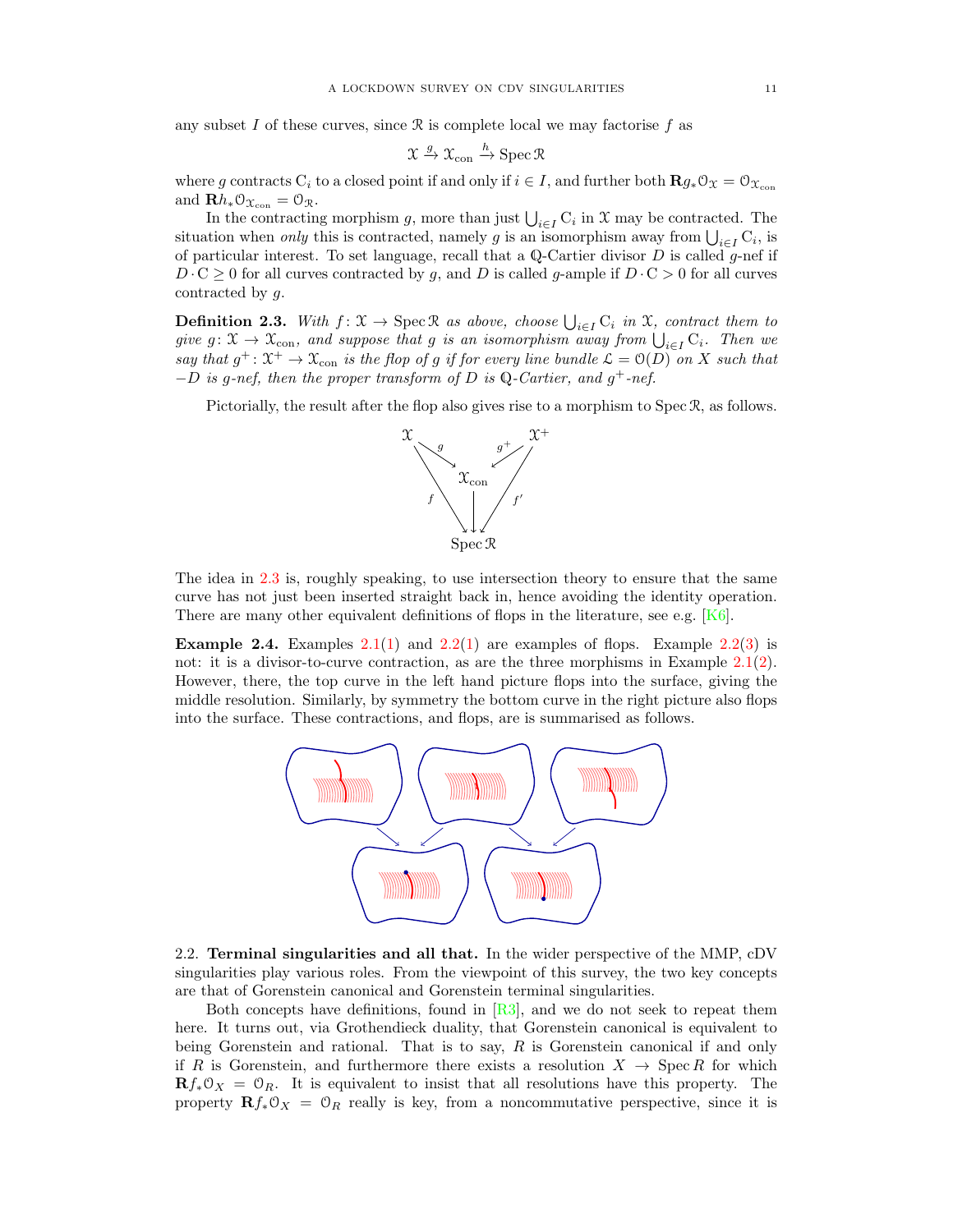needed for tilting to exist. It is from tilting that the noncommutative aspects of the theory are born; see §[4.](#page-15-0)

Perhaps the next most important characterisation is Reid's original observation that isolated cDV singularities are precisely the Gorenstein terminal singularities, or 'terminal of index one'. This gives rise to the following sequence of equalities and inclusions

 ${\text{Gorenstein terminal}} = {\text{isolated cDV}} \subset {\text{all cDV}} \subset {\text{Gorenstein canonical}}.$ 

Two points stand out. First, it is the Gorenstein terminal characterisation of isolated cDV singularities that links cDV singularities firmly to the theory of flops. Second, it is almost impossible to convey in words how large the class of Gorenstein canonical singularities is. The cDV singularities are an extremely small subset, and are by no means representative of the general complexity.

The philosophy, from the homological perspective, is that there should be no difference between the setting of crepant partial resolutions  $\mathfrak{X} \to \text{Spec } \mathfrak{R}$  of a cDV  $\mathfrak{R}$  and the specific case when  $\mathfrak X$  is smooth. In the flops case, this translates into the observation that unified statements should be expected for all flopping contractions  $\mathfrak{X} \to \text{Spec } \mathfrak{R}$ , where X has at worst Gorenstein terminal singularities.

2.3. The General Elephant. The passage between 3-fold cDV singularities and that of their surface counterparts is provided by Reid's general elephant. The key result  $\lfloor R2 \rfloor$ is that for generic  $g \in \mathcal{R}$ , for any crepant partial resolution  $\mathcal{X} \to \text{Spec } \mathcal{R}$  the pullback diagram

<span id="page-11-1"></span>
$$
\begin{array}{ccc}\n\downarrow & \to & \mathfrak{X} \\
\downarrow & & \downarrow \\
\operatorname{Spec} \mathcal{R}/g \longrightarrow \operatorname{Spec} \mathcal{R}\n\end{array} \tag{2.A}
$$

results in an  $\mathcal{R}/g$  which is an ADE surface singularity, and  $\mathcal{Y} \to \text{Spec } \mathcal{R}/g$  is a crepant partial resolution. An often misunderstood point, which complicates the combinatorics below, is that  $\mathcal{Y} \to \text{Spec } \mathcal{R}/g$  need not be the minimal resolution.

<span id="page-11-0"></span>Example 2.5. We illustrate the above with two examples.

(1) Consider  $\mathcal{R} = \mathbb{C}[u, v, x, y]/(uv - (x^2 + y^3)x)$ , and its minimal models described in [2.2\(](#page-9-3)[1\)](#page-9-4). Under generic pullback, the flop picture in  $2.2(1)$  $2.2(1)$  results in the two different singular partial resolutions of the  $A_2$  surface singularity, which are dominated by the minimal resolution as follows.



This example illustrates two points: (1)  $\mathcal{Y}$  need not be smooth, and (2) the surface partial resolution obtained by slicing varies depending on the minimal model. How to obtain one partial resolution from the other is controlled by the combinatorial wall crossing rule, described in §[3.2.](#page-14-0)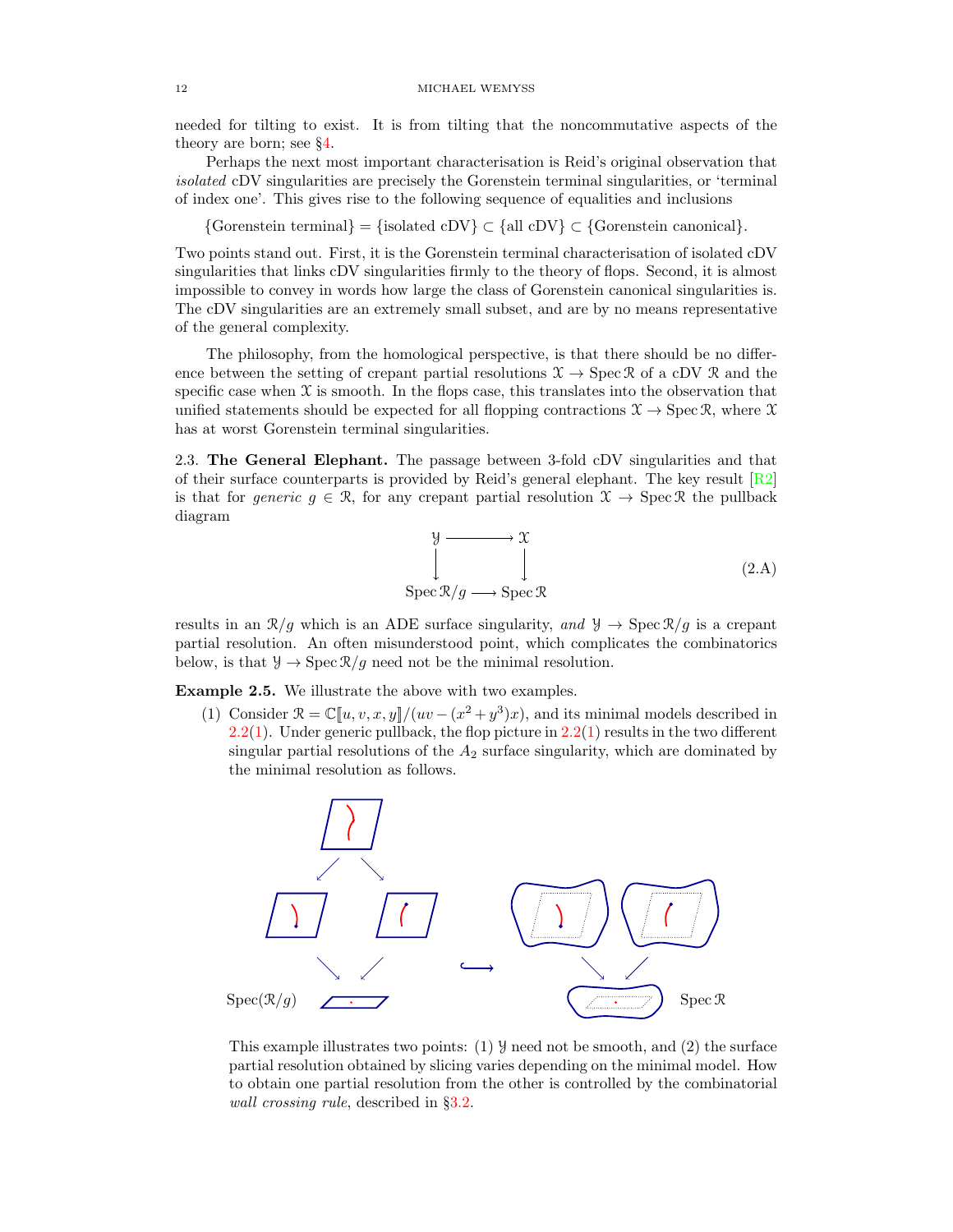<span id="page-12-1"></span>(2) (Laufer flop) Consider  $\mathcal{R} = \mathbb{C}[u, v, x, y]/(u^2 + v^2y - (x^2 + y^3)x)$ , which is isolated cD<sub>4</sub>. Blowing up the reflexive ideal  $(x^2 + y^3, vx + uy, ux - vy^2)$  gives a crepant resolution  $\mathfrak{X} \to \operatorname{Spec} \mathfrak{R}$ , where the unique singular point has been replaced by a single curve. Under generic slice,  $\mathcal{R}/g$  is  $D_4$ , and since there is only one curve, the pullback  $\mathcal{Y} \to \text{Spec } \mathcal{R}/g$  cannot be the minimal resolution.

2.4. Ample and Movable Cones. Two key pieces of birational geometry data associated to  $f: \mathcal{X} \to \text{Spec } \mathcal{R}$  are the ample and movable cones. We partially recap the definitions here, mainly to set notation, then return to them in more detail in §[3.3.](#page-14-1)

Consider  $C := f^{-1}(p)$ , the fibre above the unique closed point. Equipping C with its reduced scheme structure, we obtain  $C^{\text{red}} = \bigcup_{i=1}^{n} C_i$  with each  $C_i \cong \mathbb{P}^1$ . Since R is complete there exist  $D_i$  such that  $D_i \cdot C_j = \delta_{ij}$ . Two divisors  $D, E$  on X are called numerically equivalent over  $\Re$  if  $D \cdot C_i = E \cdot C_i$  for all i. With these notions set,

$$
N^1(\mathfrak{X}/\mathfrak{X}) = \frac{\{\text{divisors on } \mathfrak{X}\}}{\text{numerical equivalence over } \mathfrak{X}} \otimes_{\mathbb{Z}} \mathbb{R} \cong \bigoplus_{i=1}^n \mathbb{R}[D_i]
$$

is called the group of divisor classes. The ample cone is defined to be

$$
\mathbf{A}^{1}(\mathcal{X}/\mathcal{R}) = \bigoplus_{i=1}^{n} \mathbb{R}_{>0}[D_{i}].
$$

If  $q: W \to \text{Spec } \mathcal{R}$  can obtained from the fixed  $\mathcal{X} \to \text{Spec } \mathcal{R}$  by iteratively flopping curves, consider the induced birational map  $\phi = f^{-1} \circ g : \mathcal{W} \rightarrow \mathcal{X}$ . Being an isomorphism in codimension one, there is an induced isomorphism  $\phi_*: N^1(\mathcal{W}/\mathcal{R}) \to N^1(\mathcal{X}/\mathcal{R})$ , called the strict transform.

In the flops case, equivalently when  $\mathcal R$  is isolated, by [\[K2,](#page-28-6) 2.3] we have

<span id="page-12-2"></span>
$$
N^{1}(\mathcal{X}/\mathcal{R}) = \bigcup_{\mathcal{W}} \Phi_{*} \overline{A(\mathcal{W}/\mathcal{R})}
$$
(2.B)

where the union is over all  $W \to \text{Spec } \mathcal{R}$  obtained from  $\mathcal{X} \to \text{Spec } \mathcal{R}$  by iteratively flopping curves. In the special case when  $\mathfrak X$  is a minimal model, the union is equivalently over the set of all minimal models.

**Remark 2.6.** (See [\[T1,](#page-29-12) 3.4]) In the flops case,  $f: \mathcal{X} \to \text{Spec } \mathcal{R}$  is an isomorphism in codimension one, so the  $f$ -effective  $f$ -movable cone and  $f$ -effective  $f$ -nef cone defined in [\[K2,](#page-28-6) 1.1] coincide with  $N^1(\mathcal{X}/\mathcal{R})$  and  $A(\mathcal{X}/\mathcal{R})$  respectively.

### 3. The Combinatorics of cDV Singularities

<span id="page-12-0"></span>Much of the birational geometry, and homological algebra, of cDV singularities can be encoded in certain combinatorial objects called intersection (or restriction) arrangements. These are constructed from ADE data, but need not themselves be ADE; we motivate their construction geometrically in §[3.3.](#page-14-1) From these arrangements, and the wall crossing rule in §[3.2,](#page-14-0) many geometric properties can be extracted.

<span id="page-12-3"></span>3.1. Intersection Arrangement Generalities. Consider an ADE Dynkin diagram  $\Delta$ , with associated Coxeter group, denoted  $W_{\Lambda}$ . Let V be the R-vector space with basis  $\{\alpha_i \mid i \in \Delta\}$ , and set  $\Theta := V^*$  to be the dual space of V, which has basis  $\{\alpha_i^* \mid i \in \Delta\}$ . The Weyl group acts on  $V^*$ , and the Tits cone Cone( $\Delta$ ) is defined to be

$$
\mathsf{Cone}(\Delta) := \bigcup_{x \in W_{\Delta}} x(\overline{C}),
$$

where  $\overline{C} := \{ \vartheta \in \Theta \mid \vartheta_i \geq 0 \text{ for all } i \in \Delta \}.$ 

For any choice  $\delta$  of a subset of vertices of  $\Delta$ , consider the vector space

$$
\Theta_{\mathcal{J}} := \{ \vartheta \in \Theta \mid \vartheta_i = 0 \text{ if } i \in \mathcal{J} \},
$$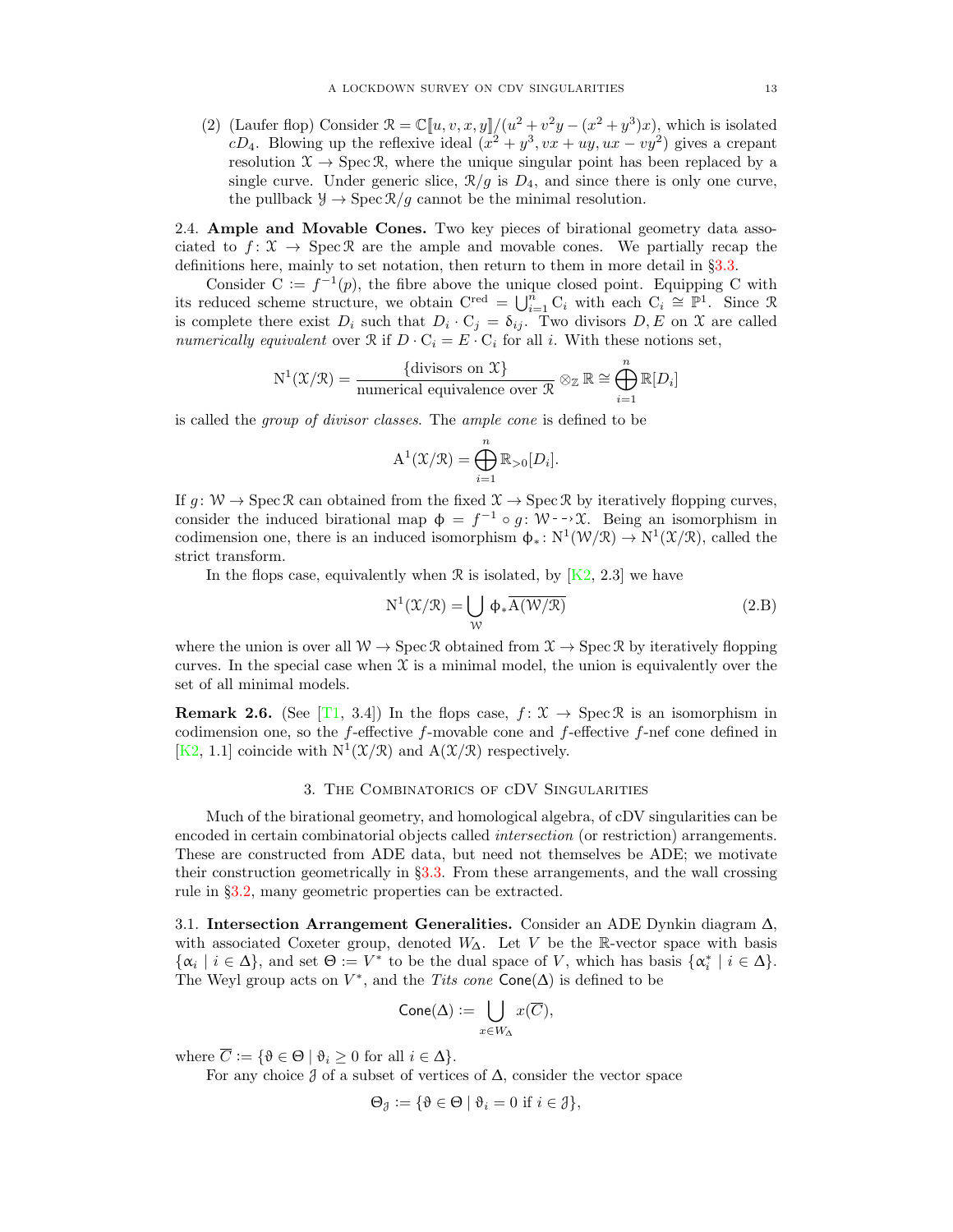which has as basis  $\{\alpha_i^* \mid i \notin \mathcal{J}\}\$ . The main object of our study, called the  $\mathcal{J}\text{-cone}$ , is the intersection

$$
\mathsf{Cone}(\Delta,\mathcal{J}):=\mathsf{Cone}(\Delta)\cap\Theta_{\mathcal{J}}.
$$

The hyperplanes of  $Cone(\Delta)$  intersect the subspace  $Cone(\Delta, \mathcal{J})$  to form a new hyperplane arrangement, called the *intersection arrangement*  $\mathcal{H}_{\mathcal{J}}$ . This will often be simplified to  $\mathcal{H}$ , whenever the  $\delta$  is clear.

In order to describe  $\mathcal{H}_{\beta}$ , it is convenient to label its chambers. For  $\beta \subseteq \Delta$ , let Cham( $\Delta$ , J) be the set of those pairs  $(x, 1)$ , where x is an element of the Weyl group  $W_{\Delta}$ , J is a subset of  $\Delta$ , satisfying the two properties that  $\ell(x) = \min{\{\ell(y) | y \in xW_j\}}$ , and  $W_3x=xW_1$ .

When  $\Delta$  is a Coxeter graph, it turns out that there is a bijection from the set Cham $(\Delta, \mathcal{J})$  to the set of chambers in  $\mathcal{H}_{\mathcal{J}}$ , given by

<span id="page-13-0"></span>
$$
Cham(\Delta, \mathcal{J}) \ni (x, \mathcal{I}) \mapsto x(C_{\mathcal{I}}) \tag{3.A}
$$

This allows us to label the chambers by Coxeter data, even when the arrangement  $\mathcal{H}_{\mathcal{J}}$ itself need not be Coxeter. This labelling becomes important geometrically in §[3.2,](#page-14-0) since it describes how to obtain all partial resolutions in the generic slice from any fixed one. We remark that in the classical case, namely when  $\mathcal{J} = \emptyset$ , the above  $(3.A)$  reduces to the well-known fact that elements of the Weyl group label chambers.

Consider next the extended Dynkin case  $\Delta_{\text{aff}}$ . Given a subset  $\beta$  of vertices of the Dynkin diagram  $\Delta$ , we can also consider  $\delta$  as a subset of  $\Delta_{\text{aff}}$ . Applying the above to  $\mathcal{J} \subset \Delta_{\text{aff}}$ , we then call

$$
\mathsf{Cone}(\mathcal{J}_{\mathrm{aff}}):=\mathsf{Cone}(\Delta_{\mathrm{aff}},\mathcal{J})\subseteq\mathbb{R}^{|\Delta_{\mathrm{aff}}|-|\mathcal{J}|}
$$

the J-affine Tits cone. As for usual Tits cones in affine settings, there is redundancy as  $\text{Cone}(\mathcal{J}_{\text{aff}})$  does not fill  $\mathbb{R}^{|\Delta_{\text{aff}}|-|\mathcal{J}|}$ . Consequently, the *level* is defined to be

<span id="page-13-1"></span>
$$
\mathsf{Level}(\mathcal{J}) := \{ \vartheta \in \mathsf{Cone}(\Delta_{\text{aff}}, \mathcal{J}) \mid \sum_{k \notin \mathcal{J}} \delta_k \vartheta_k = 1 \}. \tag{3.B}
$$

where  $(\delta_i)_{i\in\Delta_{\text{aff}}}$  is the imaginary root. Thus for  $\mathcal{J} \subseteq \Delta$ , the level Level( $\mathcal{J}_{\text{aff}}$ ) inside Cone( $\Delta_{\text{aff}}$ ,  $\beta$ ) is an infinite hyperplane arrangement in  $\mathbb{R}^{|\Delta|-|\beta|}$ . We write  $\mathcal{H}^{\text{aff}}$  for this infinite hyperplane arrangement. The chambers of  $Cone(\mathcal{J}_{\text{aff}})$  partition Level $(\mathcal{J}_{\text{aff}})$  into alcoves. The easiest example is given in [\[IW4,](#page-28-7) 2.9].

The upshot of the above is that for any choice  $\beta$  inside an ADE Dynkin diagram  $\Delta$ , there is an associated finite hyperplane arrangement  $H$ , and an infinite arrangement  $\mathcal{H}^{\text{aff}}$ , both living inside  $\mathbb{R}^{|\Delta|-|\mathcal{J}|}$ 

**Example 3.1.** If  $\Delta = E_6$  and  $\beta = \bullet \bullet \bullet \bullet \bullet$ , where the nodes shaded red are the nodes in  $\beta$ , then H and H<sup>aff</sup> are the arrangements in  $\mathbb{R}^{|\Delta|-|\beta|} = \mathbb{R}^2$  illustrated below.



Example 3.2. If  $\Delta = E_8$  and  $\delta = \bullet \bullet \bullet \bullet \bullet \bullet \bullet \bullet \bullet \bullet \bullet$ , where again the nodes shaded red are the nodes in  $\mathcal{J}$ , then the corresponding finite arrangement  $\mathcal{H}$  in  $\mathbb{R}^{|\Delta|-|\mathcal{J}|} = \mathbb{R}^3$  is illustrated in [\(1.B\)](#page-1-2), and has 192 chambers.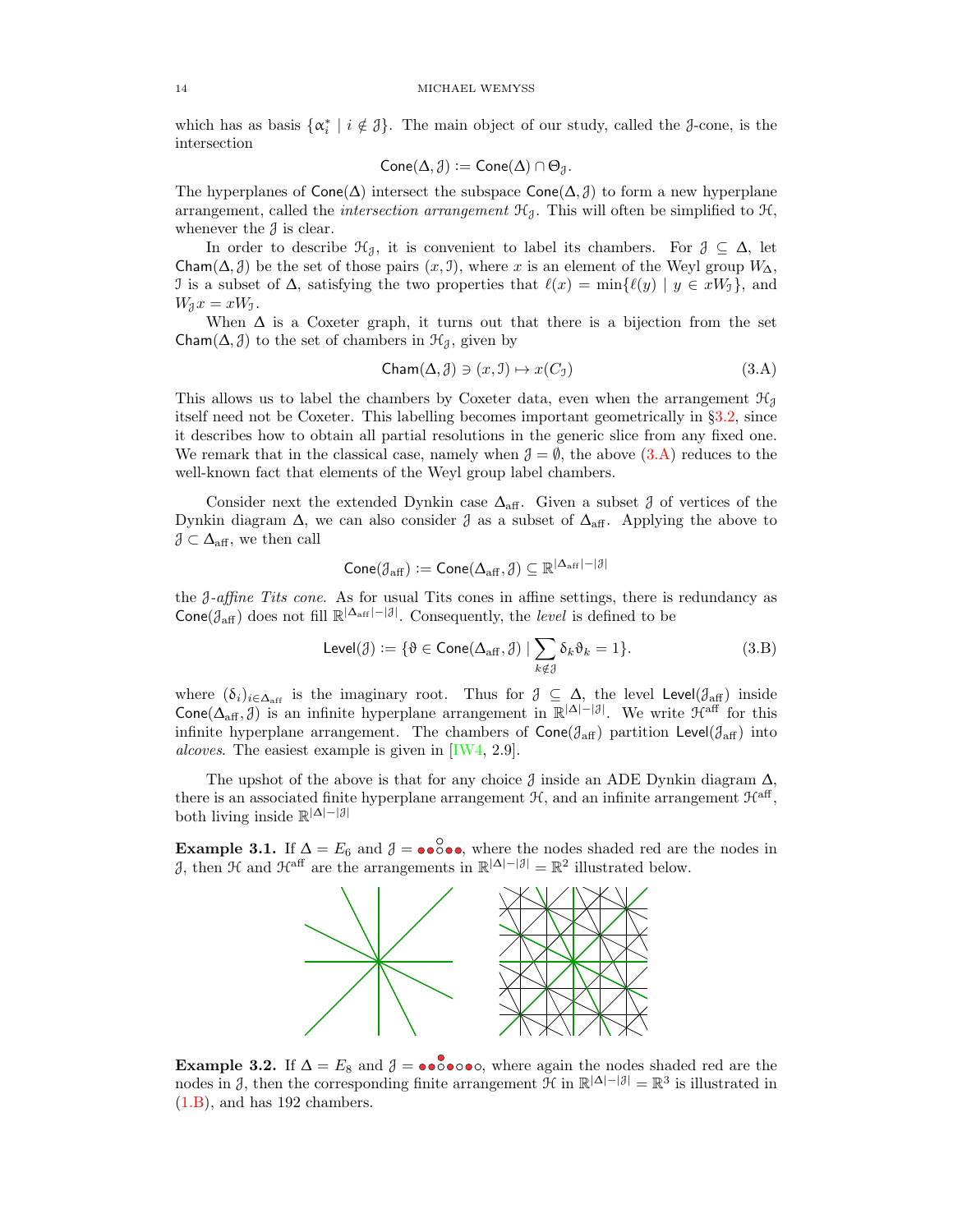<span id="page-14-0"></span>3.2. The Wall Crossing Rule. Combinatorially, if in  $(3.A)$   $(x, 1)$  and  $(y, 1')$  label adjacent chambers, then it is possible to describe one from the other combinatorially, via a *wall crossing rule.* Here we skip over the rule for obtaining  $y$  from  $x$  (and vice versa), and instead focus on how to obtain  $\mathcal I'$  from  $\mathcal I$ . Full details can be found in [\[IW4\]](#page-28-7).

To describe this, recall first that ADE Dynkin diagrams carry a canonical involution ι, usually referred to as the Dynkin involution. In Type  $A_n$  it acts as a reflection in the centre point of the chain, which may or may not be a vertex, namely

$$
\circ \hspace{-0.5mm} \circ \hspace{-0.5mm} \circ \hspace{-0.5mm} \bullet \hspace{-0.5mm} \circ \hspace{-0.5mm} \circ
$$

When  $n \geq 4$  and n is odd, the involution  $\iota$  acts on  $D_n$  by permuting the left hand branches, and fixing all other vertices:

$$
\begin{array}{c}\n\circ \\
\circ \\
\circ \\
\circ \\
\circ \\
\circ\n\end{array}
$$

In type  $E_6$  the involution  $\iota$  acts as a reflection, and in all other cases,  $\iota$  is the identity.

Now, consider an arbitrary chamber, say with label  $(x, 1)$ . This chamber, like all chambers, has walls which correspond to the nodes not in I. To cross any one of these walls is equivalent to choosing a node not in J, and applying the combinatorial rule below. In our conventions, these are the nodes not shaded red.

Hence, to cross one of these walls, choose a node not in I, i.e. a non-red node. Temporarily delete all other non-red nodes, apply the Dynkin involution ι, then put back in the deleted vertices. This is best illustrated via an example.

Example 3.3. Suppose J is the following, where we have circled the non-red node at which we wish to wall-cross.

$$
\circ\hspace{-0.7mm}\circ\hspace{-0.7mm}\bullet\hspace{-0.7mm}\bullet\hspace{-0.7mm}\circ\hspace{-0.7mm}\circ\hspace{-0.7mm}\bullet
$$

Deleting all other non-red nodes we are left with the following, on which ι acts as indicated.

$$
\begin{array}{cc} \bullet\hspace{-0.2cm}-\hspace{-0.2cm}0 & \circledcirc\hspace{-0.2cm}-\hspace{-0.2cm}\\\leftrightarrow & \leftrightarrow \end{array}
$$

Applying the Dynkin involution then moves the non-red node to the right:

$$
\bullet\hspace{-4pt}-\hspace{-4pt}-\hspace{-4pt}-\hspace{-4pt}-\hspace{-4pt}-\hspace{-4pt}-\hspace{-4pt}-\hspace{-4pt}-\hspace{-4pt}-\hspace{-4pt}-\hspace{-4pt}-\hspace{-4pt}-\hspace{-4pt}-\hspace{-4pt}-\hspace{-4pt}-\hspace{-4pt}-\hspace{-4pt}-\hspace{-4pt}-\hspace{-4pt}-\hspace{-4pt}-\hspace{-4pt}-\hspace{-4pt}-\hspace{-4pt}-\hspace{-4pt}-\hspace{-4pt}-\hspace{-4pt}-\hspace{-4pt}-\hspace{-4pt}-\hspace{-4pt}-\hspace{-4pt}-\hspace{-4pt}-\hspace{-4pt}-\hspace{-4pt}-\hspace{-4pt}-\hspace{-4pt}-\hspace{-4pt}-\hspace{-4pt}-\hspace{-4pt}-\hspace{-4pt}-\hspace{-4pt}-\hspace{-4pt}-\hspace{-4pt}-\hspace{-4pt}-\hspace{-4pt}-\hspace{-4pt}-\hspace{-4pt}-\hspace{-4pt}-\hspace{-4pt}-\hspace{-4pt}-\hspace{-4pt}-\hspace{-4pt}-\hspace{-4pt}-\hspace{-4pt}-\hspace{-4pt}-\hspace{-4pt}-\hspace{-4pt}-\hspace{-4pt}-\hspace{-4pt}-\hspace{-4pt}-\hspace{-4pt}-\hspace{-4pt}-\hspace{-4pt}-\hspace{-4pt}-\hspace{-4pt}-\hspace{-4pt}-\hspace{-4pt}-\hspace{-4pt}-\hspace{-4pt}-\hspace{-4pt}-\hspace{-4pt}-\hspace{-4pt}-\hspace{-4pt}-\hspace{-4pt}-\hspace{-4pt}-\hspace{-4pt}-\hspace{-4pt}-\hspace{-4pt}-\hspace{-4pt}-\hspace{-4pt}-\hspace{-4pt}-\hspace{-4pt}-\hspace{-4pt}-\hspace{-4pt}-\hspace{-4pt}-\hspace{-4pt}-\hspace{-4pt}-\hspace{-4pt}-\hspace{-4pt}-\hspace{-4pt}-\hspace{-4pt}-\hspace{-4pt}-\hspace{-4pt}-\hspace{-4pt}-\hspace{-4pt}-\hspace{-4pt}-\hspace{-4pt}-\hspace{-4pt}-\hspace{-4pt}-\hspace{-4pt}-\hspace{-2pt}-\hspace{-2pt}-\hspace{-2pt}-\hspace{-2pt}-\hspace{-2pt}-\hspace{-2pt}-\hspace{-2pt}-\hspace{-2pt}-\hspace{-2pt}-\hs
$$

The final step is to add back in the temporarily deleted vertices, to obtain the following.

$$
\circ \circ \bullet \bullet \circ \bullet \circ
$$

It is a somewhat remarkable fact that the above combinatorial rule is how generic slices of different minimal models are related [\[W2,](#page-29-4) [IW4\]](#page-28-7). Indeed, if  $\mathcal{X} \to \text{Spec } \mathcal{R}$  is some crepant partial resolution, such that the slice is controlled by  $\mathcal{I} \subset \Delta$ , then the flops of X at irreducible curves slice precisely to the different wall crossings of I.

<span id="page-14-1"></span>3.3. Pinkham. Given a crepant partial resolution  $\mathcal{X} \to \text{Spec } \mathcal{R}$ , where  $\mathcal{R}$  is cDV, the relevant combinatorics are controlled by the general elephant  $(2.A)$ . Indeed, taking the pullback with respect to a generic g gives rise to a crepant partial resolution  $\mathcal{Y} \to \text{Spec } \mathcal{R}/g$ , where  $\mathcal{R}/g$  is ADE. Thus  $\mathcal{Y}$  is dominated by the minimal resolution

$$
\mathcal{Y}_{\min} \xrightarrow{h} \mathcal{Y} \to \operatorname{Spec} \mathcal{R}/g.
$$

Consequently, to describe Y, it suffices to describe which curves are contracted under the morphism h. This is combinatorial. Since the dual graph of  $\mathcal{Y}_{\min} \to \text{Spec } \mathcal{R}/g$  is an ADE Dynkin diagram  $\Delta$ , to say which curves are contracted by h is equivalent to prescribing this subset of  $\Delta$ . We write  $\beta$  for the subset of  $\Delta$  which correspond to the curves contracted by h, and thus via the previous subsection obtain hyperplane arrangements  $\mathcal{H}$  and  $\mathcal{H}^{\text{aff}}$ in  $\mathbb{R}^{|\Delta|-|\mathcal{J}|}$ . We remark that  $|\Delta|-|\mathcal{J}|$  is the number of curves that *survive* under h, which is equal to the number curves in  $\mathfrak{X} \to \operatorname{Spec} \mathfrak{R}$  above the origin.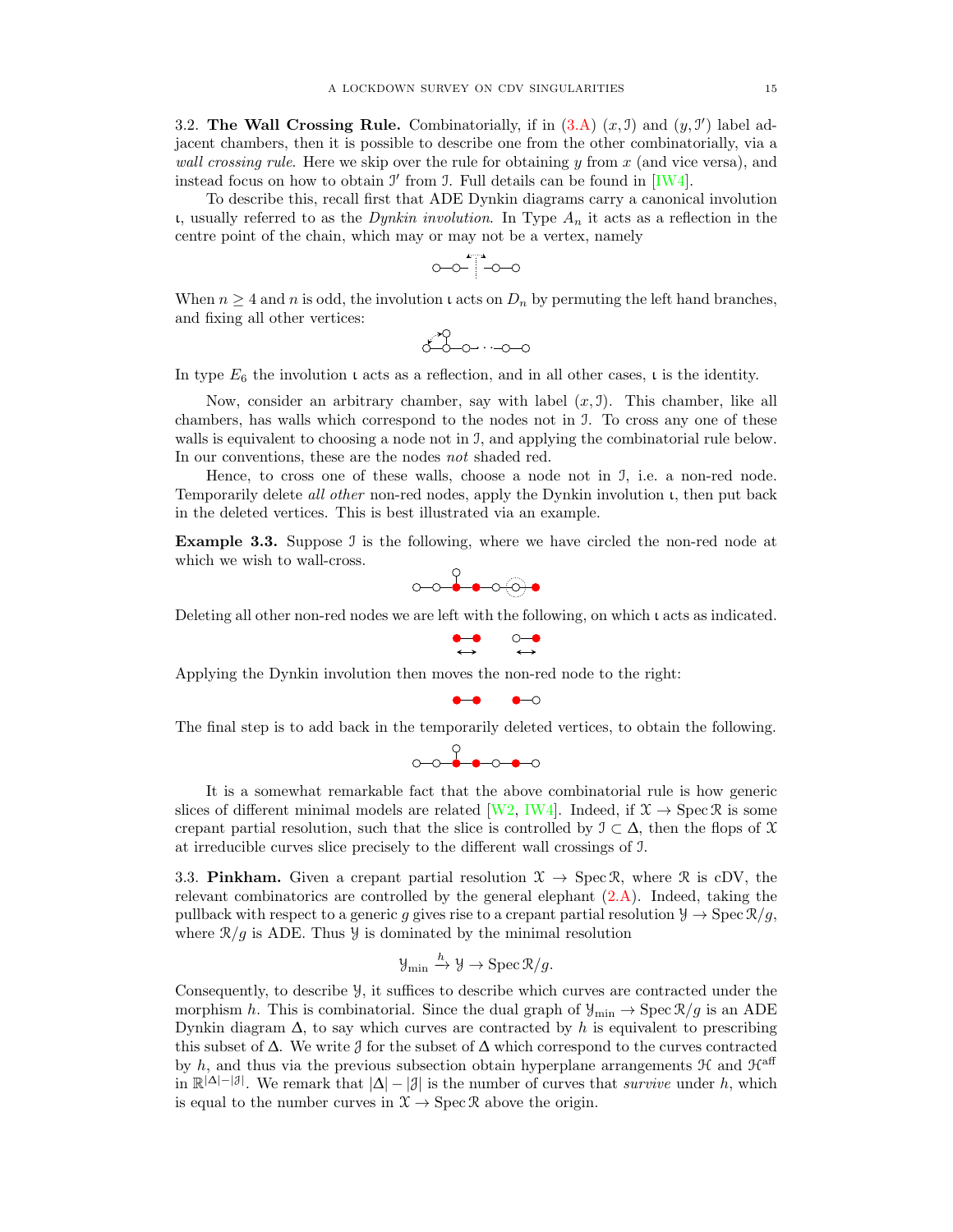In the case  $\mathcal{X} \to \text{Spec } \mathcal{R}$  is a flopping contraction, so necessarily  $\mathcal{R}$  is isolated, it is a theorem of Pinkham [\[P,](#page-29-2) Theorem 3] that the movable cone is the hyperplane arrangement  $H$ . This is a more precise description than that given by  $(2.B)$ , since it describes the cones in terms of the intersection arrangement combinatorics.

This Pinkham result was recovered and generalised in [\[W2,](#page-29-4) §6], where it was proved that for an arbitrary cDV  $\mathcal{R}$ , in the skeleton of  $\mathcal{H}$  there exists a connected path, containing the chamber labelled  $(1, \mathcal{J})$ , where every minimal model of R appears precisely once, and furthermore each wall crossing in this path corresponds to a flop. Thus, in general there exists a connected chain inside  $H$  which describes the birational geometry.

<span id="page-15-1"></span>**Example 3.4.** This is [\[W2,](#page-29-4) 7.7]. The  $cD_4$  singularity  $\mathcal{R} = \mathbb{C}[u, v, y, z]/(u^2 - v(x^2 - 4y^3))$ has precisely two crepant resolutions. These two minimal models of Spec R can be viewed inside the finite hyperplane arrangement  $H$  as follows.



In this example, the corresponding infinite arrangement  $\mathcal{H}^{\text{aff}}$  is pictured in [\[IW4,](#page-28-7) 4.15].

### 4. NC Resolutions and Variants

<span id="page-15-0"></span>Noncommutative resolutions are the language in which we control iterations, through mutations and flops, for cDV singularities. The major benefit is that whilst some iterations come from birational geometry, most do not, and so noncommutative resolutions give a more holistic view on the derived category. This extra information has geometric corollaries, mainly related to stability conditions and curve counting.

4.1. Generalities. Given  $\mathcal{R}$  cDV as before,  $M \in \text{mod } \mathcal{R}$  is called maximal Cohen-Macaulay (=CM) provided

$$
\operatorname{depth}_{\mathcal{R}} M \mathrel{\mathop:}= \inf \{i \geq 0 \mid \operatorname{Ext}^{i}_{\mathcal{R}}(\mathcal{R}/\mathfrak{m},M) \neq 0\} = \dim \mathcal{R},
$$

and we write CM R for the category of CM R-modules. Further, for  $(-)^* := \text{Hom}_{\mathcal{R}}(-, \mathcal{R}),$  $M \in \text{mod } \mathfrak{R}$  is called reflexive if the natural morphism  $M \to M^{**}$  is an isomorphism, and we write ref R for the category of reflexive R-modules.

**Definition 4.1.** We say  $N \in \text{ref } \mathcal{R}$  is a modifying module if  $\text{End}_{\mathcal{R}}(N) \in \text{CM } \mathcal{R}$ , and we say that  $N \in \text{ref } \mathcal{R}$  is a maximal modifying (MM) module if it is modifying and it is maximal with respect to this property; equivalently,

$$
add N = \{ X \in \text{ref } \mathcal{R} \mid \text{End}_{\mathcal{R}}(N \oplus X) \in \text{CM } \mathcal{R} \}.
$$

If N is an MM module, we call  $\text{End}_{\mathcal{R}}(N)$  a maximal modification algebra (=MMA).

Of particular interest are members of  $(MM \mathcal{R}) \cap (CM \mathcal{R})$ , namely those maximal modifying modules which are also CM. These are the maximal modifying generators referred to below. It will turn out that there are only finitely many.

The notion of a smooth noncommutative minimal model, called a noncommutative crepant resolution, is due to Van den Bergh [\[V3\]](#page-29-13).

**Definition 4.2.** A noncommutative crepant resolution (NCCR) of  $\mathcal{R}$  is  $\Lambda := \text{End}_{\mathcal{R}}(N)$ where  $N \in \text{ref } \mathcal{R}$  is such that  $\Lambda \in \text{CM } \mathcal{R}$  and  $\text{gl.dim } \Lambda = 3$ .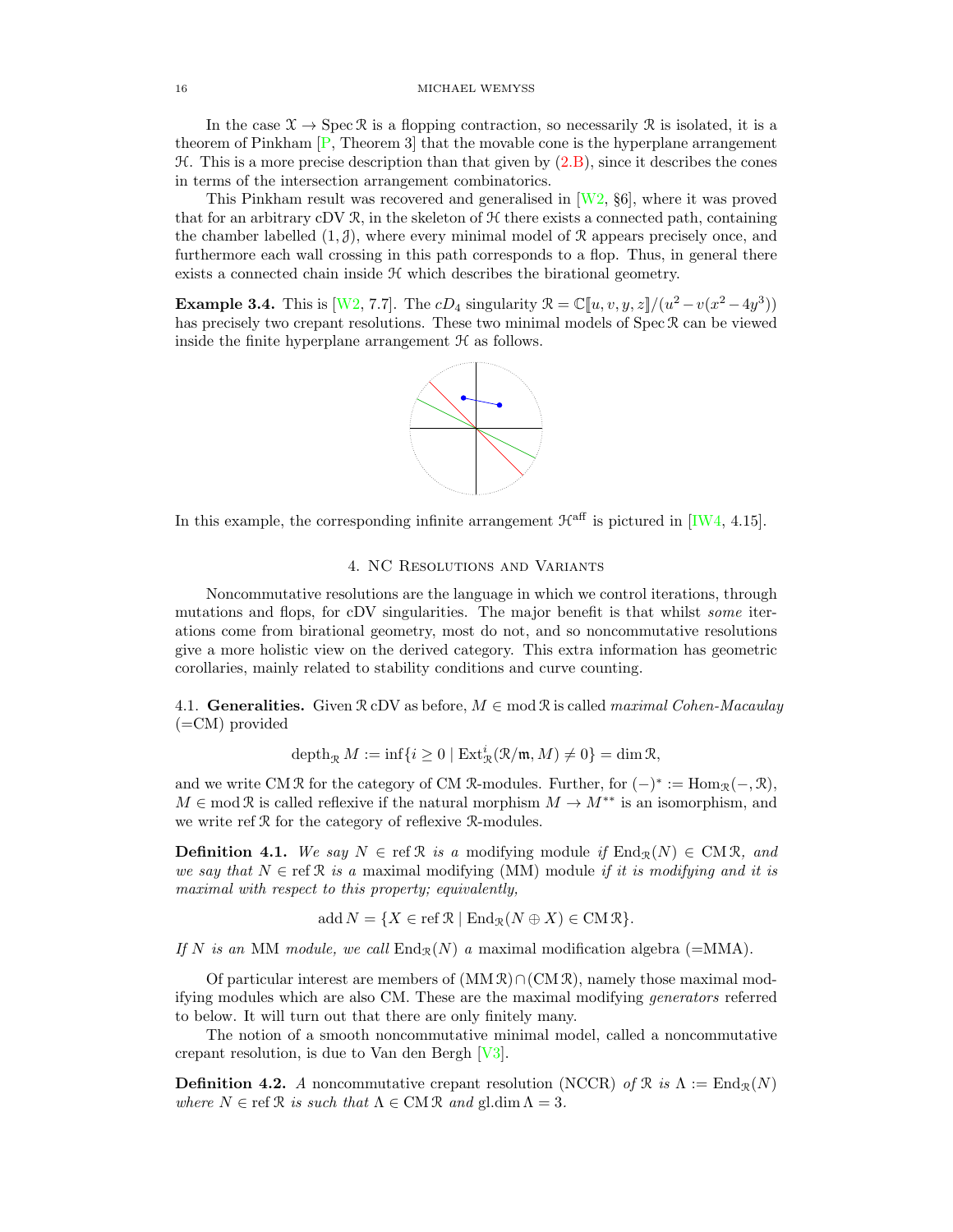It turns out that if there exists an NCCR  $\text{End}_{\mathcal{R}}(N)$ , then N is automatically MM, and further all MM modules gives NCCRs. In other words, if one noncommutative minimal model is smooth, they all are  $[IW1, 5.11]$ . Further, in the case that an NCCR exists, there is a more intrinsic characterisation of  $(MM \mathcal{R}) \cap (CM \mathcal{R})$ , namely

$$
N \in (MM\mathcal{R}) \cap (CM\mathcal{R}) \iff \text{add } N = \{X \in CM\mathcal{R} \mid \text{Hom}_{\mathcal{R}}(N, X) \in CM\mathcal{R}\}.
$$

In the special case when  $R$  is isolated, the right hand side is equivalent to the condition

add  $N = \{X \in \text{CM } \mathcal{R} \mid \text{Ext}^1_{\mathcal{R}}(N, X) = 0\},\$ 

which is, by definition, the notion of  $N$  being a *cluster tilting* object in the category CM R. This is the key link to cluster theory. However, whilst helpful, as outlined in the introduction this analogy only takes us so far: R need not be isolated, and need not admit an NCCR (equivalently, a crepant resolution). The general case is covered by using the language of MM modules.

<span id="page-16-4"></span>4.2. **Auslander–McKay correspondence.** Let  $\mathcal{R}$  be an arbitrary cDV singularity. To any fixed minimal model  $\mathcal{X} \to \text{Spec } \mathcal{R}$ , via slicing §[3.3](#page-14-1) associate  $\mathcal{J} \subseteq \Delta$ , which then via §[3.1](#page-12-3) gives a finite arrangement  $\mathcal{H}$  and an infinite  $\mathcal{H}^{\text{aff}}$ . These turn out to be independent of the choice of the minimal model, albeit in a slightly subtle way (see  $[IW4, 4.2.2]$ ).

As notation, for  $N \in \text{CM } \mathcal{R}$ , set  $\text{End}_{\mathcal{R}}(N) = \text{End}_{\mathcal{R}}(N)/|\mathcal{R}|$ , where  $|\mathcal{R}|$  is the two-sided ideal of morphisms  $N \to N$  which factor through add R.

<span id="page-16-1"></span>**Theorem 4.3.** Let  $\Re$  be cDV, then there exists is a bijection

 $(MM \mathbb{R}) \cap (CM \mathbb{R}) \longleftrightarrow \{minimal \ models \ } f_i : \mathfrak{X}_i \to \mathrm{Spec} \mathbb{R} \}$ 

where the left-hand side is taken up to isomorphism, and the right-hand side is taken up to isomorphism of the  $\mathfrak{X}_i$  compatible with the morphisms  $f_i$ . Under this bijection:

- <span id="page-16-3"></span>(1) For any MM generator, its non-free indecomposable summands are in one-to-one correspondence with the exceptional curves in the corresponding minimal model.
- (2) For any fixed MM generator N, the quiver of  $\text{End}_{\mathcal{R}}(N)$  encodes the dual graph of the corresponding minimal model.
- <span id="page-16-0"></span>(3) The mutation graph of the MM generators coincides with the flops graph of the minimal models.
- (4) The graphs in [\(3\)](#page-16-0) can be realised, inside the skeleton of H, as a connected path. In this path every minimal model of R appears precisely once, and furthermore each wall crossing in this path corresponds to a flop. When R is isolated, this path covers the whole of H.

We remark that the bijective maps in [4.3](#page-16-1) are in fact explicit. The passage from left to right takes a given N and associates a certain moduli space of representations of  $\text{End}_{\mathcal{R}}(N)$ . The passage from right to left takes global sections of the Van den Bergh tilting generator of 0-perverse sheaves; we refer the reader to  $[W2, §4.2]$  for full details.

In many ways, the strength in [4.3](#page-16-1) comes from the flexibility in being able to enlarge the left hand side of the bijection, and instead consider the set MM R. This moves us beyond what is seen by the birational geometry, even when  $\mathcal R$  is isolated. The following is in many ways the main result of  $[IW4]$ . As above, the infinite hyperplane arrangement  $\mathcal{H}^{\text{aff}}$  associated to R strictly speaking depends on a choice of minimal model (or choice of maximal modifying module), but it turns out that this choice does not matter.

**Theorem 4.4.** If  $\mathcal{R}$  is cDV, then there is an injection

<span id="page-16-2"></span>
$$
\text{MM} \, \mathcal{R} \hookrightarrow \{\text{chambers of } \mathcal{H}^{\text{aff}}\} \tag{4.A}
$$

and furthermore the following statements hold.

(1) If  $N, L \in MM\mathcal{R}$  with  $L \ncong N$ , then L and N are connected by a mutation at an indecomposable summand if and only if their chambers are adjacent.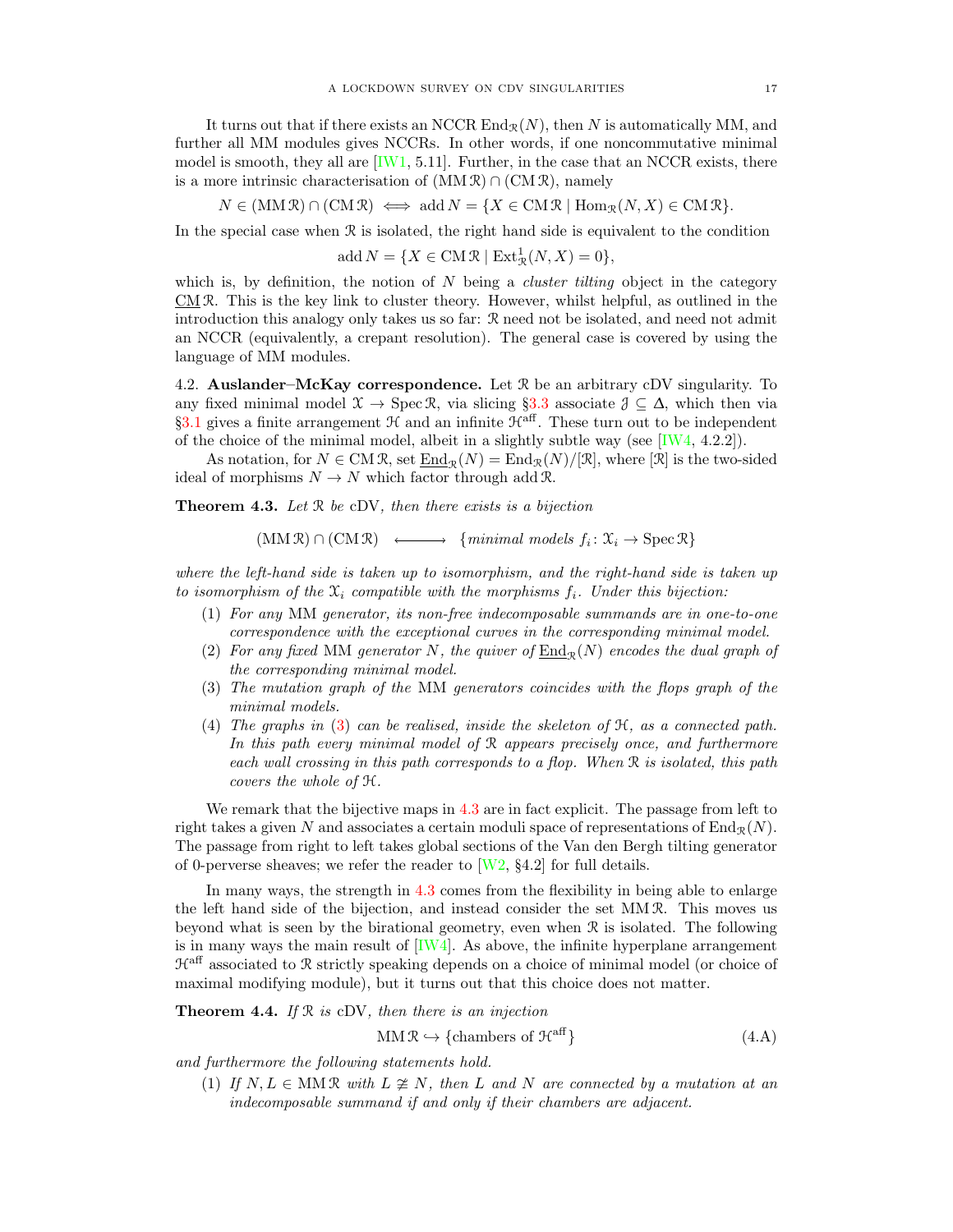(2) When  $\Re$  is isolated, the map  $(4.A)$  is a bijection.

In particular, this gives a complete classification of noncommutative resolutions, and their variants such as MMAs, for cDV singularities. We remark (see  $[IW4, §9]$ ) that there are variations of the above results for arbitrary modifying modules, and this generality is required for applications to autoequivalences in §[7.](#page-24-0)

For now, the following corollary summarises the above in the case when R is isolated. From a cluster perspective, the main insight is to move away from finite type by replacing the Frobenius category CM R with the larger category ref R. Whilst this brings immediate benefits, allowing us to see the 'affine' version of the theory, the category ref R does not have an obvoius cluster interpretation.

<span id="page-17-1"></span>**Corollary 4.5.** If  $\mathbb{R}$  is isolated cDV, then there are bijections

maximal rigid objects in  $CM \mathcal{R} \longleftrightarrow \{chambers of \mathcal{H}\},\$ maximal modifying objects in ref  $\mathcal{R} \longleftrightarrow \{chambers \text{ of } \mathcal{H}^{\text{aff}} \}.$ 

In both cases, wall crossing corresponds to mutation.

Example 4.6. To illustrate the second bijection in [4.5,](#page-17-1) the left hand side below illustrates an example of an  $\mathcal{H}^{\text{aff}}$  for a particular  $cE_8$  singularity, with a dot drawn in each chamber. The right hand side illustrates the mutation graph, where we connect two dots if and only if their chambers are adjacent.



# 5. Contraction Algebras

Given a crepant partial resolution  $\mathcal{X} \to \text{Spec } \mathcal{R}$  with  $\mathcal{R}$  cDV, this section explains how to construct the contraction algebra  $A_{con}$ . When  $\Re$  is isolated this algebra is finite dimensional over C (i.e. GK-dimension zero), else it has GK-dimension one. The construction is in fact much more general, but for ease throughout we mostly restrict to the cDV case.

<span id="page-17-0"></span>5.1. Deformation Theory Overview. Contraction algebras are defined first and foremost using deformation theory. Let X be a variety, and  $\mathcal{F} \in \text{Qcoh } X$ . To deform  $\mathcal{F}$  via the classical Grothendieck formulation, consider the functor

$$
c\mathcal{D}ef\colon\mathsf{CArt}_1\to\mathsf{Sets}
$$

from commutative local artinian C-algebras to sets, sending

$$
(R, \mathfrak{m}) \mapsto \left\{ (9, f) \middle| \begin{array}{l} 9 \in \text{Qcoh}(X \times \text{Spec } R), \\ 9 \text{ is flat over } \text{Spec } R, \\ f: 9 \mid_{X \times 0} \xrightarrow{\sim} \mathcal{F}. \end{array} \right\} \middle/ \sim
$$

where  $\sim$  is a natural equivalence relation which can be ignored for now. The point is that, roughly speaking, a deformation of  $\mathcal F$  is a sheaf  $\mathcal G$  which is infinitesimally thicker than  $\mathcal F$ (namely, a sheaf on  $X \times \text{Spec } R$ ), roughly of the same size (flatness), which recovers the original  $\mathcal F$  (restricted to the zero fibre).

The above will referred to as the commutative deformation functor. Under nice, general situations, the functor cDef is *prorepresentable*. For our purposes later (see  $5.5$ ), this will not be enough, and we will require more general versions.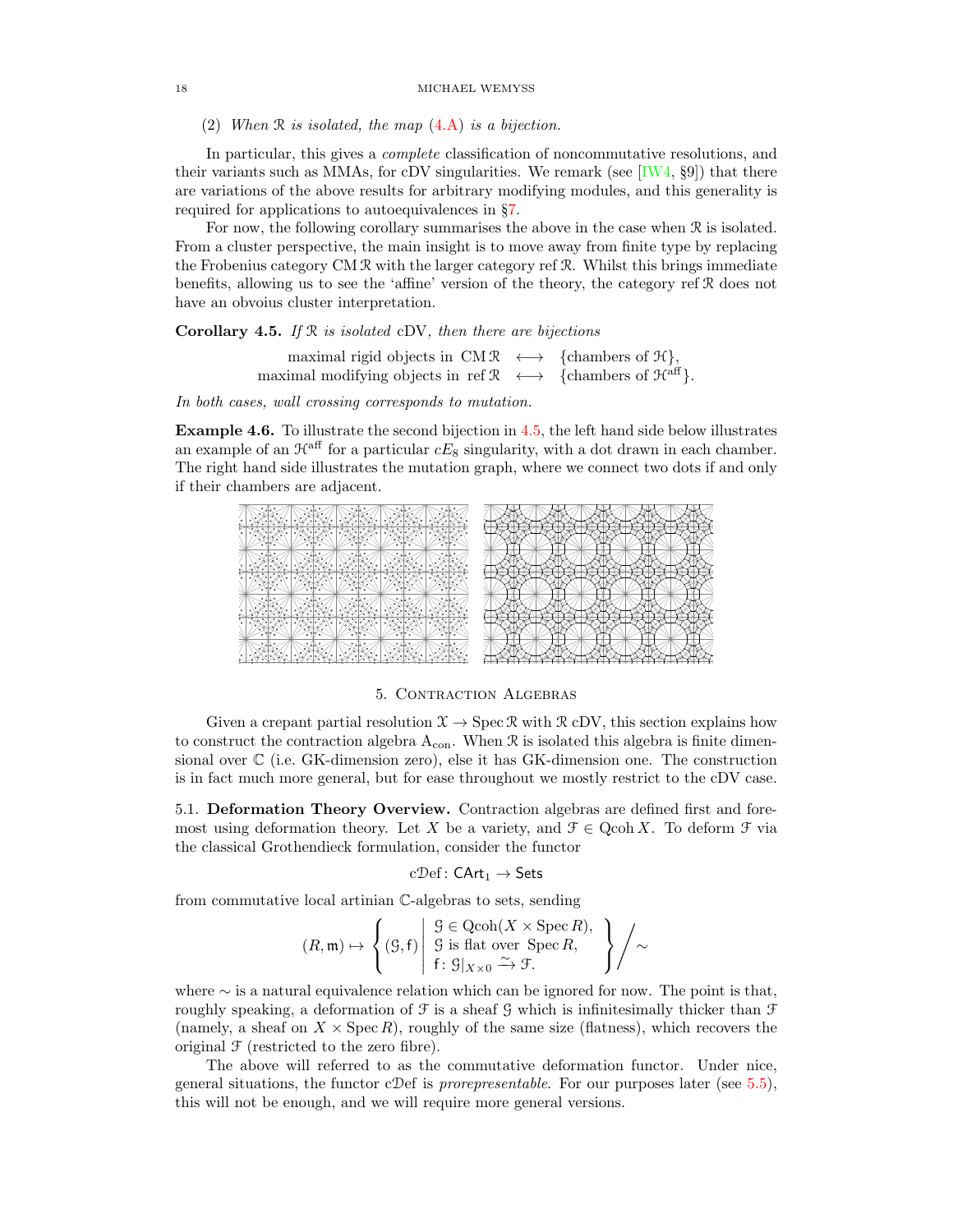Let A be either Mod  $\Lambda$  or Qcoh Y, where  $\Lambda$  is a C-algebra and Y is a quasi-projective C-scheme. Pick  $\mathcal{F} \in \mathcal{A}$ , then the noncommutative deformation functor is defined to be

$$
\mathfrak{Def}\colon \mathsf{Art}_1 \to \mathsf{Sets}
$$

from finite dimensional augmented C-algebras to sets, sending

$$
(\Gamma,\mathfrak{n})\mapsto \left\{(G,\vartheta,f) \left| \begin{array}{l} G\in \mathcal{A}, \\ \vartheta\colon \Gamma\to \operatorname{End}_{\mathcal{A}}(G) \text{ homomorphism, } \\ -\otimes_{\Gamma}G\colon \operatorname{mod}\Gamma\to \mathcal{A} \text{ is exact, } \\ f\colon (\Gamma/\mathfrak{n})\otimes_{\Gamma}G\xrightarrow{\sim} \mathcal{F}. \end{array} \right\}\right/\sim
$$

where, for any given  $\Gamma$ ,  $(\mathcal{G}, \mathfrak{d}, f) \sim (\mathcal{G}', \mathfrak{d}', f')$  if and only if there exists  $\tau : \mathcal{G} \stackrel{\sim}{\rightarrow} \mathcal{G}'$  such that for all  $r \in \Gamma$ 

$$
\begin{array}{ccc}\nG & \xrightarrow{\tau} & G' & (\Gamma/\mathfrak{n}) \otimes_{\Gamma} G & \xrightarrow{1 \otimes \tau} (\Gamma/\mathfrak{n}) \otimes_{\Gamma} G' \\
\downarrow^{\vartheta'(r)} & \text{and} & f & f' \\
G & \xrightarrow{\tau} & G' & \xrightarrow{\tau} & G'\n\end{array}
$$

commute. In the case  $A = \text{Qcoh } X$ , the commutative deformation functor is recovered as

$$
c\mathcal{D}ef = \mathcal{D}ef|_{\mathsf{CArt}_1}.
$$

The fact that the noncommutative deformation functor has more test objects means that any universal sheaf for Def has to be larger than the universal sheaf for cDef. In the situation of curves, this contains strictly more information.

<span id="page-18-0"></span>5.2. Deforming multiple curves. Noncommutative deformations give strictly more information than commutative deformations, even in the case of a single irreducible flopping curve. However, it is in the situation of multiple intersecting curves where noncommutative deformations really come into their own. Indeed, it is precisely the Ext information between curves that records their intersection data. Throwing this away or merging it, which is what commutative deformation theory does, is at best counterproductive.

There are various equivalent ways of noncommutatively deforming curves. Here we approach the problem using DG-algebras. The main benefit of this approach is its brevity, and the main cost is the loss of all conceptual understanding. The case of a single curve, avoiding DG-algebras, is given in  $[DW1, §2]$ , using the formulation in §[5.1.](#page-17-0) More generally, multi-pointed deformations avoiding DG-algebras are explained in [\[L1,](#page-28-9) [E2,](#page-28-10) [E1,](#page-28-11) [K3,](#page-28-12) [K4\]](#page-28-13).

Composing arrows as in the conventions, recall that a DG category is a graded category A whose morphism spaces are endowed with a differential  $\delta$ , i.e. homogeneous maps of degree one satisfying  $\delta^2 = 0$ , such that

$$
\delta(gf) = g(\delta f) + (-1)^t (\delta g) f
$$

for all  $g \in \text{Hom}_{A}(a, b)$  and all  $f \in \text{Hom}_{A}(b, c)$  for  $t \in \mathbb{Z}$ . For our purposes here, it will be important to study the category  $\mathsf{DG}_n$ , which has as objects those DG categories with precisely n objects. Similarly, write  $\text{Art}_n$  for the category of n-pointed artinian C-algebras.

**Notation 5.1.** Suppose that  $(A, \delta) \in DG_n$ , and  $(\Gamma, \mathfrak{n}) \in Art_n$ , and set  $\mathfrak{n}_{ij} := e_i \mathfrak{n} e_j$ . Define  $A \underline{\otimes} \mathfrak{n} := \bigoplus_{i,j=1}^n (A \underline{\otimes} \mathfrak{n})_{ij}$ , where

$$
(\mathsf{A} \otimes \mathfrak{n})_{ij} := \operatorname{Hom}_{\mathsf{A}}(i,j) \otimes_{\mathbb{k}} \mathfrak{n}_{ij}.
$$

Observe that  $A \otimes n$  has the natural structure of an object in  $DG_n$  (but with no units) with differential  $d(a \otimes x) := d(a) \otimes x$ . Thus we may consider  $A \otimes n$  as a DGLA, with bracket

$$
[a \otimes x, b \otimes y] := ab \otimes xy - (-1)^{\deg(a) \deg(b)} ba \otimes yx
$$

for homogeneous  $a, b \in A$ .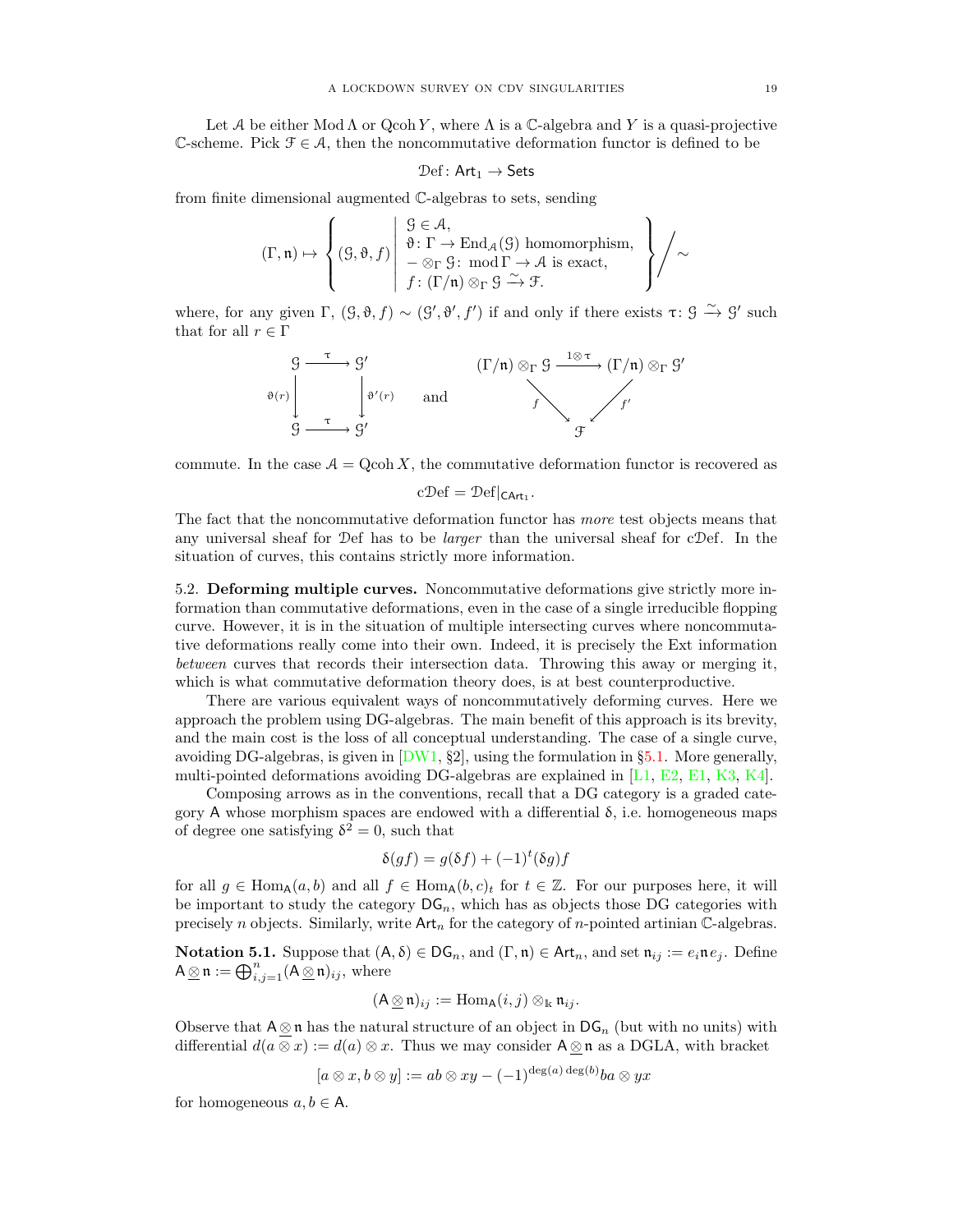**Definition 5.2.** Given  $(A, \delta) \in DG_n$ , the associated DG deformation functor

$$
\mathcal{D}\mathrm{ef}^{\mathsf{A}}\colon \mathsf{Art}_n\to \mathsf{Sets}
$$

is defined by sending

$$
(\Gamma,\mathfrak{n}) \mapsto \left\{ \xi \in \mathsf{A}^1 \underline{\otimes} \mathfrak{n} \, \middle| \, \delta(\xi) + \frac{1}{2} [\xi,\xi] = 0 \right\} \big/ \sim
$$

where as usual the equivalence relation  $\sim$  is induced by the gauge action. Explicitly, two elements  $\xi_1, \xi_2 \in A^1 \otimes \mathfrak{n}$  are said to be gauge equivalent if there exists  $x \in A^0 \otimes \mathfrak{n}$  such that

$$
\xi_2 = e^x * \xi_1 := \xi_1 + \sum_{j=0}^{\infty} \frac{([x, -])^j}{(j + 1)!} ([x, \xi_1] - d(x)).
$$

Under very general situations, the functor  $\mathcal{D}ef^{\mathsf{A}}$  is prorepresentable. We shall not use this, as the prorepresenting object in this construction is difficult to control. In our cDV setting  $\mathfrak{X} \to \operatorname{Spec} \mathfrak{R}$  below, we will instead build the prorepresenting object directly.

Given a crepant partial resolution  $f: \mathcal{X} \to \text{Spec} \mathcal{R}$  with  $\mathcal{R}$  cDV, consider the curves  $\bigcup_{i=1}^n C_i$  above the origin, with each  $C_i \cong \mathbb{P}^1$ , and the resulting structure sheaves  $\{0_{C_i}\}_{i=1}^n$ . For each *i*, choose an injective resolution  $\mathcal{O}_{C_i}(-1) \hookrightarrow \mathcal{I}_i$ , and form the endomorphism DG-algebra  $\text{End}(\bigoplus_{i=1}^n \mathfrak{I}_i)$ . Crucially, we can view this in  $\text{DG}_n$ , and so applying the above generalities obtain a noncommutative deformation functor, written

$$
\mathcal{D}ef_f: \mathsf{Art}_n \to \mathsf{Sets}.
$$

On the other hand, exactly as in [4.3,](#page-16-1) for  $f: \mathcal{X} \to \text{Spec } \mathcal{R}$  write N for the global sections of the Van den Bergh tilting generator of 0-perverse sheaves, and set  $A_{con} = \underline{End}_{\mathcal{R}}(N)$ . The following then relates deformation theory to cluster theory.

**Theorem 5.3.** With notation as above,  $\operatorname{Def}_f \cong \text{Hom}(\mathcal{A}_{con},-)$ .

We call  $\underline{End}_{\mathcal{R}}(N)$  the *contraction algebra* associated to  $f : \mathcal{X} \to \text{Spec } \mathcal{R}$ . The prorepresenting object is always unique, up to isomorphism, and so in fact any algebra in this isomorphism class will do. We remark that in addition to deformation theory and cluster theory, there is a third method to obtain the contraction algebra, as the factor of an algebra obtained via tilting. This third viewpoint becomes important in §[7.](#page-24-0)

It is both easy and desirable to tweak the above to work for any choice of subset of curves. Indeed, for any subset  $\bigcup_{i\in I} C_i$  of curves, there is a corresponding deformation functor  $\mathcal{D}ef_I$ , built using  $\text{End}(\bigoplus_{i\in I} \mathcal{I}_i) \in \text{DG}_{|I|}$ . It turns out that in this more general setting,

<span id="page-19-0"></span>
$$
\mathcal{D}ef_I \cong \text{Hom}(\text{End}_{\mathcal{R}}(N)/\mathcal{K}_I, -),\tag{5.A}
$$

where  $\mathcal{K}_I$  is the two-sided ideal consisting of morphisms  $N \to N$  which factor through a certain summand of  $N$ ; see  $[DW3]$  for full details. The larger the choice of curves, the smaller the ideal  $\mathcal{K}_I$ , and thus the larger the algebra  $\text{End}_{\mathcal{R}}(N)/\mathcal{K}_I$ . It is an easy fact that all the End<sub>R</sub> $(N)/\mathcal{K}_I$  are factors, by an idempotent, of the contraction algebra A<sub>con</sub> associated to the full contraction  $f$ . In particular, each is very easy to calculate, provided that  $A_{\rm con}$  is known explicitly.

Given a choice of curves  $\bigcup_{i \in I} C_i$ , as in §[2.1](#page-9-0) contract them to yield morphisms

$$
\mathfrak{X} \xrightarrow{g_I} \mathfrak{X}_I \to \mathrm{Spec} \, \mathfrak{R}.
$$

One of the main points in HomMMP [\[W2\]](#page-29-4) is that  $\text{End}_{\mathcal{R}}(N)/\mathcal{K}_I$  is the contraction algebra for the contraction  $g_I$ . In particular, by [5.5](#page-20-0) below the finite dimensionality of End<sub>R</sub>(N)/ $\mathcal{K}_I$ determines if  $\bigcup_{i\in I} C_i$  flops, or not. Thus, determining which subsets of curves flop, and which do not, becomes much easier, as all this information is encoded in  $A_{con}$  and its (easy) idempotent factors.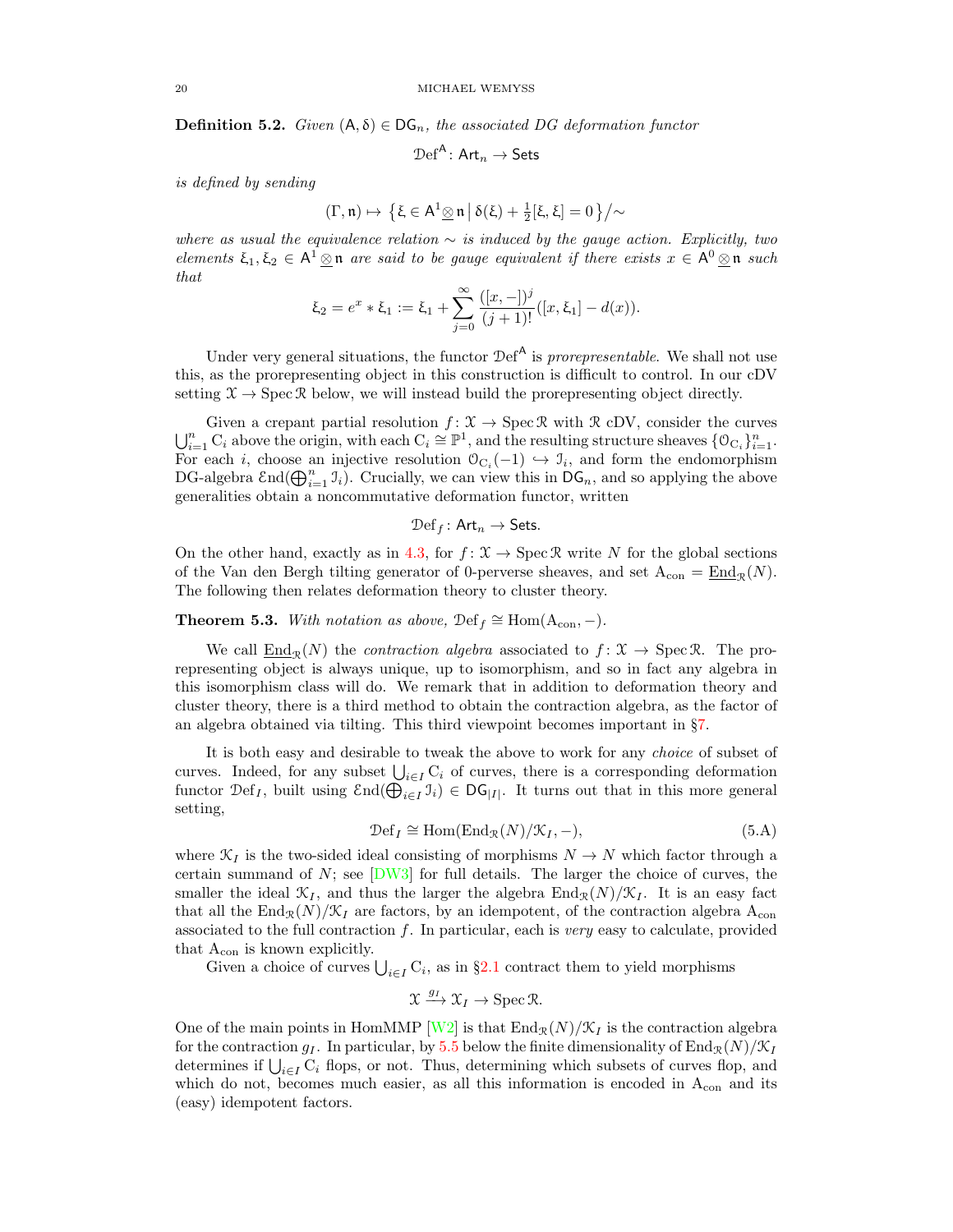**Example 5.4.** Consider the  $\Re$  in [3.4,](#page-15-1) which is  $cD_4$ . As explained in [\[W2,](#page-29-4) 7.7], the contraction algebra  $A_{con}$  associated to one of the crepant resolutions  $\mathcal{X} \to \text{Spec } \mathcal{R}$  is given by the following quiver with relations.

<span id="page-20-3"></span>
$$
\begin{array}{ccc}\n\ell & & Bb = 2\ell^2 \\
\hline\n\ell & & bz = 0 \\
z & & zB = 0 \\
\ell z = -z\ell\n\end{array}\n\tag{5.B}
$$

There are two curves above the origin, which correspond to the vertices. It is clear that Acon is infinite dimensional. Choosing the curve which corresponds to the left hand vertex, we now test whether it flops. To do this, we delete the other vertex, and all arrows that pass through it, leaving

$$
\ell \bigotimes_{z \in \mathcal{Z}} \ell \bigotimes_{b \in \mathcal{Z}} \ell \bigotimes_{z \in \mathcal{Z}} \ell \bigotimes_{z \in \mathcal{Z}} \ell \bigotimes_{z \in \mathcal{Z}} \ell \bigotimes_{z \in \mathcal{Z}} \ell \bigotimes_{z \in \mathcal{Z}} \ell \bigotimes_{z \in \mathcal{Z}} \ell \bigotimes_{z \in \mathcal{Z}} \ell \bigotimes_{z \in \mathcal{Z}} \ell \bigotimes_{z \in \mathcal{Z}} \ell \bigotimes_{z \in \mathcal{Z}} \ell \bigotimes_{z \in \mathcal{Z}} \ell \bigotimes_{z \in \mathcal{Z}} \ell \bigotimes_{z \in \mathcal{Z}} \ell \bigotimes_{z \in \mathcal{Z}} \ell \bigotimes_{z \in \mathcal{Z}} \ell \bigotimes_{z \in \mathcal{Z}} \ell \bigotimes_{z \in \mathcal{Z}} \ell \bigotimes_{z \in \mathcal{Z}} \ell \bigotimes_{z \in \mathcal{Z}} \ell \bigotimes_{z \in \mathcal{Z}} \ell \bigotimes_{z \in \mathcal{Z}} \ell \bigotimes_{z \in \mathcal{Z}} \ell \bigotimes_{z \in \mathcal{Z}} \ell \bigotimes_{z \in \mathcal{Z}} \ell \bigotimes_{z \in \mathcal{Z}} \ell \bigotimes_{z \in \mathcal{Z}} \ell \bigotimes_{z \in \mathcal{Z}} \ell \bigotimes_{z \in \mathcal{Z}} \ell \bigotimes_{z \in \mathcal{Z}} \ell \bigotimes_{z \in \mathcal{Z}} \ell \bigotimes_{z \in \mathcal{Z}} \ell \bigotimes_{z \in \mathcal{Z}} \ell \bigotimes_{z \in \mathcal{Z}} \ell \bigotimes_{z \in \mathcal{Z}} \ell \bigotimes_{z \in \mathcal{Z}} \ell \bigotimes_{z \in \mathcal{Z}} \ell \bigotimes_{z \in \mathcal{Z}} \ell \bigotimes_{z \in \mathcal{Z}} \ell \bigotimes_{z \in \mathcal{Z}} \ell \bigotimes_{z \in \mathcal{Z}} \ell \bigotimes_{z \in \mathcal{Z}} \ell \bigotimes_{z \in \mathcal{Z}} \ell \bigotimes_{z \in \mathcal{Z}} \ell \bigotimes_{z \in \mathcal{Z}} \ell \bigotimes_{z \in \mathcal{Z}} \ell \bigotimes_{z
$$

This is the contraction algebra associated to the contraction of the left hand curve, which is evidently infinite dimensional, and thus the left hand curve does not flop. To test whether the right hand curve flops, instead delete the left hand vertex in [\(5.B\)](#page-20-3) and all arrows passing through it, leaving

$$
\bigcirc_{z}^{l} \underbrace{\bigcirc_{b} \underbrace{\qquad \qquad }_{b}}.
$$

This is just the complex numbers, which is certainly finite dimensional. In fact, this right hand curve gives the Atiyah flop.

<span id="page-20-2"></span>5.3. Main Results and Conjectures. The contraction algebra  $A_{\rm con}$  admits three compatible structures. The first, the structure of an algebra, conjecturally gives classification. The second is the structure of an R-module, whose support gives rise to the Contraction Theorem below. The third is the structure of an  $\text{End}_{\mathcal{R}}(\mathcal{R} \oplus N)$ -module, which via [\(1.C\)](#page-2-1) gives a sheaf  $\mathcal{E} \in \text{coh } \mathfrak{X}$ . Stalk locally, this is the universal sheaf from deformation theory, up to additive equivalence. From this third viewpoint, the key point is that  $\mathcal E$  is a perfect complex when  $\mathfrak X$  is only mildly singular (see [7.1\)](#page-25-0), which should be viewed as the 'hidden smoothness' needed for the derived equivalence technology to work well.

It is the ability to view  $A_{con}$  as an  $\mathcal{R}\text{-module}$  that allows the contracted locus to be determined. The following has a global version in  $[DW2]$ , and is true much more generally, but here we again restrict to the local cDV setting for simplicity.

<span id="page-20-0"></span>**Theorem 5.5** (Contraction Theorem,  $[DW2]$ ). Suppose that  $f: \mathcal{X} \to \text{Spec } \mathcal{R}$  is a crepant partial resolution, and write  $Z$  for the locus in  $Spec \, \mathcal{R}$  for which f is not an isomorphism. Then Supp<sub>R</sub>  $A_{con} = Z$ . In particular, the following are equivalent

- (1) f is a flopping contraction (namely, we are in situation  $\mathcal{D}$ , not  $\mathcal{D}$  in  $(1.A)$ )
- (2) dim<sub>C</sub>  $A_{con} < \infty$ .

In contrast, it is the structure of an algebra on  $A_{con}$  which conjecturally classifies.

<span id="page-20-1"></span>**Conjecture 5.6** (The Classification Conjecture [\[DW1\]](#page-28-8)). Let  $\mathfrak{X}_1 \rightarrow \operatorname{Spec} \mathfrak{X}_1$  and  $\mathfrak{X}_2 \rightarrow$ Spec  $\mathcal{R}_2$  be 3-fold flopping contractions, where  $\mathcal{X}_i$  are smooth, and  $\mathcal{R}_i$  are complete local. Denote their corresponding contraction algebras by  $A_{con}$  and  $B_{con}$ , respectively. Then

$$
\mathcal{R}_1 \cong \mathcal{R}_2 \iff D^b(\operatorname{mod} A_{con}) \simeq D^b(\operatorname{mod} B_{con}).
$$

The derived equivalence condition on the right hand side can be greatly simplified, and the classification boils down to isomorphism classes of algebras. Indeed, by work of August  $[A2, 1.5]$ , the right hand side is equivalent to  $A_{con}$  being *isomorphic* to an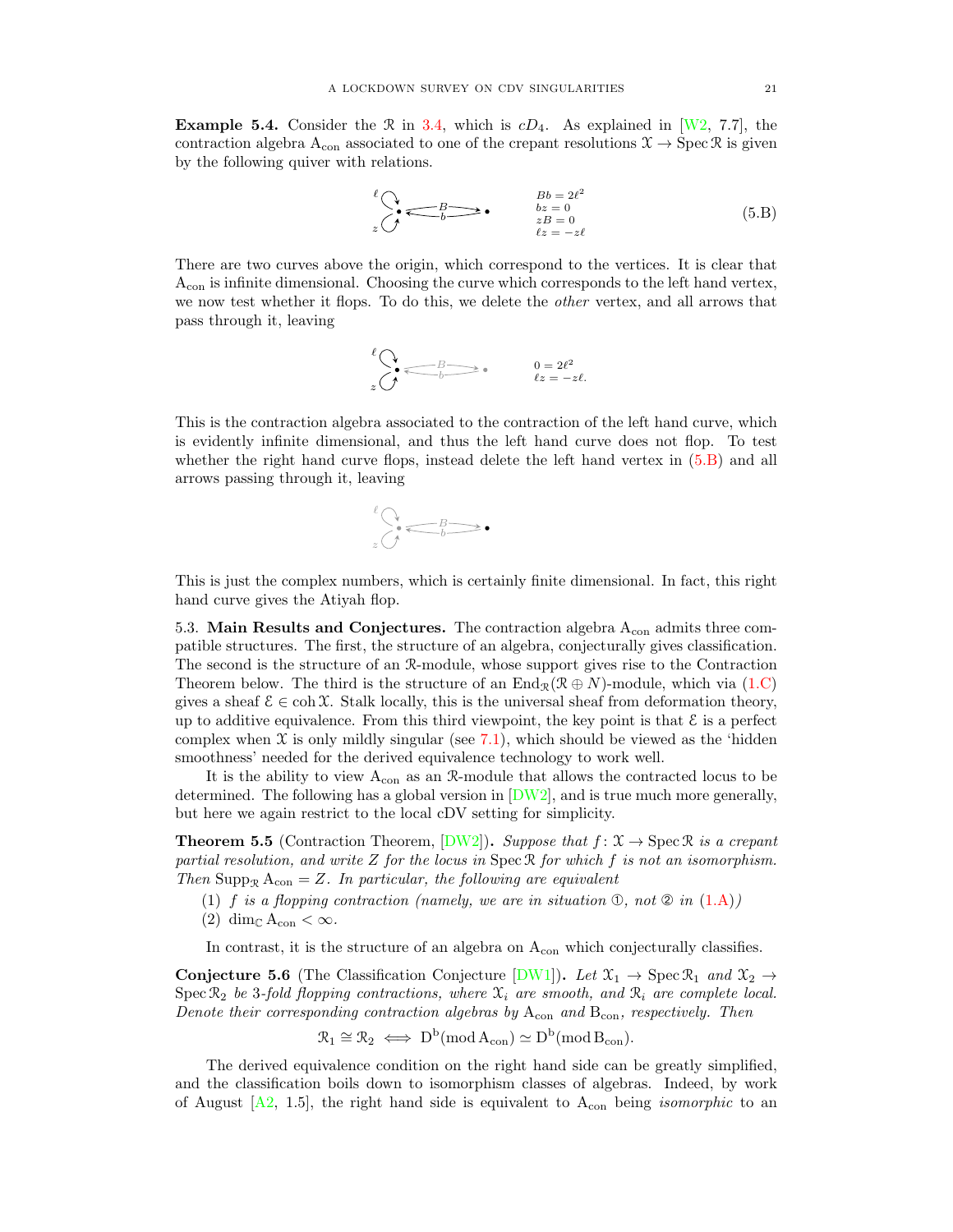iterated mutation of  $B_{con}$ , of which there are only finitely many. Thus, the Classification Conjecture is really a statement about isomorphism classes of contraction algebras, and not about derived categories. In the case of irreducible flops,  $A_{con}$  is local, and so there are no further basic algebras in its derived equivalence class, up to isomorphism. Thus in this case we rid ourselves of iterated mutations, and the conjecture reduces to the statement that irreducible smooth 3-fold flopping contractions are classified by their contraction algebras, up to isomorphism.

There is now a body of evidence underpinning [5.6.](#page-20-1) Type A was known from the original work of Reid  $\left[\text{R2}\right]$ , and Type D evidence is provided by  $\left[\text{BW}, \text{vG}, \text{K5}\right]$ . Various enhanced versions of the conjecture are known to be true [\[H,](#page-28-18) [HK,](#page-28-19) [B1\]](#page-28-20), but indeed the point of the conjecture is that these enhanced structures are not necessary. The contraction algebra remains the finest known curve invariant.

Both from a future classification perspective, and for purely algebraic reasons, it is important to know which algebras can be realised as (more precisely, are isomorphic to) the contraction algebra of some crepant resolution  $\mathfrak{X} \to \text{Spec } \mathfrak{R}$ , with  $\mathfrak{R}$  cDV. Below, such algebras are called *geometric*. As notation to state the following, for  $f \in \mathbb{C} \langle x, y \rangle$  consider the associated Jacobi algebra

$$
\mathfrak{Jac}(f) := \frac{\mathbb{C}\langle\!\langle x, y \rangle\!\rangle}{(\!(\delta_x f, \delta_y f)\!)}
$$

where  $\delta_x$ ,  $\delta_y$  are the cyclic derivatives, and  $(I)$  denotes the closure of the two sided ideal I. The following covers the case when there is only one curve above the origin: more general statements exist, but are harder to state.

<span id="page-21-1"></span>Conjecture 5.7 (Realisation Problem, [\[BW2\]](#page-28-21)). If  $f \in \mathbb{C}\langle x, y \rangle$  satisfies GKdim  $\mathcal{J}_{\text{ac}}(f) \leq$ 1, then  $Jac(f)$  is geometric. In particular every finite dimensional superpotential algebra

$$
\frac{\mathbb{C}\langle\!\langle x,y\rangle\!\rangle}{(\!(\delta_xf,\delta_yf)\!)}
$$

can be constructed as the contraction algebra of some irreducible 3-fold flop.

Of the two conjectures, [5.7](#page-21-1) is by far the most outrageous. It arose not from any great philosophical underpinning, but from original disbelief that was superseded, over a number of years, by significant evidence from extensive computer algebra searches, theoretical noncommutative advances [\[BW2,](#page-28-21) [I,](#page-28-22) [IS1,](#page-28-23) [IS2\]](#page-28-24), and from DT theory [\[D\]](#page-28-25). The paper [\[BW2\]](#page-28-21) contains a summary of the best known results in this direction.

<span id="page-21-0"></span>5.4. Curve Counting. The contraction algebra  $A_{con}$  contains all known curve invariants, albeit extracting them explicitly can be challenging. Here, we restrict to smooth irreducible flopping contractions  $f: \mathcal{X} \to \text{Spec} \mathcal{R}$ , which have an associated tuple of integers  $(n_1, \ldots, n_\ell)$  called the *Gopakumar–Vafa* invariants, defined below. The idea is to deform f into a disjoint union of the simplest type of flopping curves, and to count the curves there. The subtlety comes from the fact that we don't just naively count the total number of such curves in the deformation, instead we use the information of the flat family to split (or, refine) the count into the number of curves with a given curve class.

More precisely, by  $[BKL, §2.1]$  there exists a flat deformation



for some Zariski open neighbourhood T of  $0 \in \mathbb{A}^1$ , such that the central fibre  $g_0: X_0 \to Y_0$ is isomorphic to  $f: \mathcal{X} \to \text{Spec } \mathcal{R}$ , and further all other fibres  $g_t: X_t \to Y_t$  for  $t \in T \setminus \{0\}$ are flopping contractions whose exceptional locus is a disjoint union of  $(-1, -1)$ -curves.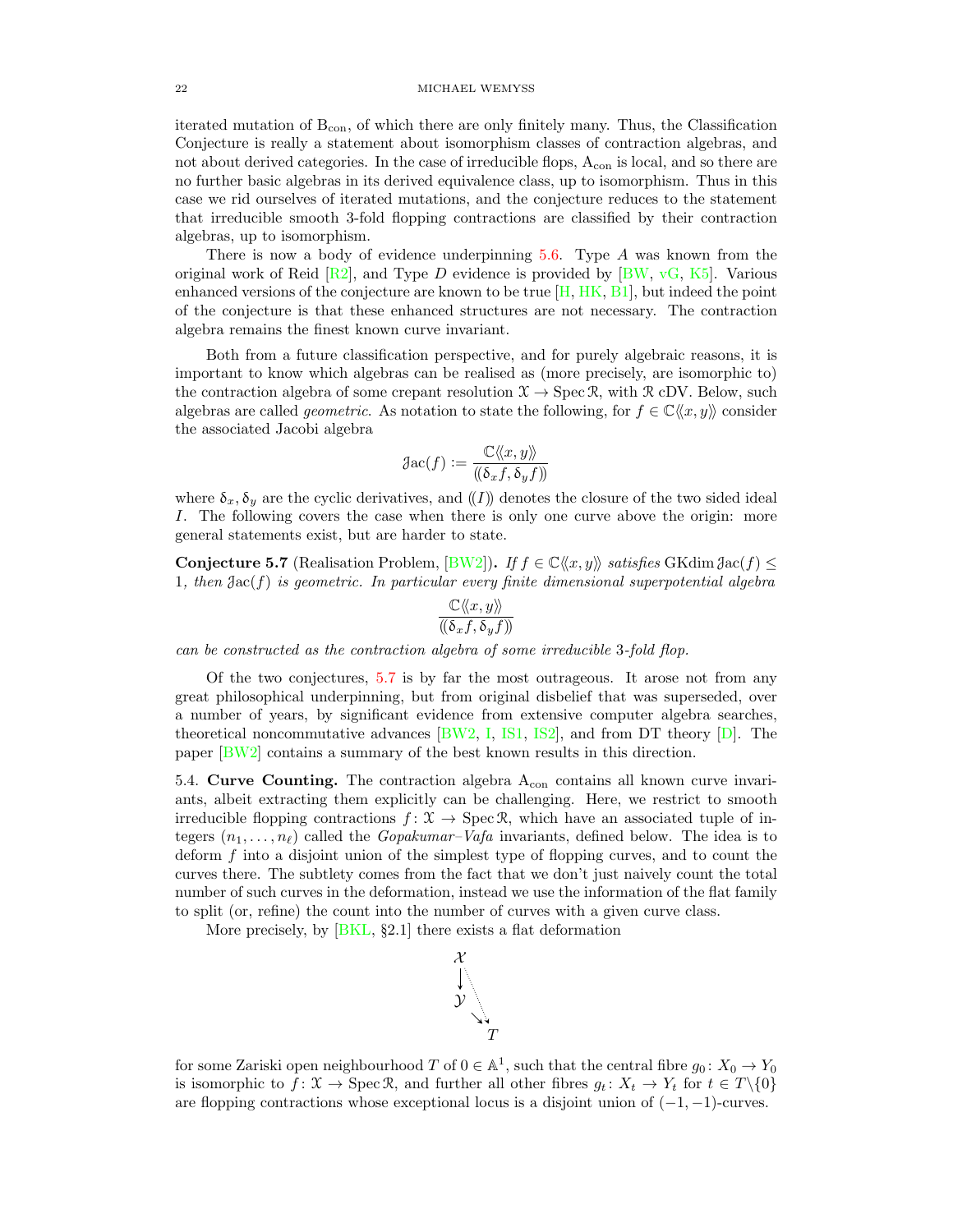Regarding the flopping curve C of  $f: \mathcal{X} \to \text{Spec } \mathcal{R}$  as a curve in X, then the GV invariant  $n_j$  is defined to be the number of  $g_t$ -exceptional  $(-1, -1)$ -curves C' with curve class j[C], namely for every line bundle  $\mathcal L$  on  $\mathcal X$ ,

$$
\deg(\mathcal{L}|_{C'}) = j \deg(\mathcal{L}|_{C}).
$$

Toda's formula relates these numbers to the dimension of the contraction algebra. As notation, write  $A_{\text{con}}^{\text{ab}}$  for the abelianisation of  $A_{\text{con}}$ , which is the algebra obtained from  $A_{con}$  by further factoring by the ideal of all possible commutators. Then for  $f: \mathcal{X} \to \text{Spec } \mathcal{R}$ a smooth length  $\ell$  irreducible flopping contraction, Toda [\[T2\]](#page-29-6) shows that  $n_1 = \dim_{\mathbb{C}} A_{con}^{ab}$ and furthermore

$$
\dim_{\mathbb{C}} A_{\text{con}} = \dim_{\mathbb{C}} A_{\text{con}}^{\text{ab}} + \sum_{j=2}^{\ell} j^2 \cdot n_j.
$$

There is a more general formula that gives the dimension of the contraction algebra in terms of the GV invariants for arbitrary (multi-curve) smooth flopping contractions [\[T3\]](#page-29-15), but this is mildly more technical to state. Further, Hua–Toda [\[HT,](#page-28-27) 4.6] show that the GV invariants are a property of the isomorphism class of the contraction algebra in the case of smooth irreducible flops (which is to be expected from  $5.6$ ), however it is still open how to intrinsically characterise them.

The numerical GV invariants are precisely that, they are numerical information. The algebra structure on the contraction algebra is additional information: there are examples of non-isomorphic flops that admit the same GV invariants [\[BW\]](#page-28-16). In this case, it is the algebra structure on the contraction algebra that distinguishes them.

## 6. Extended Example: Type A

<span id="page-22-0"></span>In this section we consider any choice of  $f \in \mathbb{C}[[x, y]]$ , and set

$$
\mathcal{R} := \mathbb{C}[[u, v, x, y]]/(uv - f).
$$

These all turn out to be  $cA_m$ , where  $m = \text{ord}(f) - 1$ . Such singularities have been studied since Viehweg  $[V_1]$ , with the homological and noncommutative properties being developed in increasing levels of generality in [\[N,](#page-29-17) [BIKR,](#page-28-28) [DH,](#page-28-29) [IW2,](#page-28-0) [IW3\]](#page-28-30).

In this section we review the state of the art, and give a combinatorial model for flopping curves in the minimal models of Spec R.

6.1. Maximal Rigid Objects. With R as above, the fact that R is cDV, in fact  $cA_m$ with  $m = \text{ord}(f) - 1$  is somewhat implicit in the MMP literature; a full proof is given in  $[BIKR, 6.1(e)]$ . What makes understanding the modifying modules of R possible in this context is that all modifying modules are a direct sum of rank one reflexive modules. This is a direct consequence of R slicing to a type A Kleinian singularity, and is far from typical behaviour.

Luck being what it is, all modifying modules can be described by remaining entirely within the realm of the class group  $Cl(\mathcal{R})$ , and taking direct sums of elements thereof. The following theorem was established for those isolated  $R$  which furthermore admit an NCCR in [\[BIKR\]](#page-28-28), then again by purely algebraic means in [\[DH\]](#page-28-29). The isolated assumption, and the assumption on admitting an NCCR, were both stripped in [\[IW2,](#page-28-0) [IW3\]](#page-28-30).

As notation, write  $f = f_1 \dots f_n$  with each  $f_i$  irreducible, and for any element of the symmetric group  $\omega \in \mathfrak{S}_n$  consider the following R-module

$$
M^{\omega} = \mathcal{R} \oplus (u, f_{\omega(1)}) \oplus (u, f_{\omega(1)} f_{\omega(2)}) \oplus \ldots \oplus (u, f_{\omega(1)} \ldots f_{\omega(n-1)}).
$$

where  $(u, g)$  denotes the ideal of R generated by u and g. If there are repetition in the  $f_i$ , note that the  $M^{\omega}$  are not all distinct.

<span id="page-22-2"></span><span id="page-22-1"></span>**Theorem 6.1.** Let  $\mathcal{R} := \mathbb{C}[u, v, x, y]/(uv - f)$ , then the following hold.

- (1) The basic elements of  $(MM \mathbb{R}) \cap (CM \mathbb{R})$  are precisely the  $M^{\omega}$ , with  $\omega \in \mathfrak{S}_n$ .
- (2) The basic MM R-modules are precisely  $(I \otimes_R M^{\omega})^{**}$  with  $\omega \in \mathfrak{S}_n$ , and  $I \in \mathrm{Cl}(R)$ .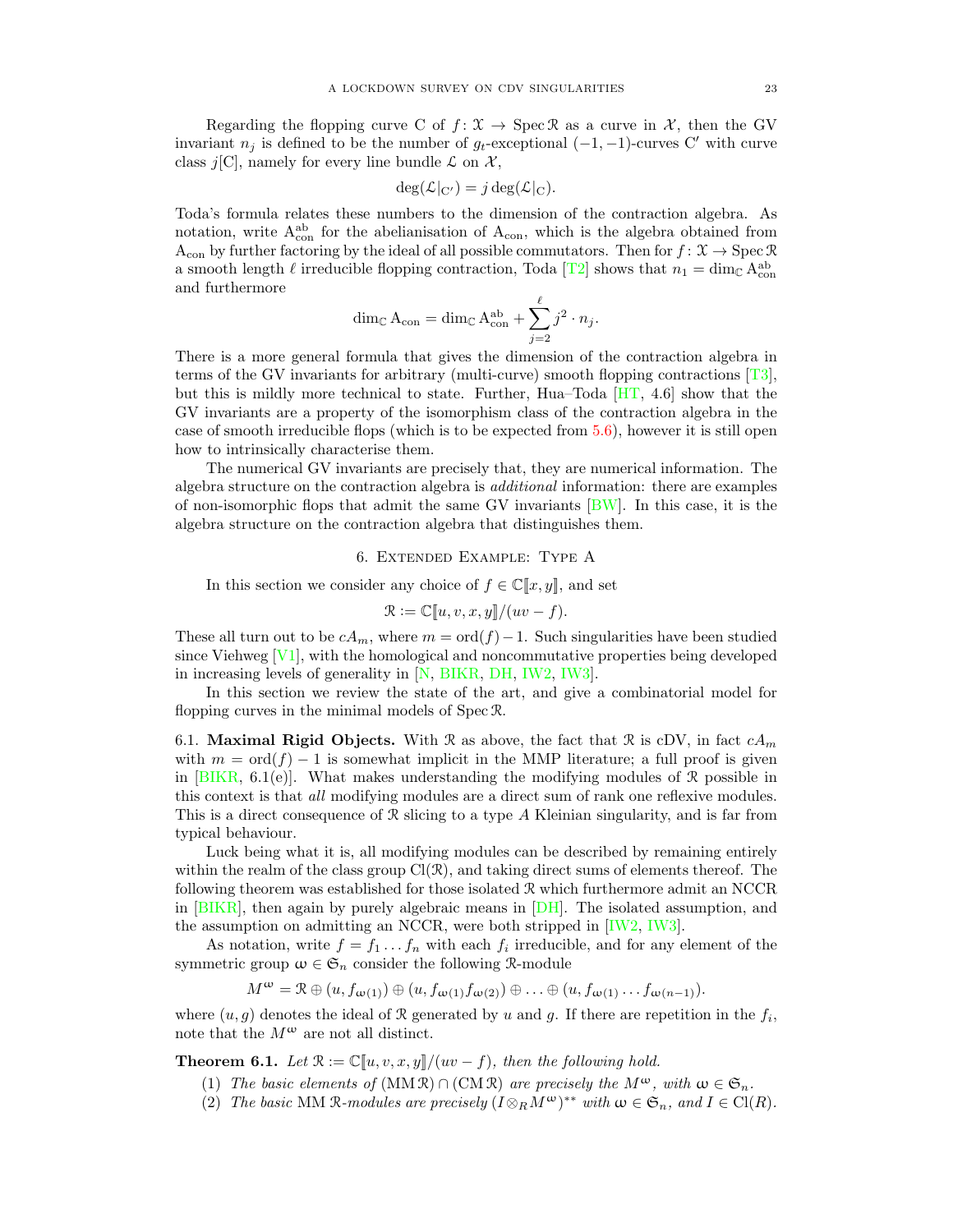Grouping together irreducible terms and stripping units, we may write  $f = g_1^{a_1} \dots g_t^{a_t}$ where each  $g_i$  is irreducible and  $(g_i) \neq (g_j)$  for  $i \neq j$ . In this notation it is easy to see from [6.1](#page-22-1)[\(1\)](#page-22-2) that there are precisely  $\frac{(a_1 + ... + a_t)!}{a_1! ... a_t!}$  elements of  $(MM \mathcal{R}) \cap (CM \mathcal{R})$ . By [4.3](#page-16-1) there are thus that number of minimal models, however this is overkill: in this case, it is possible to deduce this much more simply, by using the combinatorial models below.

<span id="page-23-0"></span>6.2. **Minimal Models.** Producing minimal models of  $\mathcal{R} := \mathbb{C}[u, v, x, y]/(uv - f)$  using elements  $\omega \in \mathfrak{S}_n$  is also well known and implicit in the literature. Indeed, for such an  $ω$ , blowing up Spec R at the ideal  $(u, f<sub>ω(1)</sub>)$  yields a scheme whose fibre above the unique closed point is a single  $\mathbb{P}^1$  with two singularities, which suitably locally are  $uv = f_{\omega(1)}$ , and  $uv = \frac{f}{f_{\omega(1)}}$ . We sketch this as follows.

$$
\widehat{f_{\omega(1)} - f/f_{\omega(1)}}
$$

Proceeding by induction, we iteratively blowup  $(u, f_{\omega(2)})$  in the second chart, etc, and after finally many steps obtain  $\mathfrak{X}^{\omega} \to \text{Spec } \mathfrak{R}$ , where the fibre above the origin is a chain of curves

$$
f_{\omega(1)}
$$
  $f_{\omega(2)}$   $f_{\omega(3)}$   $f_{\omega(n-2)}$   $f_{\omega(n-1)}$   $f_{\omega(n)}$ 

and where each red dot is suitably locally given by the equation  $uv = f_{\omega(i)}$ . Since each  $f_i$  is irreducible, all these points are factorial, and so  $\mathcal{X}^{\omega} \to \text{Spec } \mathcal{R}$  is a minimal model. Full details of this construction are given in [\[IW2,](#page-28-0) §5].

**Example 6.2.** Consider again the suspended pinch point  $\mathcal{R} = \mathbb{C}[u, v, x, y]/(uv - x^2y)$ from [2.1\(](#page-9-1)[2\)](#page-9-6). Writing  $x^2y = yxx = xyx = xxy$ , then the minimal models are

$$
\widehat{y} \quad x \quad x \quad x \quad y \quad x \quad x \quad y
$$

These combinatorial models match the pictures, left to right, in  $2.1(2)$  $2.1(2)$ . Since the points  $uv = x$  and  $uv = y$  are smooth, in this example all minimal models are smooth.

The link between the  $\mathfrak{X}^{\omega}$  defined here and the  $M^{\omega}$  of the previous subsection is provided by the Van den Bergh tilting bundle, which gives a derived equivalence

<span id="page-23-1"></span>
$$
D^{b}(\operatorname{coh} \mathfrak{X}^{\omega}) \to D^{b}(\operatorname{mod} \operatorname{End}_{\mathfrak{X}}(M^{\omega})).
$$
\n(6.A)

This allows us to use derived equivalences between the varying  $\text{End}_{\mathcal{R}}(M^{\omega})$ , with  $\omega \in \mathfrak{S}_n$ , to obtain equivalences between the various minimal models.

6.3. Mutation Combinatorics. Mutations exist for an arbitrary modifying module, but we restrict here to mutations between the  $M^{\omega}$ , namely between the members of  $(MM\mathcal{R})\cap$ (CM R), since these are in some sense the most birational. Even with this restriction, it is worth emphasising that whilst these mutations include all the flop functors, in the non-isolated situation it also contains more.

Mutation is a process in which summand(s) of  $M^{\omega}$  are replaced by others, in a universal way. Details and definitions can be found in  $[IW1, §6]$ , but the setting here, the following combinatorial model suffices. To simplify the discussion, consider the case  $uv = f_1 \dots f_7$ , and for  $\omega \in \mathfrak{S}_7$  write  $g_i = f_{\omega(i)}$ . Under the bijection in [4.3\(](#page-16-1)[1\)](#page-16-3), the summands of  $M^{\omega}$  correspond to the exceptional curves as illustrated below.

$$
\begin{array}{cccccccc}\n\mathcal{R} & \oplus & (u,g_1) & \oplus & (u,g_1g_2) & \oplus & (u,g_1...g_3) & \oplus & (u,g_1...g_4) & \oplus & (u,g_1...g_5) & \oplus & (u,g_1...g_6) \\
\hline\n\end{array}
$$

Now, to mutate at the summand  $(u, g_1g_2) \oplus (u, g_1 \ldots g_3) \oplus (u, g_1 \ldots g_5)$  say, first think of this as a subset  $J$  of the curves and draw a dotted box around them. Mutation then acts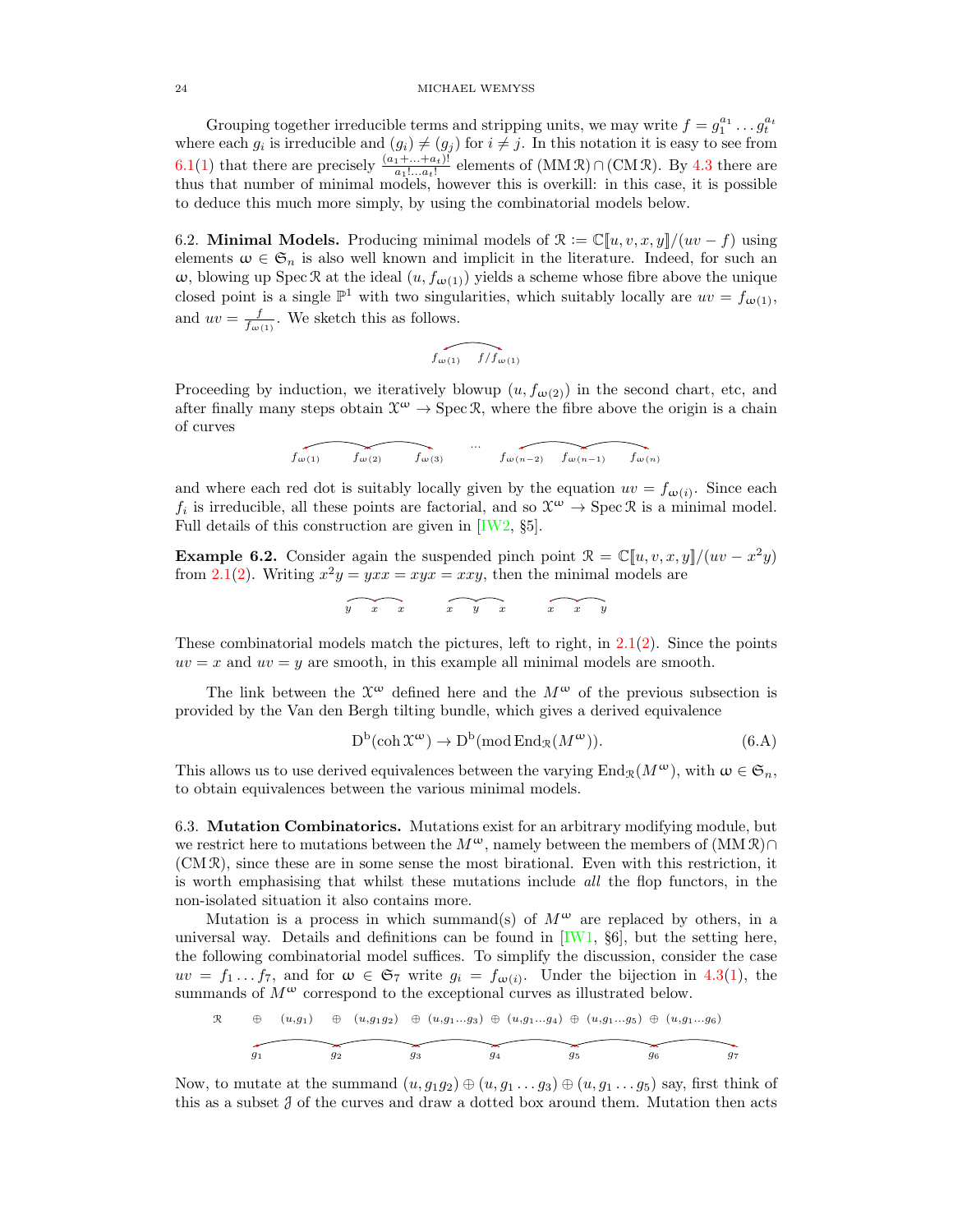via the following intuitive picture:

<span id="page-24-1"></span>

where each connected component gets reflected. Hence, if we consider the permutation

$$
\mathbf{v}_{\beta}\omega := \left(\begin{array}{cccccc} 1 & 2 & 3 & 4 & 5 & 6 & 7 \\ \omega(1) & \omega(4) & \omega(3) & \omega(2) & \omega(6) & \omega(5) & \omega(7) \end{array}\right)
$$

we see that  $M^{\omega}$  mutates, at the choice of summands  $\beta$ , to  $M^{\nu}^{\beta}{}^{\omega}$ . Since mutation always gives a derived equivalence, we thus obtain an equivalence

$$
D^{\mathrm{b}}(\mathrm{mod}\, \mathrm{End}_{\mathcal{R}}(M^{\omega})) \to D^{\mathrm{b}}(\mathrm{mod}\, \mathrm{End}_{\mathcal{R}}(M^{\nu_{\mathcal{J}}\omega}))
$$

and thus, via  $(6.A)$ , an equivalence

$$
D^b(\operatorname{coh} \mathfrak{X}^{\omega}) \to D^b(\operatorname{coh} \mathfrak{X}^{\nu_{\mathfrak{F}} \omega}).
$$

In this manner, we generate many equivalences between the varying  $\mathfrak{X}^{\omega}$ . Three points stand out: (1) it is clear from the picture that  $\nu_{\partial} \nu_{\partial} (M) = M$ , and  $\nu_{\partial} (M) = M$  if and only if  $\beta$  is componentwise symmetric, (2) whether the above operation is a flop, or not, depends on what else gets contracted when we contract the curves in  $\mathcal{J}$ ; this can be checked using [5.5,](#page-20-0) and (3) in the case it is a flop, the mutation functor is isomorphic to Bridgeland's flop functor, or its inverse depending on conventions.

6.4. Back to Hyperplanes. For all  $\mathcal{R} := \mathbb{C}[[u, v, x, y]]/(uv - f_1 \dots f_n)$ , with each  $f_i$ irreducible, the associated hyperplane arrangement  $\mathcal H$  is always the Type  $A$  root system  $A_{n-1}$ , and  $\mathcal{H}^{\text{aff}}$  its affine version [\[W2\]](#page-29-4). This is true regardless of whether R is isolated, or whether it admits a smooth minimal model. As such, again whilst the combinatorics of such R give a reasonable intuition, they are not representative of the general case.

**Example 6.3.** We sketch the case  $uv = f_1 f_2 f_3$ , since the arrangement  $\mathcal{H}$  is inside  $\mathbb{R}^2$ , which is easy to draw. The finite arrangement  $\mathcal H$  is the  $A_2$  root system, and the minimal models of  $Spec \, \mathcal{R}$  are illustrated as follows.



Each codimension one wall crossing is visibly a simple mutation as in  $(6.B)$ , reflecting precisely one curve. Whether the minimal models on either side of any given wall are distinct, or not, depends on the choice of the  $f_i$ .

# 7. Autoequivalences and Stability Conditions

<span id="page-24-0"></span>Via tilting and mutation, it is possible to lift the combinatorial statements in the Auslander–McKay correspondence [4.3](#page-16-1) to the derived category level. Most of this section works for an arbitrary  $\mathcal{R}$ , however since the statements are much more elegant if we restrict to the case when R is isolated, we often make this restriction.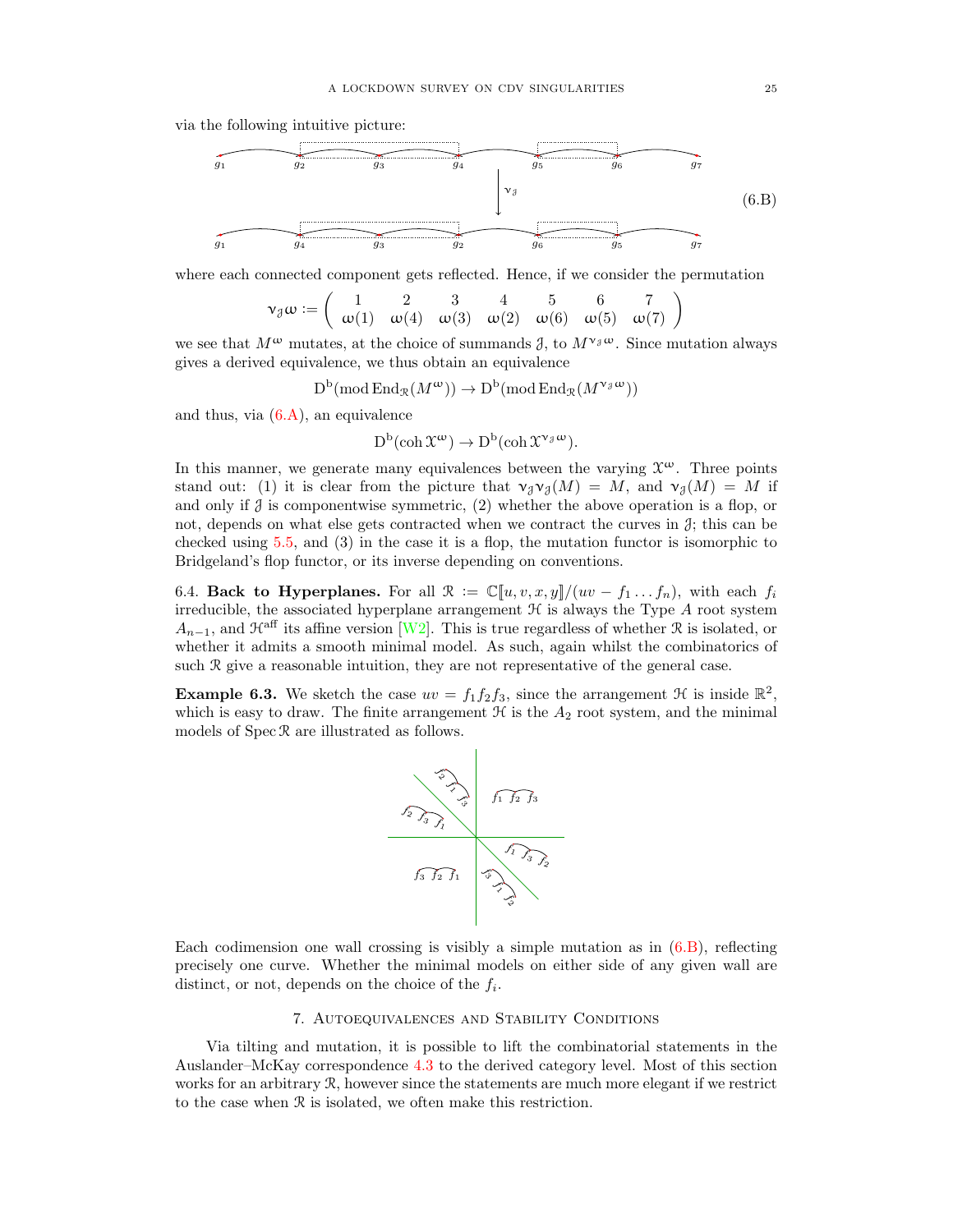7.1. Spherical functors and all that. In the setting of cDV singularities, the contraction algebra gives a natural candidate for the base of a spherical functor. Alas, when R is not isolated, whether this functor is spherical or not turns out to be delicate.

The construction of the functor is not the problem. Indeed, for an arbitrary crepant partial resolution  $\mathfrak{X} \to \operatorname{Spec} \mathfrak{R}$  with  $\mathfrak{R}$  cDV, we can choose a subset I of curves above the origin. As in  $(5.A)$  a certain factor of  $\text{End}_{\mathcal{R}}(N)$  is the contraction algebra, denoted here  $A_{\text{con}}^{\mathcal{I}}$ , associated to this choice. Being a quotient, there is a group homomorphism

$$
\operatorname{End}_{\mathcal{R}}(N) \twoheadrightarrow \operatorname{A}_{\operatorname{con}}^{\mathcal{I}}
$$

which in turn induces an exact functor between the corresponding module categories, in the reverse direction. In turn, this induces a functor

$$
D^b(\operatorname{mod} A_{con}^{\mathcal{I}}) \to D^b(\operatorname{mod} \operatorname{End}_{\mathcal{R}}(N)) \simeq D^b(\operatorname{coh} \mathfrak{X}).
$$

The problem is whether this is spherical, and thus induces an autoequivalence on  $D<sup>b</sup>(coh  $\mathfrak{X}$ )$ via a certain functorial triangle.

When R is not isolated, there is a very precise answer to when this is the case, but it is very technical to state  $[DWA, 6.3]$ , and not the easiest to check in practice. In contrast, when R is isolated, and thus  $\mathcal{X} \to \text{Spec } \mathcal{R}$  is a flopping contraction, it turns out that the above functor is always spherical. Not only that, the whole set-up globalises as follows, and works regardless of whether the set of chosen curves contracts algebraically, or not.

<span id="page-25-0"></span>**Theorem 7.1.** Suppose that  $\mathcal{Y} \to \mathcal{Y}_{con}$  is a flopping contraction between 3-fold quasiprojective varieties, where Y has only Gorenstein terminal singularities in a neighbourhood of the flopping curves. Pick a subset  $\beta$  of these curves, and consider the universal sheaf  $\mathcal{E}_\beta \in \text{coh } \mathcal{Y}$  from noncommutative deformation theory. Then the following hold.

- (1)  $\mathcal{E}_{\mathcal{J}} \in \text{coh } \mathcal{Y}$  is a perfect complex.
- <span id="page-25-1"></span>(2) There exists a functorial triangle

$$
\operatorname{\mathbf{R}Hom}\nolimits_{\mathcal Y}({\mathcal E}_{\mathcal J}, -) \otimes_{{\rm A}_{{\rm con}}^{\mathcal J}}^{{\rm L}} {\mathcal E}_{\mathcal J} \to \operatorname{Id} \to \operatorname{\mathsf{Twist}}\nolimits_{\mathcal J} \to.
$$

where  $Twist_{\mathcal{J}}$  is an autoequivalence.

The first statement, that  $\mathcal{E}_{\mathcal{J}}$  is a perfect complex, is perhaps the most difficult part to prove, and it heavily relies on the fact that Y has only Gorenstein terminal singularities in a neighbourhood of the flopping curves. The importance of  $\mathcal{E}_{J}$  being perfect should really be understood as offering the 'hidden smoothness' in the derived category of Y that allows us to avoid using stacks.

The twist functors in  $7.1(2)$  $7.1(2)$  are all well and lovely, but the functional triangles are as good as useless if you want to know which subgroup of  $\text{Auteq } D^b(\text{coh } \mathcal{Y})$  that the twists generate. The groupoid picture explained in the next subsection fixes this problem, but it also does more. There are two points:  $(1)$  in dimension three it is the *flop functors* that braid<sup>[1](#page-25-2)</sup>, not the spherical twists, and  $(2)$  the groupoid picture allows us to visually see the limitations of only studying compositions of flop functors and line bundle twists. The autoequivalence group is a *lot* larger than that.

7.2. Groupoids. Given an intersection arrangement  $\mathcal H$  or  $\mathcal H^{\text{aff}}$  from §[3.1,](#page-12-3) there is an associated Deligne groupoid, defined combinatorially as follows. For each chamber there is a corresponding vertex, and two vertices are connected by an arrow by and only if the

<span id="page-25-2"></span><sup>&</sup>lt;sup>1</sup>the length of the braid relation need not be three, however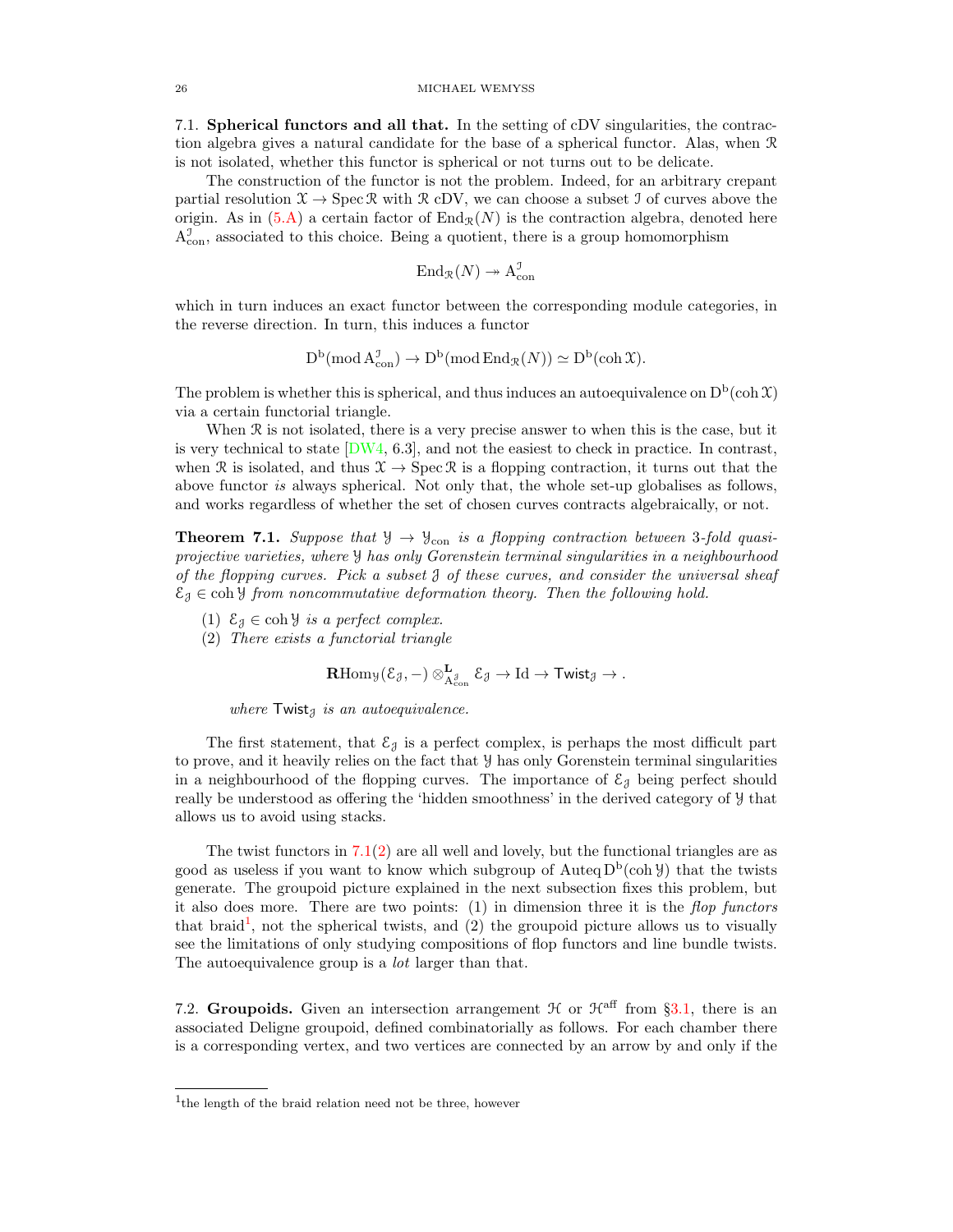chambers are adjacent.



We then add relations given by identifying shortest paths, then formally invert all arrows. This gives rise to the Deligne groupoid, written  $\mathbb{G}_{\mathcal{H}}$  in the finite case, or  $\mathbb{G}_{\mathcal{H}^{\text{aff}}}$  in the infinite case illustrated above.

Restricting to the case  $\Re$  is isolated cDV in order to obtain the most elegant statement, there is another way to build a groupoid. As in §[4.2](#page-16-4) by choosing a minimal model we obtain arrangements  $H$  and  $H<sup>aff</sup>$ . Since by [4.5](#page-17-1) there is a bijection between MM and chambers, and furthermore wall crossing corresponds to mutation, we can build groupoids  $\mathcal{G}_{H}$  and  $\mathcal{G}_{\mathcal{H}^{\mathrm{aff}}},$  generated by the following:

- Each chamber has associated M, thus  $D^b$ (mod  $\text{End}_{\mathcal{R}}(M)$ ). In the case  $\mathcal{G}_{\mathcal{H}}$  this is indexed over  $M \in (MM \mathcal{R}) \cap (CM \mathcal{R})$ , for  $\mathcal{G}_{\mathcal{H}^{\text{aff}}}$  it is indexed over  $M \in MM \mathcal{R}$ .
- Each arrow has an associated *mutation* equivalence from [\[IW1\]](#page-28-2).

The following asserts that the mutation functors satisfy the shortest path relations.

<span id="page-26-0"></span>**Theorem 7.2** ([\[HW1,](#page-28-31) [IW4\]](#page-28-7)). When R is isolated cDV, there exists functors  $G_{\mathcal{H}} \to \mathcal{G}_{\mathcal{H}}$ and  $G_{\mathcal{H}^{\text{aff}}} \to \mathcal{G}_{\mathcal{H}^{\text{aff}}}$ . The first is faithful.

The second functor is conjecturally faithful, but this is only known in very specific Type A cases. However, it is really the corollaries of [7.2](#page-26-0) that interest us the most. The first is really just a special case of [7.2,](#page-26-0) since some of the mutation functors correspond to the flop functors, via  $[W2, 4.2]$ .

**Corollary 7.3** (Flops Braid [\[DW3\]](#page-28-14)). Suppose that  $\mathcal{X} \to \text{Spec } \mathcal{R}$  is a flopping contraction where  $\Re$  is isolated cDV. Then for any curves  $C_1$  and  $C_2$  above the origin,

$$
\underbrace{\mathsf{Flop}_1 \circ \mathsf{Flop}_2 \circ \mathsf{Flop}_1 \circ \cdots}_{d} \cong \underbrace{\mathsf{Flop}_2 \circ \mathsf{Flop}_1 \circ \mathsf{Flop}_2 \circ \cdots}_{d}
$$

where d equals either  $2, 3, 4, 5, 6$  or 8. All such d can be realised.

The second corollary is immediate from [7.2](#page-26-0) by passing to vertex groups of the associated groupoids. As is well known, the vertex group of the Deligne groupoid is isomorphic to the fundamental groups of the corresponding complexified complement; as in the introduction denote these  $\mathfrak{Z}$  and  $\mathfrak{Z}_{\text{aff}}$  respectively.

<span id="page-26-1"></span>**Corollary 7.4.** Suppose that  $\mathcal{X} \to \text{Spec } \mathcal{R}$  is a flopping contraction, with  $\mathcal{R}$  isolated cDV. Then there are group homomorphisms

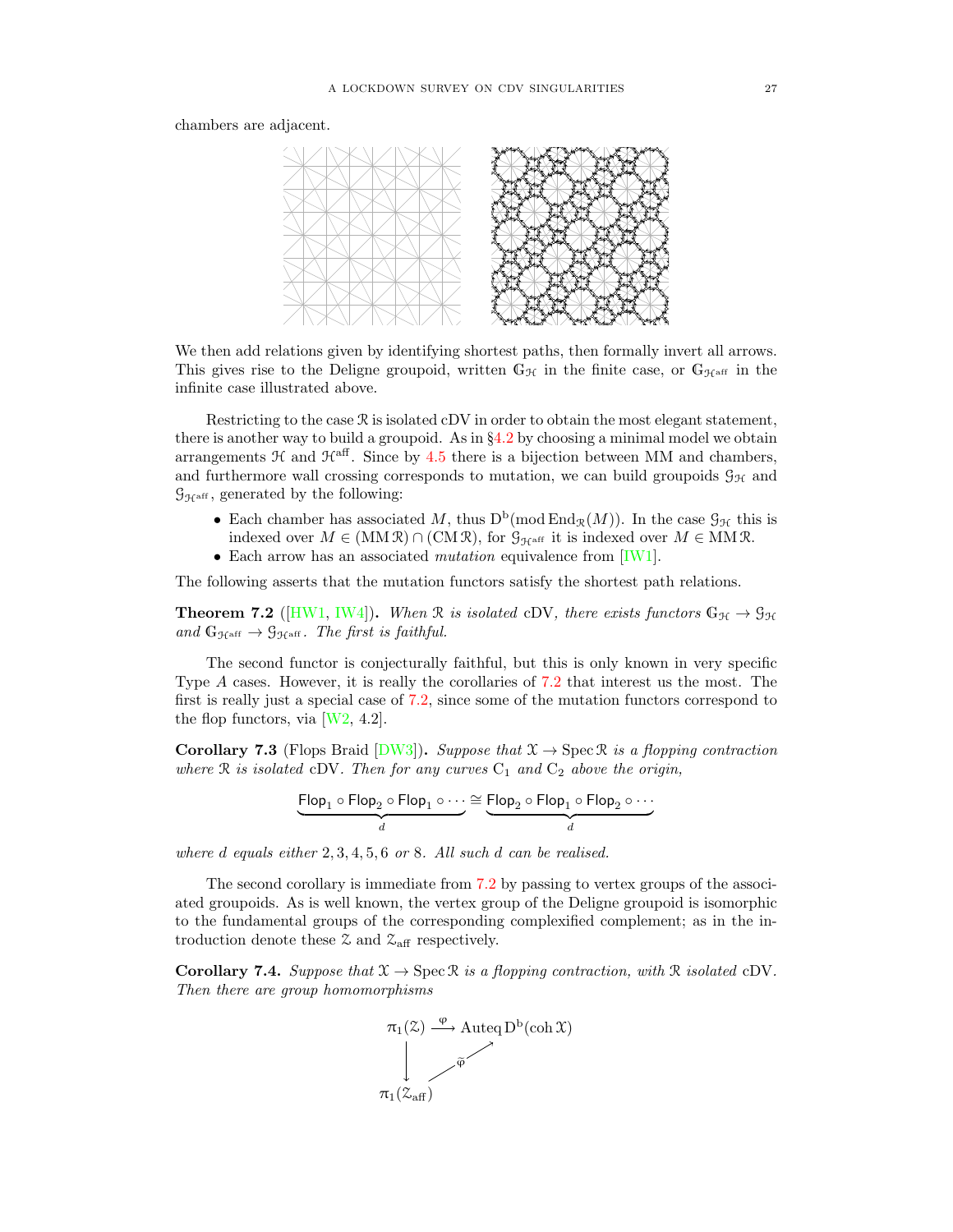7.3. Stability. Continuing with the assumption that  $\mathfrak{X} \to \text{Spec } \mathfrak{R}$  is a flopping contraction, with  $\mathcal R$  isolated cDV, consider the following two subcategories of  $D^b(\text{coh }\mathfrak{X})$ .

$$
\mathcal{C} = \{ \mathcal{F} \in \mathcal{D}^{\mathsf{b}}(\mathsf{coh}\,\mathfrak{X}) \mid \mathbf{R}f_*\mathcal{F} = 0 \}
$$

$$
\mathcal{D} = \{ \mathcal{F} \in \mathcal{D}^{\mathsf{b}}(\mathsf{coh}\,\mathfrak{X}) \mid \mathsf{Supp}\,\mathcal{F} \subseteq \mathcal{C} \}.
$$

The category D forms a local model for a projective CY 3-fold. Following work of Bridge-land for Kleinian singularities [\[B3\]](#page-28-32), we should view C as the 'finite type' category, and  $\mathcal D$ as the affine version.

We do not give an overview of stability conditions here, except to remark that the full spaces of stability conditions  $Stab C$  and  $Stab D$  are complex manifolds. So as to match the choice of level in  $(3.B)$ , below we *normalise* stability conditions on  $D$  with respect to the scaling action, and so instead consider  $\text{Stab}_n\mathcal{D}$ .

<span id="page-27-5"></span>**Theorem 7.5** ( $[HW2]$ ). Suppose  $\mathcal{X} \to \text{Spec } \mathcal{R}$  is a crepant partial resolution, with  $\mathcal{R}$ isolated cDV, and associate finite  $\mathcal{H}$  and infinite  $\mathcal{H}^{\text{aff}}$  by slicing. Then there are connected components Stab<sup></sup>°C and Stab<sup>°</sup>nD such that the forgetful maps

$$
\begin{aligned} \mathrm{Stab}^{\circ}\mathcal{C} &\rightarrow \mathbb{C}^n \backslash \mathcal{H}_{\mathbb{C}} \\ \mathrm{Stab}^{\circ}_{n}\mathcal{D} &\rightarrow \mathbb{C}^n \backslash (\mathcal{H}^{\mathrm{aff}})_{\mathbb{C}} \end{aligned}
$$

are regular covering maps, with Galois groups  $\pi_1(\mathcal{Z})$  and  $\pi_1(\mathcal{Z}_{\text{aff}})$  respectively. The first is universal.

There are many consequences of  $7.5$ , not least a computation of the string Kähler moduli space for 3-fold flopping contractions; see  $[HW2, \S7]$  for full details.

**Example 7.6.** In the following example, of a certain two-curve  $E_8$  flop  $\mathcal{X} \to \text{Spec } \mathcal{R}$ , inside  $\mathcal{H}^{\text{aff}}$  the movable cone (containing 16 chambers) is highlighted in green, as are all its translations by  $Pic(\mathfrak{X}) \cong \mathbb{Z}^{\oplus 2}$ .



The areas between the green islands do not have an obvious birational geometry interpretation, but monodromy around hyperplanes in those areas still gives rise to elements in Image( $\widetilde{\varphi}$ ), where  $\widetilde{\varphi}$  is from [7.4.](#page-26-1) This demonstrates, visually, why the group consisting of compositions of flop functors and line bundle twists is in general much smaller than Image( $\widetilde{\varphi}$ )  $\rtimes$  Pic X, and thus in particular is much smaller than Auteq D<sup>b</sup>(coh X).

This phenomena is only visible once we pass to the more complicated examples of flops: indeed, when  $\mathcal{X} \to \text{Spec } \mathcal{R}$  slices to a minimal resolution, compositions of flop functors and line bundle twists suffice [\[T1\]](#page-29-12).

### **REFERENCES**

- <span id="page-27-3"></span>[A1] J. August, Tilting theory of contraction algebras, PhD thesis, University of Edinburgh, 2019, [link.](https://era.ed.ac.uk/handle/1842/35985)
- <span id="page-27-4"></span>[A2] J. August, On the finiteness of the derived equivalence classes of some stable endomorphism rings, Math. Z. 296 (2020), no. 3-4, 1157–1183.
- <span id="page-27-2"></span>[A3] J. August, The tilting theory of contraction algebras, Adv. Math. **374** (2020), 107372, 56 pp.
- <span id="page-27-1"></span>[A4] M. Auslander, Isolated singularities and existence of almost split sequences. Representation theory, II (Ottawa, Ont., 1984), 194–242, Lecture Notes in Math., 1178, Springer, Berlin, 1986.
- <span id="page-27-0"></span>[A5] M. Auslander, Rational singularities and almost split sequences. Trans. Amer. Math. Soc. 293 (1986), no. 2, 511–531.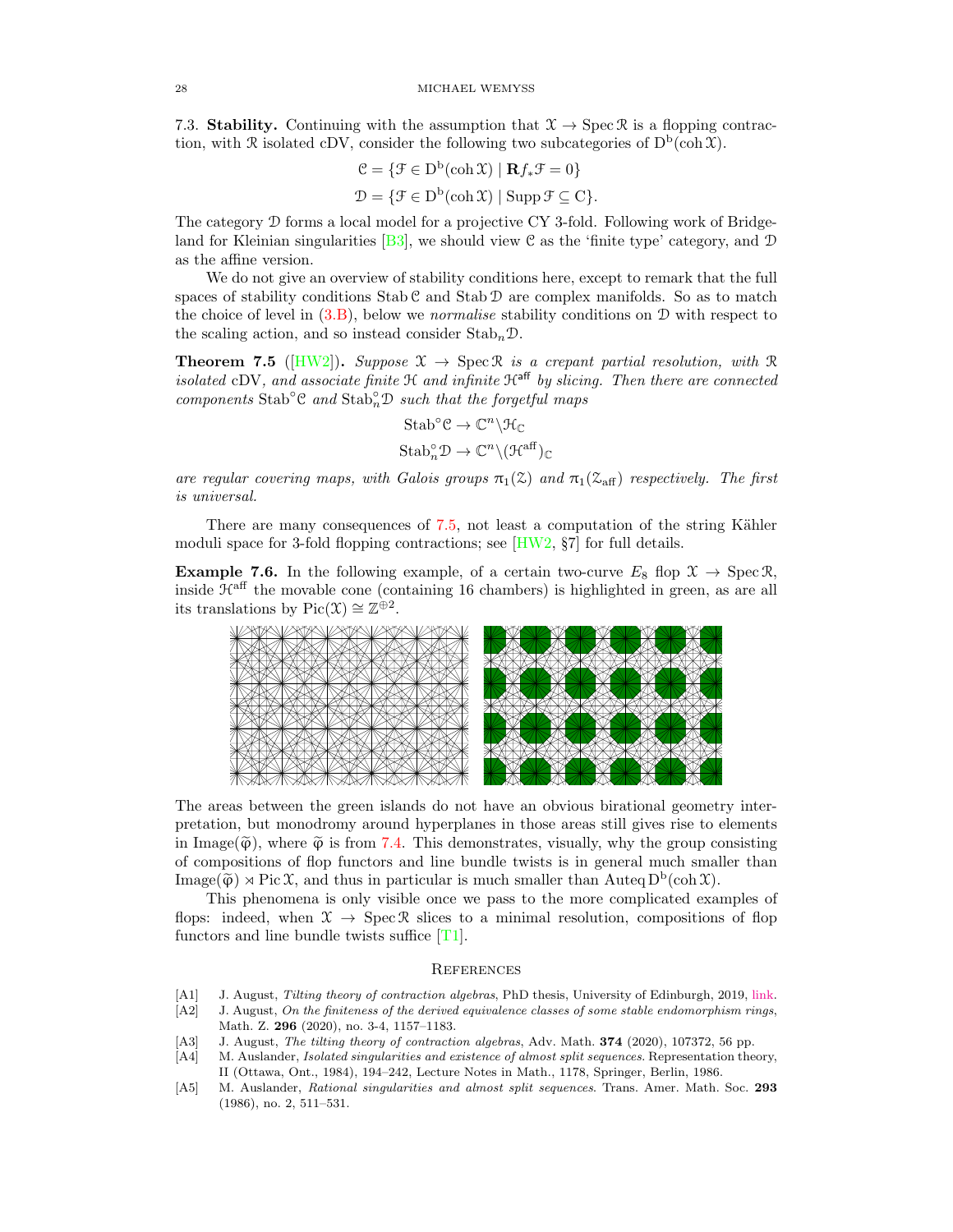- <span id="page-28-20"></span>[B1] M. Booth, Singularity categories via the derived quotient, Adv. Math. 381 (2021), 107631.
- <span id="page-28-1"></span>[B2] T. Bridgeland, Flops and derived categories. Invent. Math. 147 (2002), no. 3, 613–632.
- <span id="page-28-32"></span>[B3] T. Bridgeland, Stability conditions and Kleinian singularities, Int. Math. Res. Not. IMRN (2009), no. 21, 4142–4157.
- <span id="page-28-16"></span>[BW] G. Brown and M. Wemyss, Gopakumar–Vafa invariants do not determine flops, Comm. Math. Phys. 361 (2018), no. 1, 143–154.
- <span id="page-28-21"></span>[BW2] G. Brown and M. Wemyss, Jacobi Algebras on the 2-loop quiver and Applications, in preparation.
- <span id="page-28-26"></span>[BKL] J. Bryan, S. Katz and N. Leung, Multiple covers and the integrality conjecture for rational curves in Calabi-Yau threefolds, J. Algebraic Geom. 10 (2001), no. 3, 549–568.
- <span id="page-28-28"></span>[BIKR] I. Burban, O. Iyama, B. Keller and I. Reiten, Cluster tilting for one-dimensional hypersurface singularities, Adv. Math. 217 (2008), no. 6, 2443–2484.
- <span id="page-28-29"></span>[DH] H. Dao and C. Huneke, Vanishing of Ext, cluster tilting modules and finite global dimension of endomorphism rings, Amer. J. Math.  $135$  (2013), no. 2, 561–578.
- <span id="page-28-25"></span>[D] B. Davison, Refined invariants of finite-dimensional Jacobi algebras. [arXiv:1903.00659](https://arxiv.org/abs/1903.00659).
- <span id="page-28-8"></span>[DW1] W. Donovan and M. Wemyss, Noncommutative deformations and flops, Duke Math. J. 165 (2016), no. 8, 1397–1474.
- <span id="page-28-15"></span>[DW2] W. Donovan and M. Wemyss, Contractions and deformations, Amer. J. Math. 141 (2019), no. 3, 563–592.
- <span id="page-28-14"></span>[DW3] W. Donovan and M. Wemyss, Twists and braids for general 3-fold flops, J. Eur. Math. Soc. (JEMS), 21 (2019), no. 6, 1641–1701.
- <span id="page-28-3"></span>[DW4] W. Donovan and M. Wemyss, Noncommutative enhancements of contractions, Adv. Math. 344 (2019), 99–136.
- <span id="page-28-11"></span>[E1] E. Eriksen, An introduction to noncommutative deformations of modules, Noncommutative algebra and geometry, 90–125, Lect. Notes Pure Appl. Math., 243, Chapman and Hall/CRC, Boca Raton, FL, 2006.
- <span id="page-28-10"></span>[E2] E. Eriksen, Computing noncommutative deformations of presheaves and sheaves of modules, Canad. J. Math. 62 (2010), no. 3, 520–542.
- <span id="page-28-31"></span>[HW1] Y. Hirano and M. Wemyss, Faithful actions from hyperplane arrangements, Geom. Topol. 22 (2018), no. 6, 3395–3433.
- <span id="page-28-33"></span>[HW2] Y. Hirano and M. Wemyss, Stability conditions for 3-fold flops, [arXiv:1907.09742](https://arxiv.org/abs/1907.09742).
- <span id="page-28-18"></span>[H] Z. Hua, Contraction algebra and singularity of three-dimensional flopping contraction, Math. Z. 290 (2018), no. 1-2, 431–443.
- <span id="page-28-19"></span>[HK] Z. Hua and B. Keller, Cluster categories and rational curves, [arXiv:1810.00749](https://arxiv.org/abs/1810.00749).
- <span id="page-28-27"></span>[HT] Z. Hua and Y. Toda, Contraction algebra and invariants of singularities, Int. Math. Res. Not. IMRN 2018, no. 10, 3173–3198.
- <span id="page-28-2"></span>[IW1] O. Iyama and M. Wemyss, Auslander–Reiten duality and maximal modifications for non-isolated singularities, Invent. Math.  $197$  (2014), no. 3, 521–586.
- <span id="page-28-0"></span>[IW2] O. Iyama and M. Wemyss, Singular derived categories of Q-factorial terminalizations and maximal modification algebras, Adv. Math. 261 (2014), 85-121.
- <span id="page-28-30"></span>[IW3] O. Iyama and M. Wemyss, Reduction of triangulated categories and Maximal Modification Algebras for  $cA_n$  singularities, J. Reine Angew. Math. 738 (2018), 149–202.
- <span id="page-28-7"></span>[IW4] O. Iyama and M. Wemyss, Tits cones intersections and applications, [preprint](https://www.maths.gla.ac.uk/~mwemyss/MainFile_for_web.pdf).
- <span id="page-28-22"></span>[I] N. Iyudu, Classification of contraction algebras and pre-Lie algebras associated to braces and trusses, [arXiv:2008.06033](https://arxiv.org/abs/2008.06033).
- <span id="page-28-23"></span>[IS1] N. Iyudu and S. Shkarin, Potential algebras with few generators, Glasg. Math. J. 62 (2020), no. S1, S28–S76.
- <span id="page-28-24"></span>[IS2] N. Iyudu and A. Smoktunowicz, Golod-Shafarevich-type theorems and potential algebras, Int. Math. Res. Not. IMRN 2019, no. 15, 4822–4844.
- [K1] S. Katz, Genus zero Gopakumar-Vafa invariants of contractible curves, J. Differential Geom. 79 (2008), no. 2, 185–195.
- <span id="page-28-6"></span>[K2] Y. Kawamata, On the cone of divisors of Calabi-Yau fiber spaces, Internat. J. Math. 8 (1997), no. 5, 665–687.
- <span id="page-28-12"></span>[K3] Y. Kawamata, On multi-pointed non-commutative deformations and Calabi-Yau threefolds, Compos. Math. 154 (2018), no. 9, 1815–1842.
- <span id="page-28-13"></span>[K4] Y. Kawamata, Non-commutative deformations of simple objects in a category of perverse coherent sheaves, Selecta Math. (N.S.) 26 (2020), no. 3, Paper No. 43, 22 pp.
- <span id="page-28-17"></span>[K5] Y. Kawamata, Non-commutative deformations of perverse coherent sheaves and rational curves, [arXiv:2006.09547](https://arxiv.org/abs/2006.09547).
- <span id="page-28-5"></span>[K6] J. Kollár, Flops. Nagoya Math. J. 113 (1989), 15-36.
- <span id="page-28-4"></span>[KM] J. Kollár and S. Mori, Classification of three-dimensional flips, J. Amer. Math. Soc. 5 (1992), no. 3, 533–703.
- <span id="page-28-9"></span>[L1] O. A. Laudal, Noncommutative deformations of modules. The Roos Festschrift volume, 2. Homology Homotopy Appl. 4 (2002), no. 2, part 2, 357–396.